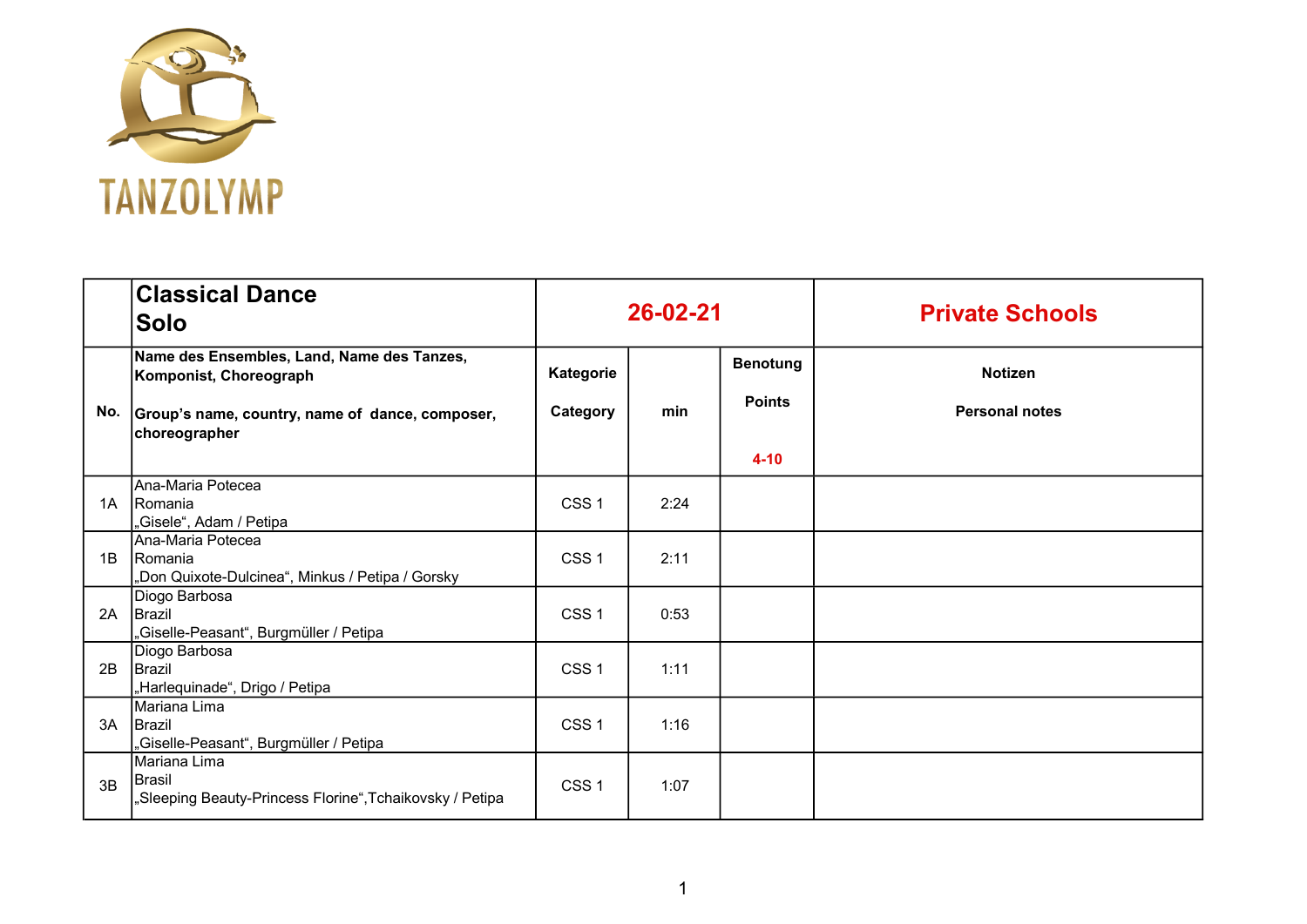| 4A  | Diana Kühnel<br>Germany<br>"La Esmeralda-Diana", Pugni / Vaganova                         | CSS <sub>1</sub> | 1:39 |  |
|-----|-------------------------------------------------------------------------------------------|------------------|------|--|
| 4B  | Diana Kühnel<br>Germany<br>"Don Quixote-Kitri", Minkus / Petipa                           | CSS <sub>1</sub> | 0:54 |  |
| 5A  | Agniia Soloveva<br>Russia<br>"Sleeping Beauty-Princess Aurora", Tchaikovsky / Petipa      | CSS <sub>1</sub> | 2:10 |  |
| 5B  | Agniia Soloveva<br>Russia<br>"Sleeping Beauty-Lilac Fairy", Tchaikovsky / Petipa          | CSS <sub>1</sub> | 1:25 |  |
| 6A  | Karla-Ioana-Maria Pituru<br>Romania<br>"Sleeping Beauty-Fairy", Tchaikovsky / Petipa      | CSS <sub>1</sub> | 1:29 |  |
| 6B  | Karla-Ioana-Maria Pituru<br>Romania<br>"Flame of Paris", Assafiev / Vainonen              | CSS <sub>1</sub> | 1:40 |  |
| 7A  | Martyna Malyga<br>Poland<br>"Le Corsaire-Odalisque", Adam / Petipa                        | CSS <sub>1</sub> | 1:17 |  |
| 7B  | Martyna Malyga<br>Poland<br>"Sleeping Beauty-Princess Florine", Tchaikovsky / Petipa      | CSS <sub>1</sub> | 1:06 |  |
| 8A  | Lea Mohylová<br>Czech Republik<br>"Cipollino-Radish", Khachaturian / Mayorov              | CSS <sub>1</sub> | 1:36 |  |
| 8Β  | Lea Mohylová<br>Czech Republik<br>"Le Corsaire-Odalisque", Adam / Mazilier                | CSS <sub>1</sub> | 0:57 |  |
| 9A  | Laura Mohylová<br>Czech Republik<br>"Sleeping Beauty-Fairy" <u>, Tchaikovsky / Petipa</u> | CSS <sub>1</sub> | 1:24 |  |
| 9B  | Laura Mohylová<br>Czech Republik<br>"The Awakening of Flora", Drigo / Petipa              | CSS <sub>1</sub> | 1:23 |  |
|     | Adrianna Gesek<br>10A Poland<br>"Sleeping Beauty-Princess Florine", Tchaikovsky / Petipa  | CSS <sub>1</sub> | 1:11 |  |
| 10B | Adrianna Gesek<br>Poland<br>"Talisman", Drigo / Petipa                                    | CSS <sub>1</sub> | 1:29 |  |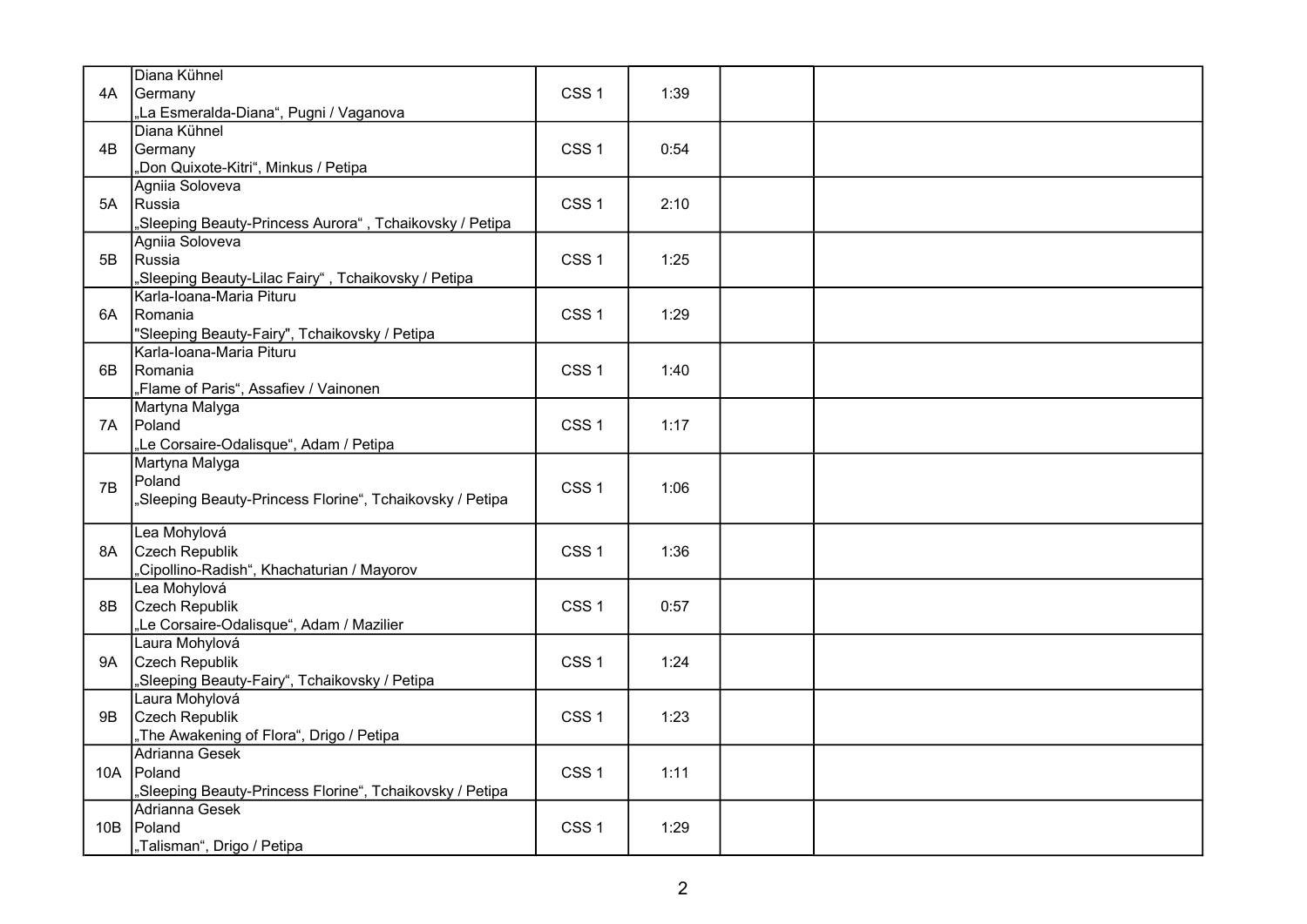|            | Sophia O'Connor<br>11A Poland<br>"King Candaules", Pugni / Petipa                                          | CSS <sub>1</sub> | 2:40 |                  |
|------------|------------------------------------------------------------------------------------------------------------|------------------|------|------------------|
| 11B        | Sophia O'Connor<br>Poland<br>"Paquita", Minkus / Petipa                                                    | CSS <sub>1</sub> | 1:20 |                  |
| 12A        | Katrina Zaytseva<br>Czech Republik<br>"Gioconda Variation with Bells", Ponchielli / Muradyan /<br>Kyndlova | CSS <sub>1</sub> | 1:30 |                  |
|            | Katrina Zaytseva<br>12B Czech Republik<br>"La Fille mal Gardée", Hérold / Dauberval / Kyndlova             | CSS <sub>1</sub> | 1:50 |                  |
|            | Sofia Kube<br>13A Switzerland<br>"Don Quixote-Cupid", Minkus / Petipa                                      | CSS <sub>1</sub> | 1:02 |                  |
| 13B        | Sofia Kube<br>Switzerland<br>"Sleeping Beauty-Fairy", Tchaikovsky / Petipa                                 | CSS <sub>1</sub> | 1:02 |                  |
|            | Benedetta Stroppa<br>14A Switzerland<br>"Coppélia-Swanilda", Delibes / Saint-Léon                          | CSS <sub>1</sub> | 2:07 |                  |
| 14B        | Benedetta Stroppa<br>Switzerland<br>"Don Quixote-Cupid", Minkus / Petipa                                   | CSS <sub>1</sub> |      |                  |
| 15A        | Luise Hauß<br>Germany<br>"Sleeping Beauty-Florine" Tchaikovsky / Petipa                                    | CSS <sub>1</sub> | 1:30 |                  |
|            | Luise Hauß<br>15B Germany<br>"Don Quixote-Kitri" Minkus / Petipa                                           | CSS <sub>1</sub> | 1:20 |                  |
|            | Alexandra Poz<br>16A Russia<br>"Paquita", Minkus / Petipa                                                  | CSS <sub>1</sub> | 1:48 |                  |
| 16B        | Alexandra Poz<br>Russia<br>"Harlequinade", Drigo / Petipa                                                  | CSS <sub>1</sub> | 2:08 |                  |
| <b>17A</b> |                                                                                                            |                  |      | No participation |
| 17B        |                                                                                                            |                  |      | No participation |
| <b>18A</b> |                                                                                                            |                  |      | No participation |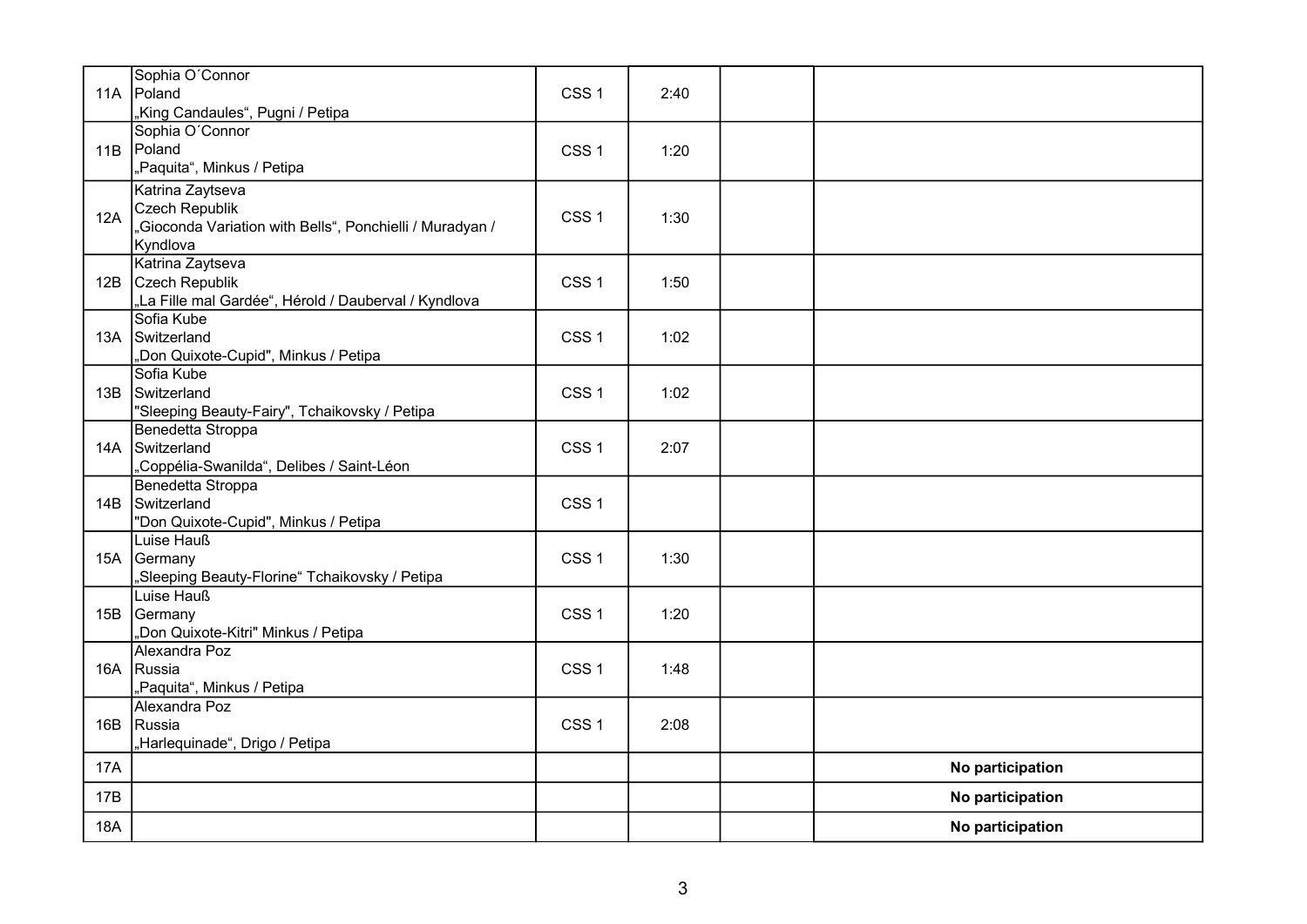| 18B |                                                                                                 |                  |      | No participation |
|-----|-------------------------------------------------------------------------------------------------|------------------|------|------------------|
|     | Sun-Hi Capra<br>19A Switzerland<br>"Le Corsaire-Pas d'Esclave", Adam / Petipa                   | CSS <sub>1</sub> | 1:32 |                  |
| 19B | Sun-Hi Capra<br>Switzerland<br>"Paquita", Minkus / Petipa                                       | CSS <sub>1</sub> | 1:21 |                  |
|     | Anna-Sofia Bucur-Sabau<br>20A Romania<br>"The Nutcracker-Sugar Plum Fairy", Tchaikovsky / Ispas | CSS <sub>1</sub> | 2:35 |                  |
| 20B | Anna-Sofia Bucur-Sabau<br>Romania<br>"La Fille mal Gardée", Hérold / Ispas                      | CSS <sub>1</sub> | 1:25 |                  |
|     | <b>Elisey Volkov</b><br>21A Russia<br>"Don Quixote-Basil", Minkus / Gorsky                      | CSS <sub>1</sub> | 1:17 |                  |
|     | <b>Elisey Volkov</b><br>21B Russia<br>"Harlequinade", Drigo / Petipa                            | CSS <sub>1</sub> | 1:40 |                  |
|     | Julia Hunter<br>22A Russia<br>"Swan Lake-Russian Dance", Tchaikovsky / Madan                    | CSS <sub>1</sub> | 1:35 |                  |
| 22B | Julia Hunter<br>Russia<br>"Cipollino-Radish", Khachaturian / Mayorov                            | CSS <sub>1</sub> | 1:35 |                  |
|     | Yuzuki Yamatani<br>23A Japan<br>"Raymonda", Glazunov / Petipa                                   | CSS <sub>1</sub> | 1:30 |                  |
| 23B | Yuzuki Yamatani<br>Japan<br>"Paquita", Minkus / Petipa                                          | CSS <sub>1</sub> | 1:16 |                  |
| 24A | Yui Fujita<br>Japan<br>"Le Corsaire-Odalisque", Adam / Petipa                                   | CSS <sub>1</sub> | 1:10 |                  |
| 24B | Yui Fujita<br>Japan<br>"Coppélia-Swanilda", Delibes / Saint-Léon                                | CSS <sub>1</sub> | 2:10 |                  |
| 25A | <b>Febe Potvin</b><br>Belgium<br>"La Bayadére 3th Shade", Minkus / Petipa                       | CSS <sub>1</sub> | 1:49 |                  |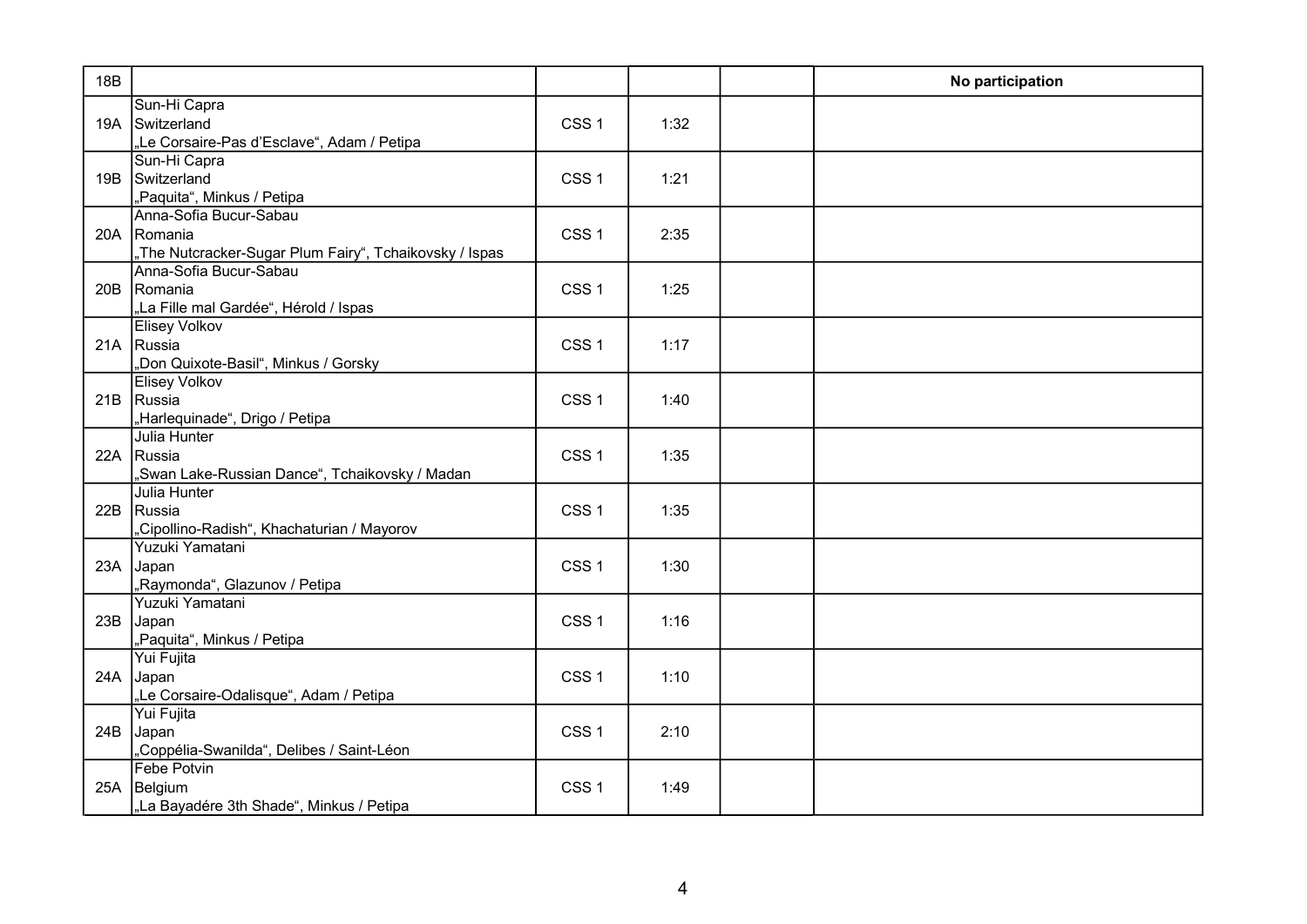|     | Febe Potvin                                     |                  |      |  |
|-----|-------------------------------------------------|------------------|------|--|
| 25B | Belgium                                         | CSS <sub>1</sub> | 2:01 |  |
|     | "Barroco", Händel / Neyla                       |                  |      |  |
|     | Maria Bakulina                                  |                  |      |  |
|     | 26A Russia                                      | CSS <sub>1</sub> | 1:34 |  |
|     | "Fairy Doll-Chinese Doll", Bayer / Lavrovskaya  |                  |      |  |
|     | Maria Bakulina                                  |                  |      |  |
| 26B | Russia                                          | CSS <sub>1</sub> | 0:58 |  |
|     | "Don Quixote-Kitri", Minkus / Lavrovskaya       |                  |      |  |
|     | Arina Poplavskaya                               |                  |      |  |
|     | 27A Russia                                      | CSS <sub>1</sub> | 0:57 |  |
|     | "Don Quixote-Cupid", Minkus / Gorsky            |                  |      |  |
|     | Arina Poplavskaya                               |                  |      |  |
|     | 27B Russia                                      | CSS <sub>1</sub> | 1:00 |  |
|     | "The Nutcracker-Puppet", Tchaikovsky / Vainonen |                  |      |  |
|     | Stella Rodigari                                 |                  |      |  |
|     | 28A Belgium                                     | CSS <sub>1</sub> | 1:23 |  |
|     | "Paquita", Minkus / Petipa                      |                  |      |  |
|     | Stella Rodigari                                 |                  |      |  |
|     | 28B Belgium                                     | CSS <sub>1</sub> | 1:28 |  |
|     | "Le Corsaire-Médora", Adam / Mazilier           |                  |      |  |
|     | Alisa Ostashova                                 |                  |      |  |
|     | 29A Russia                                      | CSS <sub>1</sub> | 1:30 |  |
|     | "La Fille mal Gardée", Hertel / Gorsky          |                  |      |  |
|     | Alisa Ostashova                                 |                  |      |  |
| 29B | Russia                                          | CSS <sub>1</sub> | 1:30 |  |
|     | "Raymonda", Glazunov / Petipa                   |                  |      |  |
|     | Kyara Manno                                     |                  |      |  |
|     | 30A Belgium                                     | CSS <sub>1</sub> | 1:04 |  |
|     | "Don Quixote-Cupid", Minkus / Petipa            |                  |      |  |
|     | Kyara Manno                                     |                  |      |  |
|     | 30B Belgium                                     | CSS <sub>1</sub> | 1:53 |  |
|     | "Coppélia", Delibes / Saint-Léon                |                  |      |  |
|     | Cinzia Van Der Stockt                           |                  |      |  |
|     | 31A Belgium                                     | CSS <sub>1</sub> | 2:07 |  |
|     | "Coppélia", Delibes / Saint-Léon                |                  |      |  |
|     | Cinzia Van Der Stockt                           |                  |      |  |
|     | 31B Belgium                                     | CSS <sub>1</sub> | 1:32 |  |
|     | "La Bayadére", Minkus / Petipa                  |                  |      |  |
|     | Petra Sorheim-Rensvik                           |                  |      |  |
| 32A | Norway                                          | CSS <sub>1</sub> | 2:20 |  |
|     | "Coppélia-Doll", Delibes / Saint-Léon           |                  |      |  |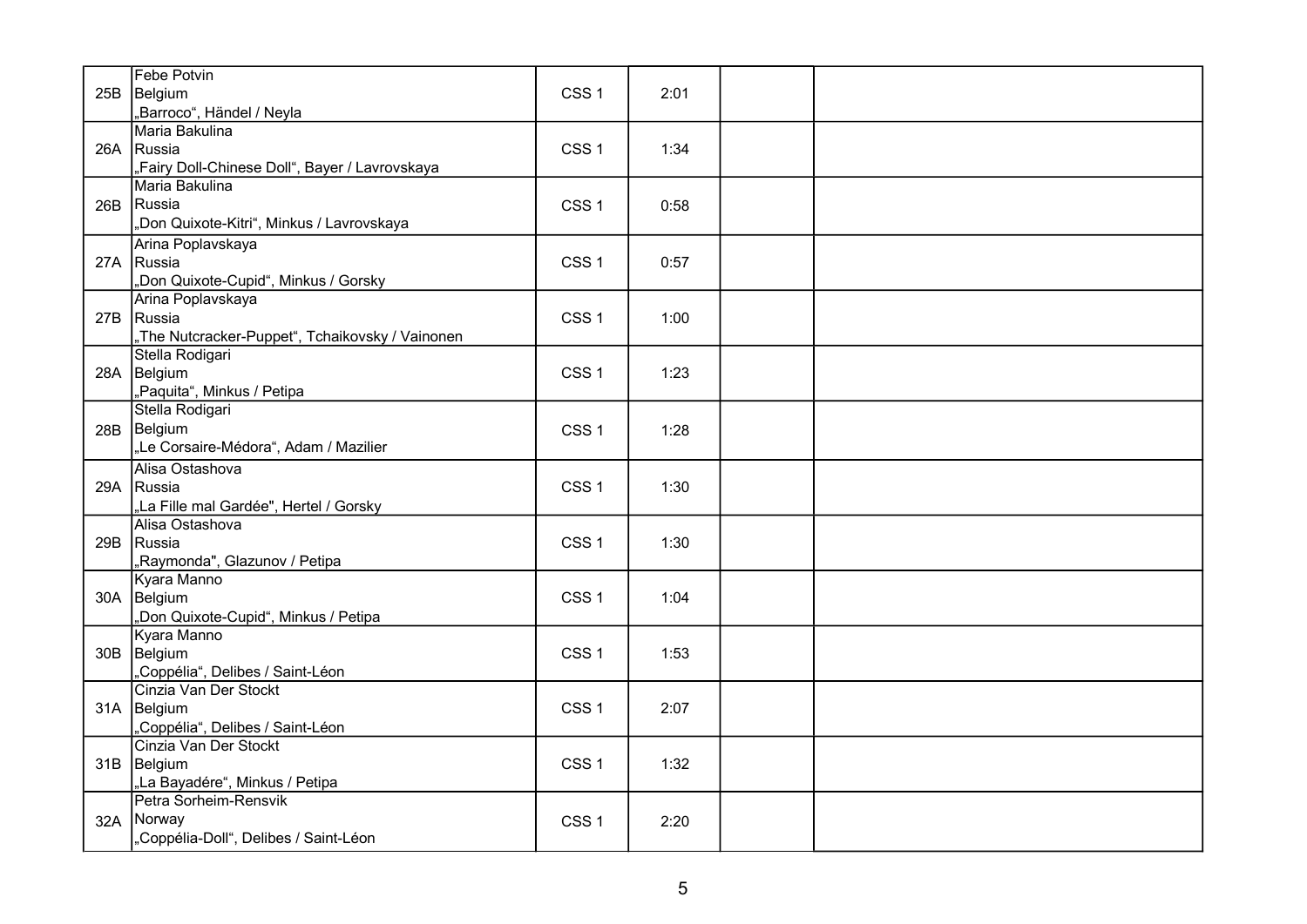|     | Petra Sorheim-Rensvik                                      |                  |      |  |
|-----|------------------------------------------------------------|------------------|------|--|
| 32B | Norway                                                     | CSS <sub>1</sub> | 1:18 |  |
|     | "The Nutcracker-Doll", Tchaikovsky / Sichev                |                  |      |  |
|     | Ekaterina Kuzmenko                                         |                  |      |  |
|     | 33A Russia                                                 | CSS <sub>1</sub> | 1:14 |  |
|     | "Pavillon D'Armide", Tcherepnine / Andrianova              |                  |      |  |
|     | Ekaterina Kuzmenko                                         |                  |      |  |
|     | 33B Russia                                                 | CSS <sub>1</sub> | 1:37 |  |
|     | "La Esmeralda", Pugni / Andrianova                         |                  |      |  |
|     | Elizaveta Shumaylova                                       |                  |      |  |
|     | 34A Czech Republik                                         | CSS <sub>1</sub> | 1:07 |  |
|     | "Sleeping Beauty-Princess Florine", Tchaikovsky / Kyndlova |                  |      |  |
|     | Elizaveta Shumaylova                                       |                  |      |  |
| 34B | Czech Republik                                             | CSS <sub>1</sub> | 1:20 |  |
|     | "Coppélia-Swanilda", Delibes / Kyndlova                    |                  |      |  |
|     | Alex Janosch                                               |                  |      |  |
| 35A | Czech Republik                                             | CSS <sub>1</sub> | 1:34 |  |
|     | "La Fille Mal Gardée", Hérold / Kyndlova                   |                  |      |  |
|     | Alex Janosch                                               |                  |      |  |
| 35B | Czech Republik                                             | CSS <sub>1</sub> | 1:10 |  |
|     | "Paquita-Pas de Trois", Minkus / Kyndlova                  |                  |      |  |
|     | Uliana Tarasova                                            |                  |      |  |
|     | 36A Russia                                                 | CSS <sub>1</sub> | 1:24 |  |
|     | "Don Quixote-Kitri", Minkus / Zuravleva                    |                  |      |  |
|     | Uliana Tarasova                                            |                  |      |  |
|     | 36B Russia                                                 | CSS <sub>1</sub> | 0:56 |  |
|     | "Giselle-Peasant", Burgmüller / Zuravleva                  |                  |      |  |
|     | Tae Eun Choi                                               |                  |      |  |
| 37A | Korea                                                      | CSS <sub>1</sub> | 1:50 |  |
|     | "A Fancy Outing", Joplin / Hamlisch / Hee Lee              |                  |      |  |
|     | Tae Eun Choi                                               |                  |      |  |
| 37B | Korea                                                      | CSS <sub>1</sub> | 1:40 |  |
|     | "Sunshine", Rabbit / Hee Lee                               |                  |      |  |
|     | Gyu Ri Jeon                                                |                  |      |  |
|     | 38A Korea                                                  | CSS <sub>1</sub> | 1:42 |  |
|     | "La Fille mal Gardée", Herold / Dauberval                  |                  |      |  |
|     | Gyu Ri Jeon                                                |                  |      |  |
| 38B | Korea                                                      | CSS <sub>1</sub> | 1:52 |  |
|     | "Morning Sunshine", Mancini / Hee Lee                      |                  |      |  |
|     | Ye Sol Hong                                                |                  |      |  |
| 39A | Korea                                                      | CSS <sub>1</sub> | 1:25 |  |
|     | "Graduation Ball", Strauss / Lichine                       |                  |      |  |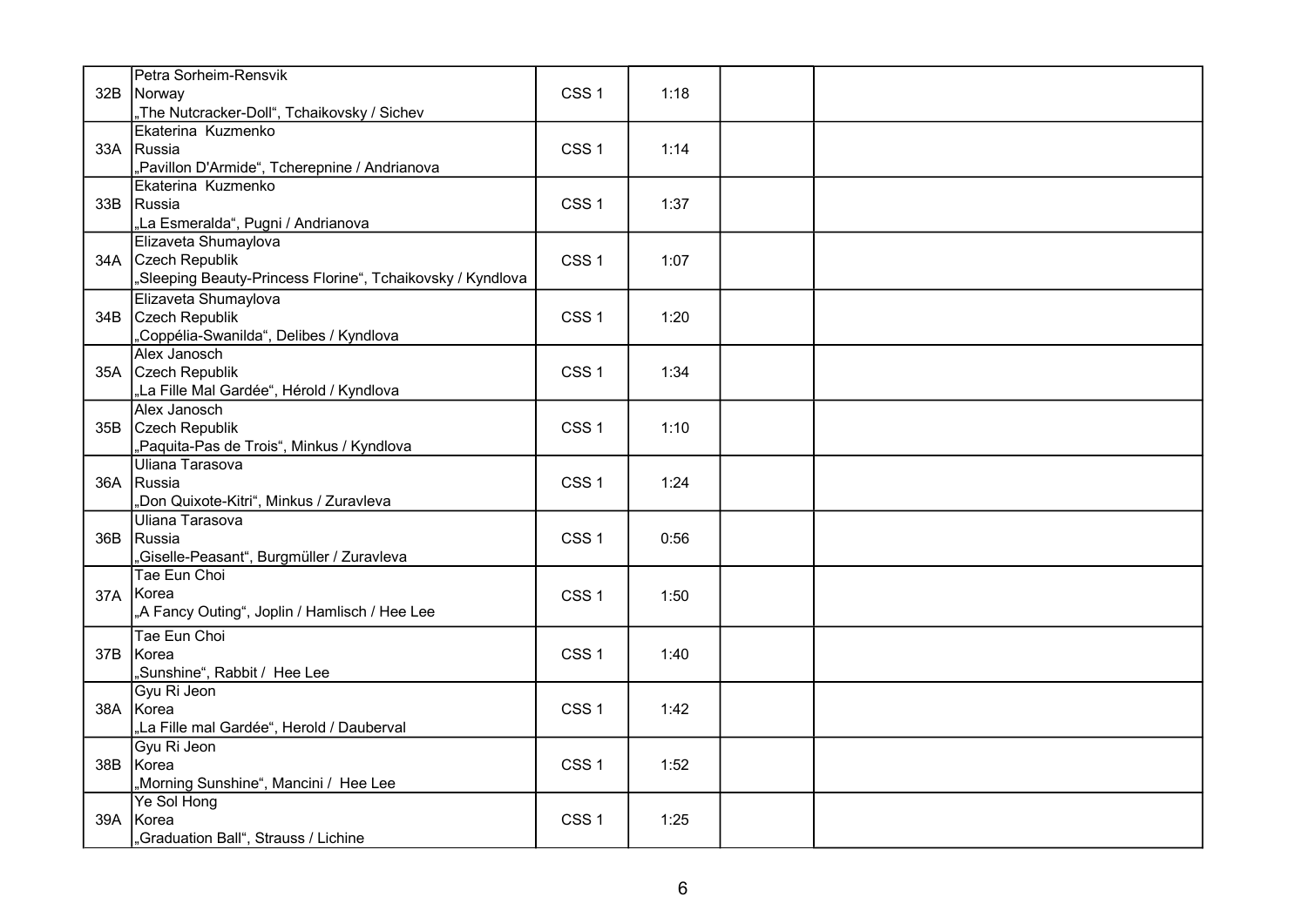| Ye Sol Hong<br>39B Korea<br>"The Fairy Doll", Bayer / Legat               | CSS <sub>1</sub> | 2:05 |  |
|---------------------------------------------------------------------------|------------------|------|--|
| Si Young Ryu<br>40A Korea<br>"Talisman", Drigo / Petipa                   | CSS <sub>1</sub> | 1:35 |  |
| Si Young Ryu<br>40B Korea<br>"Le Corsaire-Odalisque", Drigo / Petipa      | CSS <sub>1</sub> | 1:20 |  |
| Ye Ju Han<br>41A Korea<br>"Jolie Petite Ballerine",Saint Saens / Sook Yoo | CSS <sub>1</sub> | 1:20 |  |
| Ye Ju Han<br>41B Korea<br>"Versailles", Bach / Sook Yoo                   | CSS <sub>1</sub> | 1:25 |  |
| Seo Ha Kim<br>42A Korea<br>"A Girl Drawing Stars", Menken / Hee Lee       | CSS <sub>1</sub> | 1:50 |  |
| Seo Ha Kim<br>42B Korea<br>"Harlequinade", Drigo / Petipa                 | CSS <sub>1</sub> | 1:50 |  |
| Si On Kim<br>43A Korea<br>"Raymonda", Glazunov / Petipa                   | CSS <sub>1</sub> | 1:33 |  |
| Si On Kim<br>43B Korea<br>"Flames of Paris", Assafiev / Vainonen          | CSS <sub>1</sub> | 1:25 |  |
| Min Chae Kim<br>44A Korea<br>"Harlequinade", Drigo / Petipa               | CSS <sub>1</sub> | 1:54 |  |
| Min Chae Kim<br>44B Korea<br>"Coppelia", Delibes / Petipa                 | CSS <sub>1</sub> | 2:09 |  |
| Yeon Woo Lee<br>45A Korea<br>"Paquita", Tcherepnine / Petipa              | CSS <sub>1</sub> | 1:30 |  |
| Yeon Woo Lee<br>45B Korea<br>"Don Quixote-Cupid", Minkus / Petipa         | CSS <sub>1</sub> | 1:06 |  |
| Min Gi Kim<br>46A Korea<br>"Sleeping Beauty-Aurora", Tchaikovsky / Petipa | CSS <sub>1</sub> | 2:15 |  |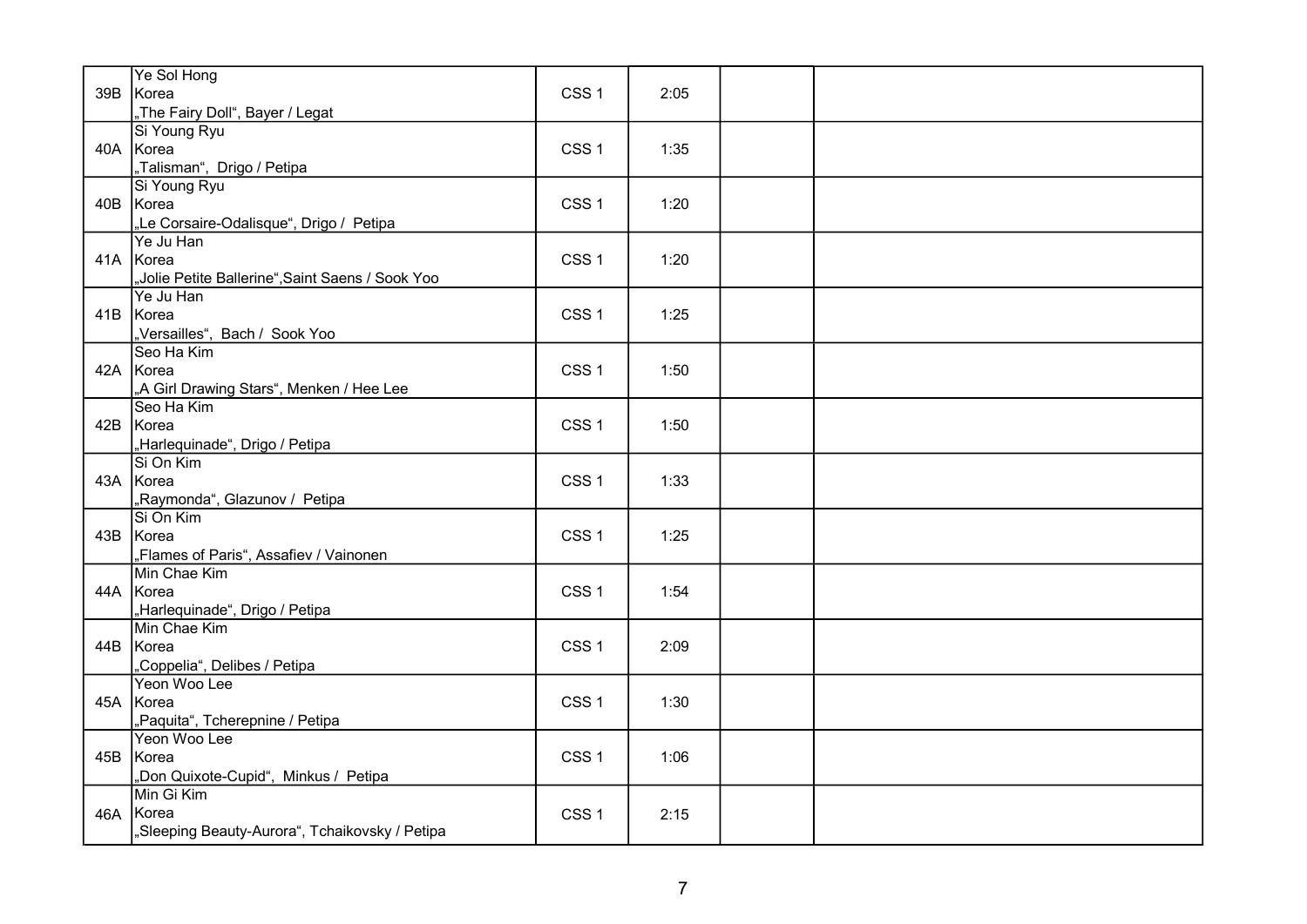| 46B | Min Gi Kim<br>Korea                                              | CSS <sub>1</sub> | 2:10 |  |
|-----|------------------------------------------------------------------|------------------|------|--|
|     | ,Giselle", Adam / Perrot                                         |                  |      |  |
|     | Seong Been Woo<br>47A Korea                                      | CSS <sub>1</sub> | 2:30 |  |
|     | "Satanella", Pugni / Petipa                                      |                  |      |  |
|     | Seong Been Woo                                                   |                  |      |  |
|     | 47B Korea<br>"Sleeping Beauty-Rose Adagio", Tchaikovsky / Petipa | CSS <sub>1</sub> | 3:18 |  |
|     | Chae Yeon Kim                                                    |                  |      |  |
|     | 48A Korea                                                        | CSS <sub>1</sub> | 1:54 |  |
|     | "Harlequinade", Drigo / Petipa                                   |                  |      |  |
|     | Chae Yeon Kim                                                    |                  |      |  |
|     | 48B Korea<br>"Asian Doll", Drigo / Sumanadevi                    | CSS <sub>1</sub> | 1:30 |  |
|     | Yeon Ah Oh                                                       |                  |      |  |
|     | 49A Korea                                                        | CSS <sub>1</sub> | 2:04 |  |
|     | "Awakening of Flora", Drigo / Petipa                             |                  |      |  |
|     | Yeon Ah Oh                                                       |                  |      |  |
| 49B | Korea                                                            | CSS <sub>1</sub> | 0:53 |  |
|     | "Don Quixote-Cupid", Minkus / Petipa                             |                  |      |  |
|     | Ryeo Hui Hong<br>50A Korea                                       | CSS <sub>1</sub> | 1:45 |  |
|     | "Violet Hill", Williams / Lee                                    |                  |      |  |
|     | Ryeo Hui Hong                                                    |                  |      |  |
|     | 50B Korea                                                        | CSS <sub>1</sub> | 1:35 |  |
|     | "La Esmeralda", Pugni / Perrot                                   |                  |      |  |
|     | Su Hyeon Bae                                                     |                  |      |  |
|     | 51A Korea                                                        | CSS <sub>1</sub> | 2:21 |  |
|     | "Awakening of Flora", Drigo / Petipa<br>Su Hyeon Bae             |                  |      |  |
|     | 51B Korea                                                        | CSS <sub>1</sub> | 1:24 |  |
|     | "Talisman", Drigo / Petipa                                       |                  |      |  |
|     | Ha Bin Lee                                                       |                  |      |  |
|     | 52A Korea                                                        | CSS <sub>1</sub> | 2:25 |  |
|     | "Coppélia", Delibes / Saint-Léon                                 |                  |      |  |
|     | Ha Bin Lee                                                       |                  |      |  |
|     | 52B Korea<br>"Le Corsaire-Medora", Adam / Petipa                 | CSS <sub>1</sub> | 1:20 |  |
|     | Ju Ha Jin                                                        |                  |      |  |
|     | 53A Korea                                                        | CSS <sub>1</sub> | 1:35 |  |
|     | Dryads Fairy", Offenbach / A Reum                                |                  |      |  |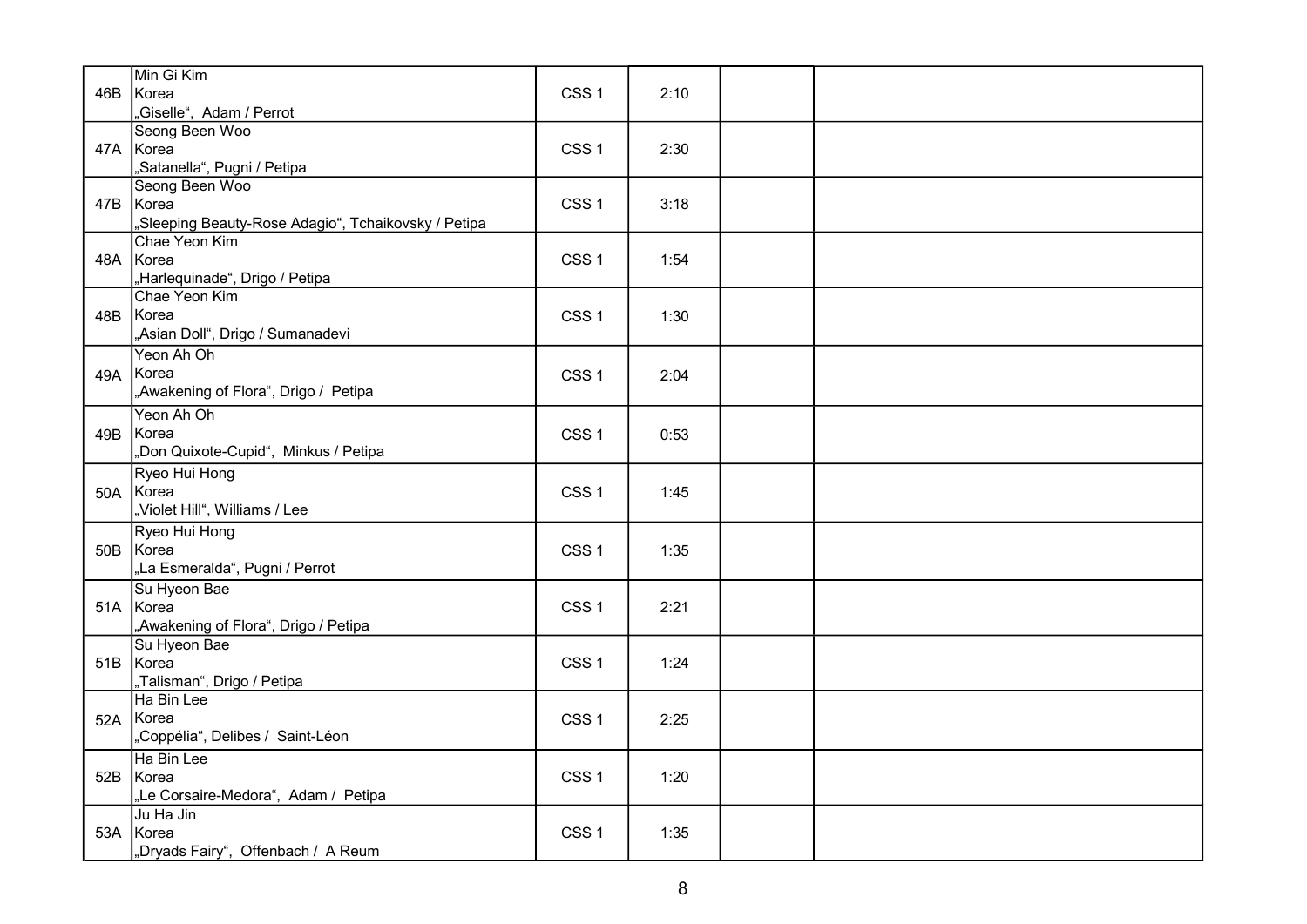|     | Ju Ha Jin                                                |                  |      |                  |
|-----|----------------------------------------------------------|------------------|------|------------------|
|     | 53B Korea                                                | CSS <sub>1</sub> | 2:00 |                  |
|     | "Spanish Doll", Perlman / A Reum                         |                  |      |                  |
|     | Ha Yoon Jeong                                            |                  |      |                  |
|     | 54A Korea                                                | CSS <sub>1</sub> | 2:30 |                  |
|     | "Paquita", Minkus / Petipa                               |                  |      |                  |
|     | Ha Yoon Jeong                                            |                  |      |                  |
|     | 54B Korea                                                | CSS <sub>1</sub> | 2:40 |                  |
|     | "Raymonda", Glazunov / Petipa                            |                  |      |                  |
| 55A |                                                          |                  |      | No participation |
| 55B |                                                          |                  |      | No participation |
|     | Kyeong Won Geum                                          |                  |      |                  |
|     | 56A Korea                                                | CSS <sub>1</sub> | 1:33 |                  |
|     | "Don Quixote", Minkus / Petipa                           |                  |      |                  |
|     | Kyeong Won Geum                                          |                  |      |                  |
|     | 56B Korea                                                | CSS <sub>1</sub> | 1:17 |                  |
|     | "Paquita Waltz", Minkus / Mazilier                       |                  |      |                  |
|     | Sung Won Kong                                            |                  |      |                  |
|     | 57A Korea                                                | CSS <sub>1</sub> | 2:27 |                  |
|     | "Satanella", Pugni / Petipa                              |                  |      |                  |
|     | Sung Won Kong<br>57B Korea                               | CSS <sub>1</sub> | 2:48 |                  |
|     | "The Nutcracker-Sugar Plum Fairy", Tchaikovsky / Petipa  |                  |      |                  |
|     | Yu Won Jang                                              |                  |      |                  |
|     | 58A Korea                                                | CSS <sub>1</sub> | 1:50 |                  |
|     | "La Esmeralda", Pugni / Perrot                           |                  |      |                  |
|     | Yu Won Jang                                              |                  |      |                  |
|     | 58B Korea                                                | CSS <sub>1</sub> | 2:20 |                  |
|     | "The Awakening of Flora", Drigo / Petipa                 |                  |      |                  |
|     | Seo Kyeong Yu                                            |                  |      |                  |
|     | 59A Korea                                                | CSS <sub>1</sub> | 2:00 |                  |
|     | "A Little Swan", Liszt / Hwa Seung Lee                   |                  |      |                  |
|     | Seo Kyeong Yu                                            |                  |      |                  |
| 59B | Korea                                                    | CSS <sub>1</sub> | 1:06 |                  |
|     | "Sleeping Beauty-Princess Florine", Tchaikovsky / Petipa |                  |      |                  |
| 60A |                                                          |                  |      | No participation |
|     |                                                          |                  |      |                  |
| 60B |                                                          |                  |      | No participation |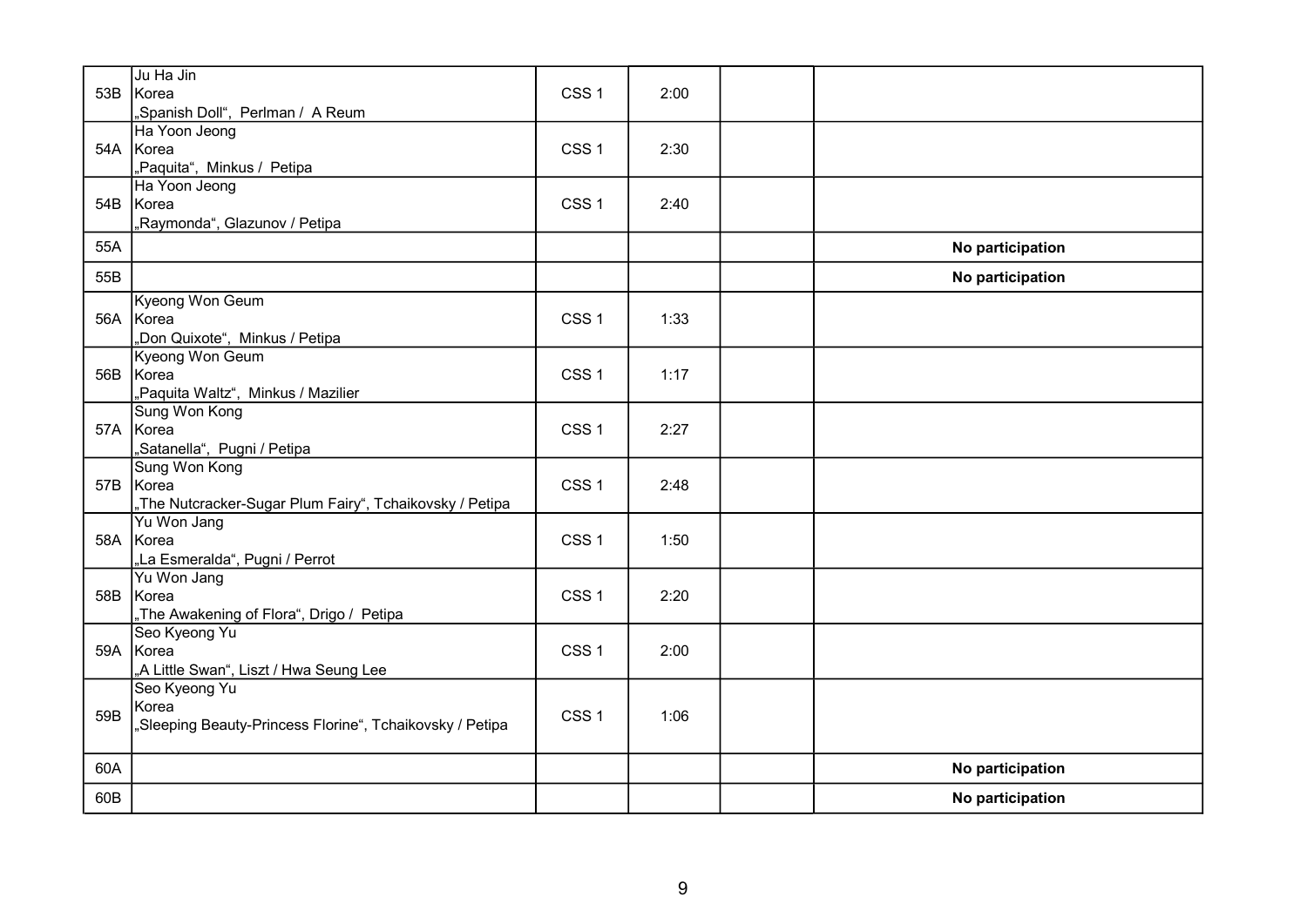|           | Seo Young Kim<br>61A Korea<br>"La Esmeralda", Pugni / Petipa                          | CSS <sub>1</sub> | 1:37 |  |
|-----------|---------------------------------------------------------------------------------------|------------------|------|--|
| 61B       | Seo Young Kim<br>Korea<br>"Satanella", Pugni / Petipa                                 | CSS <sub>1</sub> | 2:35 |  |
|           | Ana Wu<br>62A Canada<br>"La Esmeralda", Pugni / Petipa                                | CSS <sub>2</sub> |      |  |
|           | Ana Wu<br>62B Canada<br>"Paquita", Deldevez / Minkus / Petipa                         | CSS <sub>2</sub> |      |  |
| 63A Italy | Camilla Fantini<br>"Le Corsaire-Gulnara", Adam / Petipa                               | CSS <sub>2</sub> | 1:40 |  |
| 63B Italy | Camilla Fantini<br>"Suspense", Craig / Rossi                                          | CSS <sub>2</sub> | 1:40 |  |
| 64A Italy | Anna Laurenzano<br>,Coppélia-Swanilda", Delibes / Saint-Léon                          | CSS <sub>2</sub> | 0:50 |  |
| 64B       | Anna Laurenzano<br><b>Italy</b><br>"Con Brio", Gershwin / Rossi                       | CSS <sub>2</sub> | 1:49 |  |
| 65A Italy | Emma Tinelli<br>"Sleeping Beauty-Princess Florine", Tchaikovsky / Petipa              | CSS <sub>2</sub> | 0:57 |  |
| 65B Italy | Emma Tinelli<br>"Prelude", Bach / Arcelli                                             | CSS <sub>2</sub> | 2:24 |  |
| 66A       | Uliana Sinetar<br>Russia<br>"Don Quixote", Minkus / Linnik                            | CSS <sub>2</sub> | 1:04 |  |
| 66B       | Uliana Sinetar<br>Russia<br>"Swan Lake-Pas de Trois", Tchaikovsky / Petipa / Sergeyev | CSS <sub>2</sub> | 1:20 |  |
| 67A       | Eduarda Zarin Tavares<br>Brazil<br>"Harlequinade", Drigo / Petipa                     | CSS <sub>2</sub> | 1:50 |  |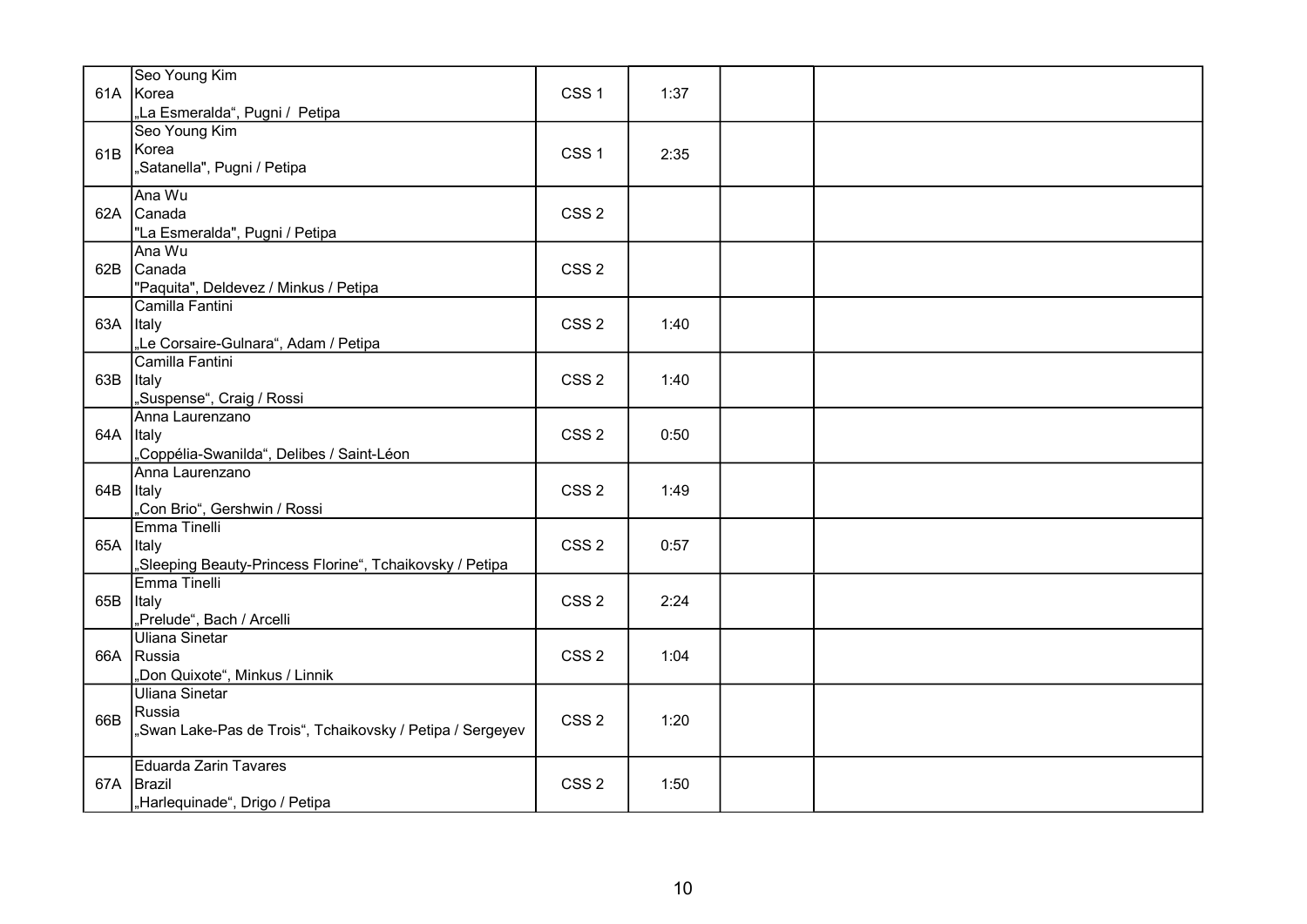| 67B | Eduarda Zarin Tavares<br>Brazil<br>"Sleeping-Beauty-Aurora", Tchaikovsky / Petipa                        | CSS <sub>2</sub> | 2:14 |                  |
|-----|----------------------------------------------------------------------------------------------------------|------------------|------|------------------|
| 68A | Sofia Anabuki<br>Brazil<br>"La Fille Mal Gardée", Hérold / Dauberval                                     | CSS <sub>2</sub> | 1:15 |                  |
| 68B | Sofia Anabuki<br>Brazil<br>"Don Quixote-Cupid", Minkus / Petipa                                          | CSS <sub>2</sub> | 1:02 |                  |
| 69A | Beatriz Fernandes<br>Brazil<br>"Paquita", Minkus / Mazilier                                              | CSS <sub>2</sub> | 1:19 |                  |
|     | Beatriz Fernandes<br>69B Brazil<br>"Harlequinade", Drigo / Petipa                                        | CSS <sub>2</sub> | 1:48 |                  |
|     | Katharina Martin<br>70A Germany<br>"Don Quixote-Dulcinea", Minkus / Petipa                               | CSS <sub>2</sub> | 1:38 |                  |
|     | Katharina Martin<br>70B Germany<br>Raymonda", Glasunov / Petipa                                          | CSS <sub>2</sub> | 2:20 |                  |
| 71A |                                                                                                          |                  |      | No participation |
|     |                                                                                                          |                  |      |                  |
| 71B |                                                                                                          |                  |      | No participation |
| 72A | Jana Solowjowa<br>Germany<br>"Giselle", Adam / Petipa                                                    | CSS <sub>2</sub> | 1:19 |                  |
| 72B | Jana Solowjowa<br>Germany<br>"Sleeping Beauty-Fairy", Tchaikovsky / Petipa                               | CSS <sub>2</sub> | 0:59 |                  |
|     | Mya Kennel<br>73A France<br>"Grand Pas Classique", Auber / Gzovsky                                       | CSS <sub>2</sub> | 2:00 |                  |
|     | Mya Kennel<br>73B France<br>"Don Quixote-Kitri", Minkus / Petipa                                         | CSS <sub>2</sub> | 1:02 |                  |
| 74A | <b>Amelie Bickel</b><br>France<br>'Swan Lake-Pas de Trois", Tchaikovsky / Petipa<br><b>Amelie Bickel</b> | CSS <sub>2</sub> | 1:40 |                  |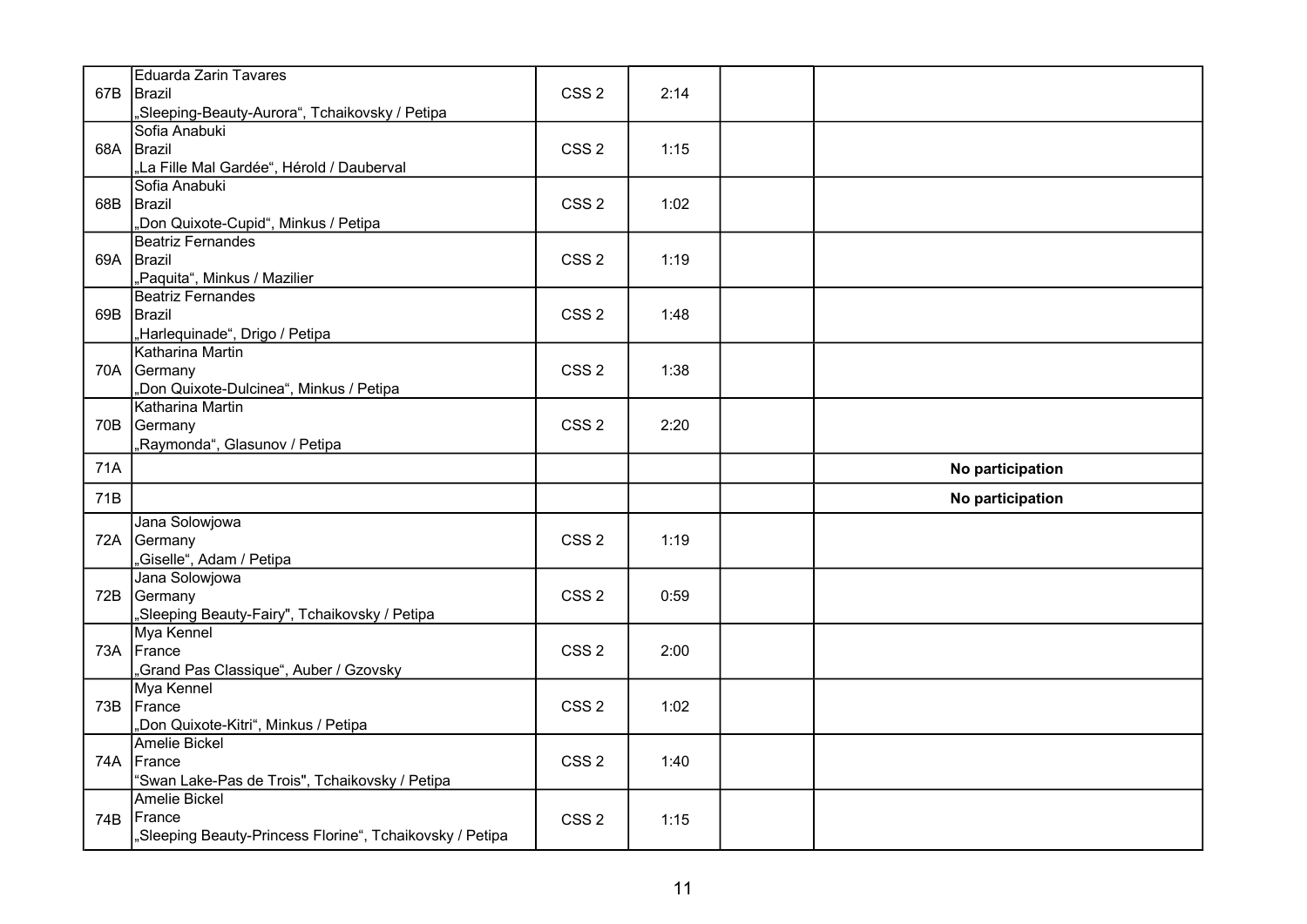|     |                                                           |                  |      | Jury Judge | Geung Soo Kim |
|-----|-----------------------------------------------------------|------------------|------|------------|---------------|
|     | Emma Tomlinson                                            |                  |      |            |               |
|     | 75A Canada                                                | CSS <sub>2</sub> |      |            |               |
|     | "The Nutcracker-Sugar Plum Fairy", Tchaikovsky / Vainonen |                  |      |            |               |
|     | Emma Tomlinson                                            |                  |      |            |               |
|     | 75B Canada                                                | CSS <sub>2</sub> |      |            |               |
|     | "Flower Festival in Genzano", Helsted / Bournonville      |                  |      |            |               |
|     | Jana Djordjevic                                           |                  |      |            |               |
| 76A | Serbia                                                    | CSS <sub>2</sub> | 0:57 |            |               |
|     | "Don Quixote-Cupid", Minkus / Petipa                      |                  |      |            |               |
|     | Jana Djordjevic                                           |                  |      |            |               |
| 76B | Serbia                                                    | CSS <sub>2</sub> | 1:00 |            |               |
|     | "Sleeping Beauty-Princess Florine", Tchaikovsky / Petipa  |                  |      |            |               |
|     | Sara Ivanovic                                             |                  |      |            |               |
|     | 77A Serbia                                                | CSS <sub>2</sub> | 1:21 |            |               |
|     | "La Bayadére- Gamzatti", Minkus / Petipa                  |                  |      |            |               |
|     | Sara Ivanovic                                             |                  |      |            |               |
| 77B | Serbia                                                    | CSS <sub>2</sub> | 1:52 |            |               |
|     | "Harlequinade", Drigo / Petipa                            |                  |      |            |               |
|     | Ula Drobnyte                                              |                  |      |            |               |
|     | 78A Lithuania                                             | CSS <sub>2</sub> | 2:12 |            |               |
|     | "Sleeping Beauty-Aurora", Tchaikovsky / Petipa            |                  |      |            |               |
|     | Ula Drobnyte                                              |                  |      |            |               |
|     | 78B   Lithuania                                           | CSS <sub>2</sub> | 0:50 |            |               |
|     | "Don Quixote-Kitri", Minkus / Petipa                      |                  |      |            |               |
|     | Tiana Velikova                                            |                  |      |            |               |
|     | 79A Bulgaria                                              | CSS <sub>2</sub> | 1:05 |            |               |
|     | "Le Corsaire-Medora", Adam / Petipa                       |                  |      |            |               |
|     | Tiana Velikova                                            |                  |      |            |               |
|     | 79B Bulgaria                                              | CSS <sub>2</sub> | 2:02 |            |               |
|     | "Grand Pas Classique", Auber/ Gzovsky                     |                  |      |            |               |
|     | Ana Costeira                                              |                  |      |            |               |
|     | 80A Portugal                                              | CSS <sub>2</sub> | 1:57 |            |               |
|     | "Sleeping Beauty-Aurora", Tchaikovsky / Petipa            |                  |      |            |               |
|     | Ana Costeira                                              |                  |      |            |               |
|     | 80B   Portugal                                            | CSS <sub>2</sub> | 1:26 |            |               |
|     | "Talisman", Drigo / Petipa                                |                  |      |            |               |
|     | Julia Ostojska                                            |                  |      |            |               |
|     | 81A Poland                                                | CSS <sub>2</sub> | 3:27 |            |               |
|     | "Les Sylphides-Chopiniana", Chopin / Fokine               |                  |      |            |               |
|     | Julia Ostojska                                            |                  |      |            |               |
| 81B | Poland                                                    | CSS <sub>2</sub> | 2:46 |            |               |
|     | "Paquita", Minkus / Petipa                                |                  |      |            |               |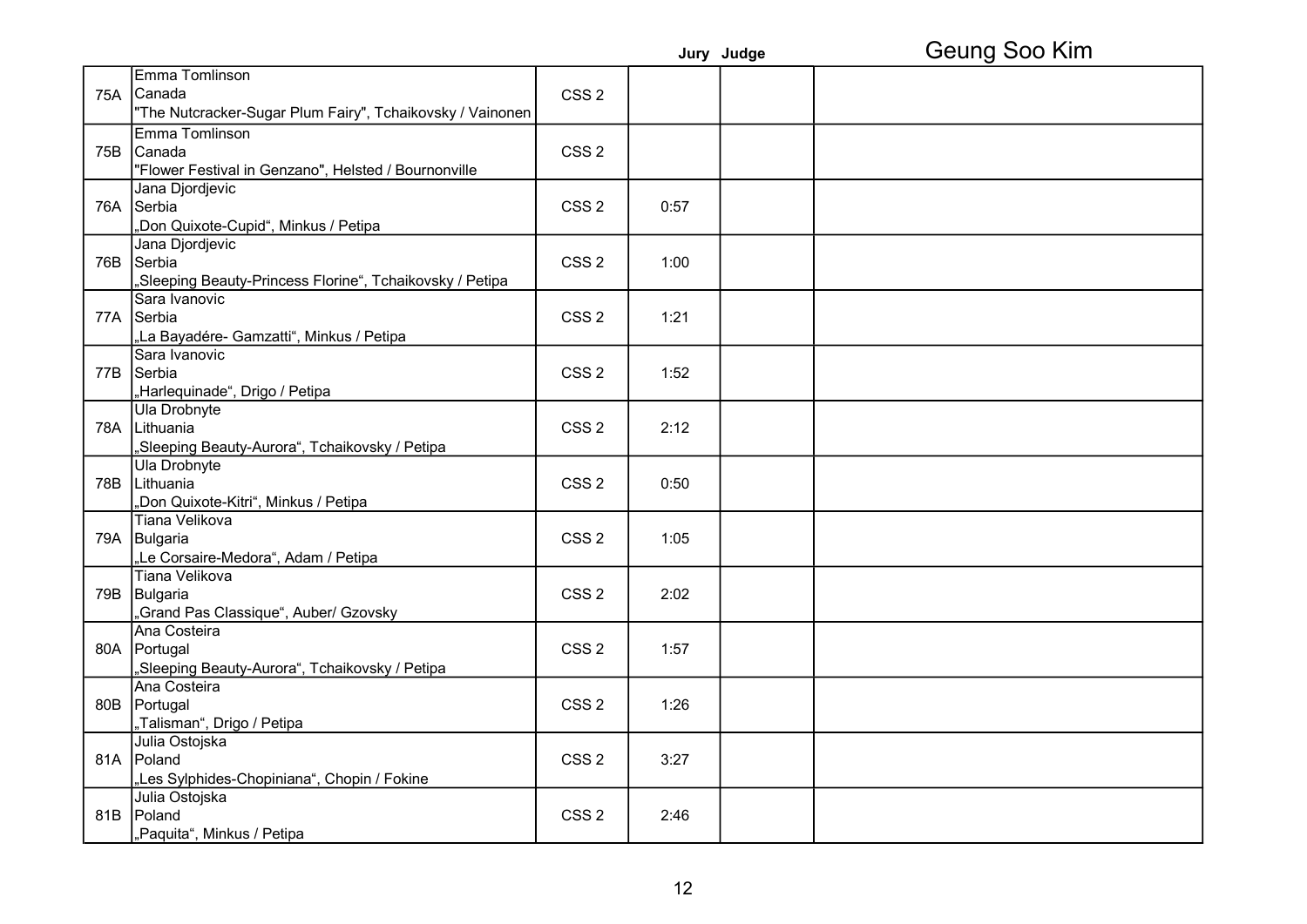|     |                                                     |                  |      | Jury Judge | Geung Soo Kim    |
|-----|-----------------------------------------------------|------------------|------|------------|------------------|
|     | Alessandra Mameli                                   |                  |      |            |                  |
|     | 82A Switzerland                                     | CSS <sub>2</sub> | 1:33 |            |                  |
|     | "Swan Lake-Pas de Trois", Tchaikovsky / Petipa      |                  |      |            |                  |
|     | Alessandra Mameli                                   |                  |      |            |                  |
| 82B | Switzerland                                         | CSS <sub>2</sub> | 1:33 |            |                  |
|     | "Swan Lake-Pas de Trois", Tchaikovsky / Petipa      |                  |      |            |                  |
|     | Emma Marchetti                                      |                  |      |            |                  |
|     | 83A Switzerland                                     | CSS <sub>2</sub> | 1:34 |            |                  |
|     | "Sleeping Beauty-Lilac Fairy", Tchaikovsky / Petipa |                  |      |            |                  |
|     | Emma Marchetti                                      |                  |      |            |                  |
| 83B | Switzerland                                         | CSS <sub>2</sub> | 1:22 |            |                  |
|     | "Swan Lake-Pas de Trois", Tchaikovsky / Petipa      |                  |      |            |                  |
|     | Emilie Vauclair                                     |                  |      |            |                  |
| 84A | Switzerland                                         | CSS <sub>2</sub> | 1:07 |            |                  |
|     | "Sleeping Beauty-Fairy", Tchaikovsky / Petipa       |                  |      |            |                  |
|     | <b>Emilie Vauclair</b>                              |                  |      |            |                  |
| 84B | Switzerland                                         | CSS <sub>2</sub> | 1:33 |            |                  |
|     | "Swan Lake-Pas de Trois", Tchaikovsky / Petipa      |                  |      |            |                  |
| 85A |                                                     |                  |      |            | No participation |
| 85B |                                                     |                  |      |            | No participation |
|     | Veronika Mamyrina                                   |                  |      |            |                  |
| 86A | Russia                                              | CSS <sub>2</sub> | 1:18 |            |                  |
|     | "Flames of Paris", Assafiev / Vainonen              |                  |      |            |                  |
|     | Veronika Mamyrina                                   |                  |      |            |                  |
| 86B | Russia                                              | CSS <sub>2</sub> | 1:09 |            |                  |
|     | "Le Corsaire-Odalisque", Adam/ Mazilier             |                  |      |            |                  |
|     | Simona Genyté                                       |                  |      |            |                  |
|     | 87A Lithuania                                       | CSS <sub>2</sub> | 1:37 |            |                  |
|     | "La Esmeralda", Pugni / Perrot / Beriosov           |                  |      |            |                  |
|     | Simona Genyté                                       |                  |      |            |                  |
| 87B | Lithuania                                           | CSS <sub>2</sub> | 1:22 |            |                  |
|     | "Paquita", Minkus / Petipa                          |                  |      |            |                  |
|     | Núbia Veiga                                         |                  |      |            |                  |
|     | 88A Portugal                                        | CSS <sub>2</sub> | 1:19 |            |                  |
|     | "Le Corsaire-Gulnara", Adam / Petipa                |                  |      |            |                  |
|     | Núbia Veiga                                         |                  |      |            |                  |
| 88B | Portugal                                            | CSS <sub>2</sub> | 2:26 |            |                  |
|     | "The Awakening of Flora", Drigo / Petipa            |                  |      |            |                  |
|     | Elise Huyghe                                        |                  |      |            |                  |
|     | 89A Belgium                                         | CSS <sub>2</sub> | 1:30 |            |                  |
|     | "La Bayadére-Gamzatti", Minkus / Petipa             |                  |      |            |                  |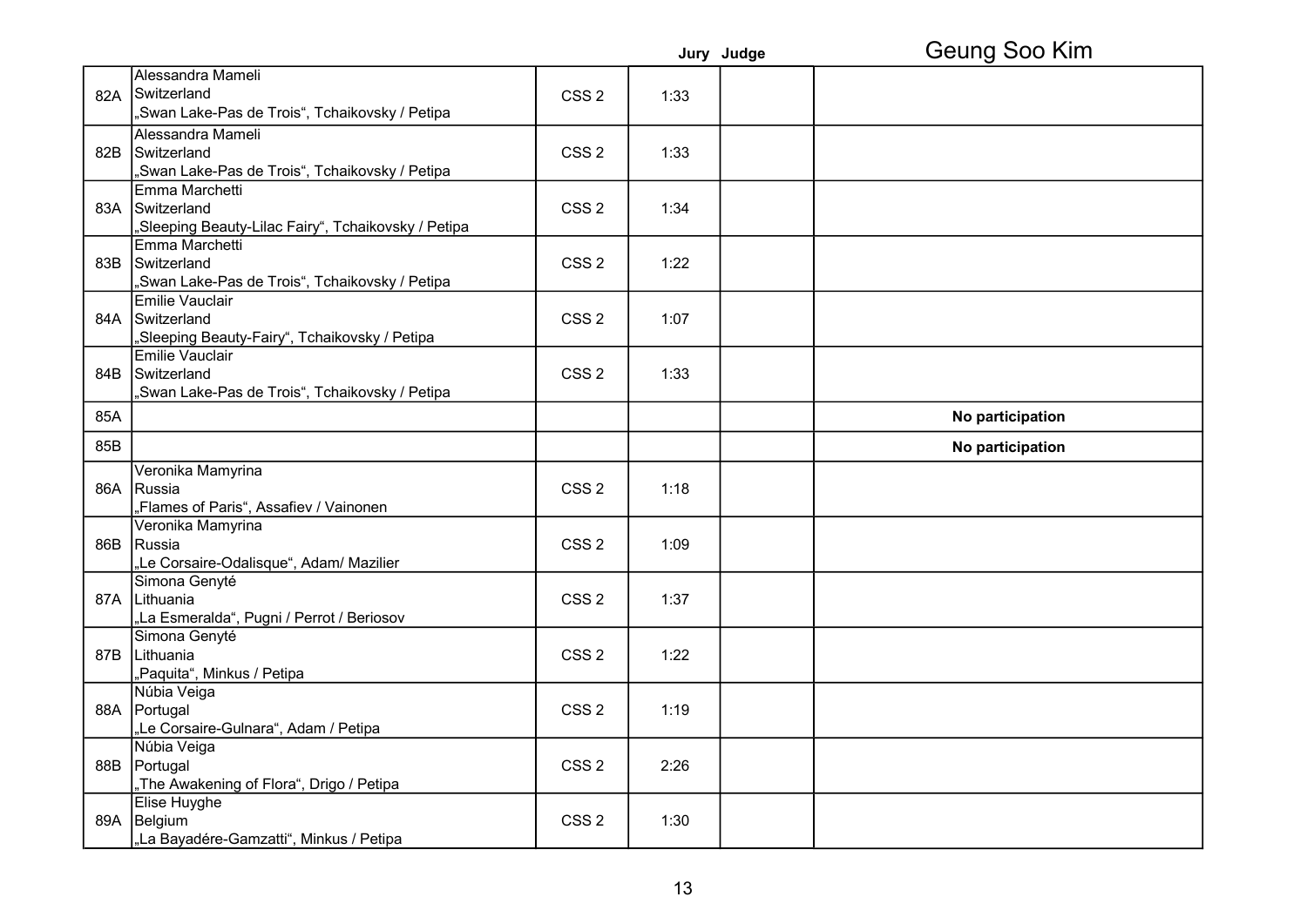|     |                                                         |                  |      | Jury Judge | Geung Soo Kim |
|-----|---------------------------------------------------------|------------------|------|------------|---------------|
|     | Elise Huyghe                                            |                  |      |            |               |
|     | 89B Belgium                                             | CSS <sub>2</sub> | 1:45 |            |               |
|     | "La Fille Mal Gardée", Hertel / Dauberval               |                  |      |            |               |
|     | Nina Dumortier                                          |                  |      |            |               |
|     | 90A Belgium                                             | CSS <sub>2</sub> | 2:16 |            |               |
|     | "Giselle", Adam / Coralli / Perrot                      |                  |      |            |               |
|     | Nina Dumortier                                          |                  |      |            |               |
|     | 90B Belgium                                             | CSS <sub>2</sub> | 1:47 |            |               |
|     | "La Esmeralda-Diana", Pugni / Vaganova                  |                  |      |            |               |
|     | Juliette Windeby                                        |                  |      |            |               |
| 91A | Belgium                                                 | CSS <sub>2</sub> | 2:25 |            |               |
|     | "Coppélia-Swanilda", Delibes / Saint-Léon               |                  |      |            |               |
|     | Juliette Windeby                                        |                  |      |            |               |
|     | 91B Belgium                                             | CSS <sub>2</sub> | 1:30 |            |               |
|     | "Paquita", Minkus / Petipa                              |                  |      |            |               |
|     | Konoka Tomita                                           |                  |      |            |               |
|     | 92A Japan                                               | CSS <sub>2</sub> | 1:58 |            |               |
|     | "Harlequinade", Drigo / Petipa                          |                  |      |            |               |
|     | Konoka Tomita                                           |                  |      |            |               |
|     | 92B Japan                                               | CSS <sub>2</sub> | 1:50 |            |               |
|     | "La Esmeralda", Pugni / Perro                           |                  |      |            |               |
|     | Hannelore Knockaert                                     |                  |      |            |               |
|     | 93A Belgium                                             | CSS <sub>2</sub> | 1:41 |            |               |
|     | "Swan Lake-Pas de Trois", Tchaikovsky / Petipa          |                  |      |            |               |
|     | Hannelore Knockaert                                     |                  |      |            |               |
|     | 93B Belgium                                             | CSS <sub>2</sub> | 1:07 |            |               |
|     | "Sleeping Beauty- Florine", Tchaikovsky / Petipa        |                  |      |            |               |
|     | Hera Stragier                                           |                  |      |            |               |
|     | 94A Belgium                                             | CSS <sub>2</sub> | 1:07 |            |               |
|     | "Sleeping Beauty-Princess Florine", Tchaikovsky / Neyla |                  |      |            |               |
|     | Hera Stragier                                           |                  |      |            |               |
|     | 94B Belgium                                             | CSS <sub>2</sub> | 1:30 |            |               |
|     | "Talisman", Drigo / Neyla                               |                  |      |            |               |
|     | Lucie Marine Pilskog                                    |                  |      |            |               |
|     | 95A Norway                                              | CSS <sub>2</sub> | 2:26 |            |               |
|     | "Raymonda", Glazunov / Petipa                           |                  |      |            |               |
|     | Lucie Marine Pilskog                                    |                  |      |            |               |
|     | 95B Norway                                              | CSS <sub>2</sub> | 1:09 |            |               |
|     | "Pharao's Daughter", Pugni / Petipa                     |                  |      |            |               |
|     | Sunniva Nesheim Hjelle                                  |                  |      |            |               |
|     | 96A Norway                                              | CSS <sub>2</sub> | 1:14 |            |               |
|     | "Raymonda", Glazunov / Petipa                           |                  |      |            |               |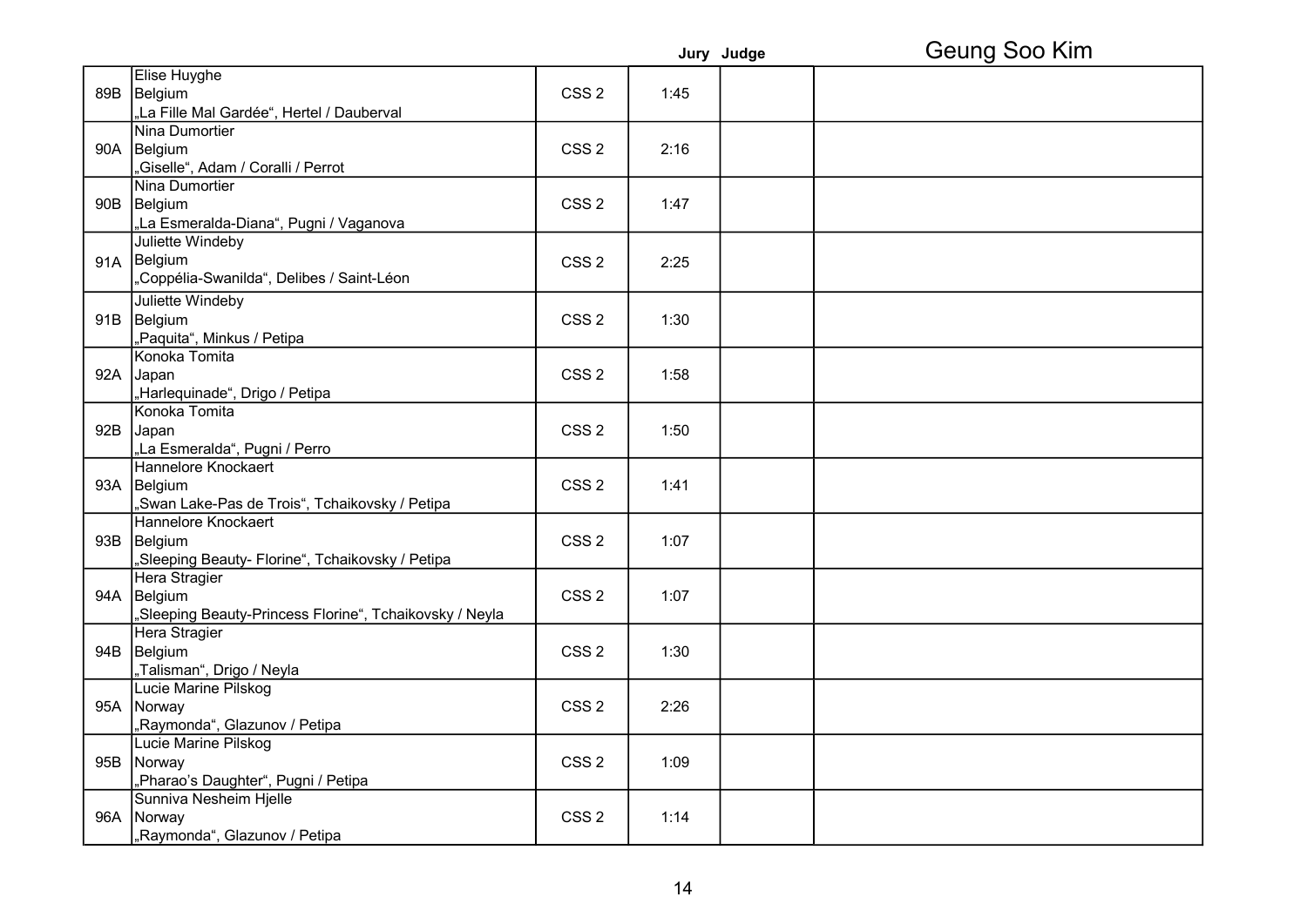|     |                                                     |                  |      | Jury Judge | Geung Soo Kim    |
|-----|-----------------------------------------------------|------------------|------|------------|------------------|
|     | Sunniva Nesheim Hjelle                              |                  |      |            |                  |
| 96B | Norway                                              | CSS <sub>2</sub> | 1:09 |            |                  |
|     | "Pharao's Daughter", Pugni / Petipa                 |                  |      |            |                  |
|     | Varvara Garkina                                     |                  |      |            |                  |
|     | 97A Russia                                          | CSS <sub>2</sub> | 1:20 |            |                  |
|     | "Le Corsaire-Pas d'Esclave", Oldenburgsky / Petipa  |                  |      |            |                  |
|     | Varvara Garkina                                     |                  |      |            |                  |
| 97B | Russia                                              | CSS <sub>2</sub> | 1:30 |            |                  |
|     | "Raymonda", Glazunov / Petipa                       |                  |      |            |                  |
| 98A |                                                     |                  |      |            | No participation |
|     |                                                     |                  |      |            |                  |
| 98B |                                                     |                  |      |            | No participation |
|     | Na Rim Hwang                                        |                  |      |            |                  |
|     | 99A Korea                                           | CSS <sub>2</sub> | 1:24 |            |                  |
|     | "La Bayadère", Minkus / Petipa                      |                  |      |            |                  |
|     | Na Rim Hwang                                        |                  |      |            |                  |
|     | 99B Korea                                           | CSS <sub>2</sub> | 1:24 |            |                  |
|     | "Raymonda", Glazunov / Petipa                       |                  |      |            |                  |
|     | Na Eun Kim                                          |                  |      |            |                  |
|     | 100A Korea                                          | CSS <sub>2</sub> | 2:20 |            |                  |
|     | "Coppélia-Swanilda", Delibes / Petipa<br>Na Eun Kim |                  |      |            |                  |
|     | 100B Korea                                          | CSS <sub>2</sub> | 1:32 |            |                  |
|     | "Le Corsaire-Medora", Adam / Petipa                 |                  |      |            |                  |
|     | Seo Hyun Bae                                        |                  |      |            |                  |
|     | 101A Korea                                          | CSS <sub>2</sub> | 1:35 |            |                  |
|     | "La Fille mal Gardée-Lisa", Herold / Dauberval      |                  |      |            |                  |
|     | Seo Hyun Bae                                        |                  |      |            |                  |
|     | 101B Korea                                          | CSS <sub>2</sub> | 1:42 |            |                  |
|     | "La Fille mal Gardée", Herold / Dauberval           |                  |      |            |                  |
|     | Yun Kyung Kim                                       |                  |      |            |                  |
|     | 102A Korea                                          | CSS <sub>2</sub> | 2:00 |            |                  |
|     | "Harlequinade", Tchaikovsky / Petipa                |                  |      |            |                  |
|     | Yun Kyung Kim                                       |                  |      |            |                  |
|     | 102B Korea                                          | CSS <sub>2</sub> | 1:32 |            |                  |
|     | "Don Quixote-Kitri", Minkus / Petipa                |                  |      |            |                  |
|     | Yoo Chae Chung                                      |                  |      |            |                  |
|     | 103A Korea                                          | CSS <sub>2</sub> | 2:01 |            |                  |
|     | "Sleeping Beauty-Aurora", Tchaikovsky / Petipa      |                  |      |            |                  |
|     | Yoo Chae Chung                                      |                  |      |            |                  |
|     | 103B Korea                                          | CSS <sub>2</sub> | 2:30 |            |                  |
|     | "The Awakening of Flora", Drigo / Petipa / Ivanov   |                  |      |            |                  |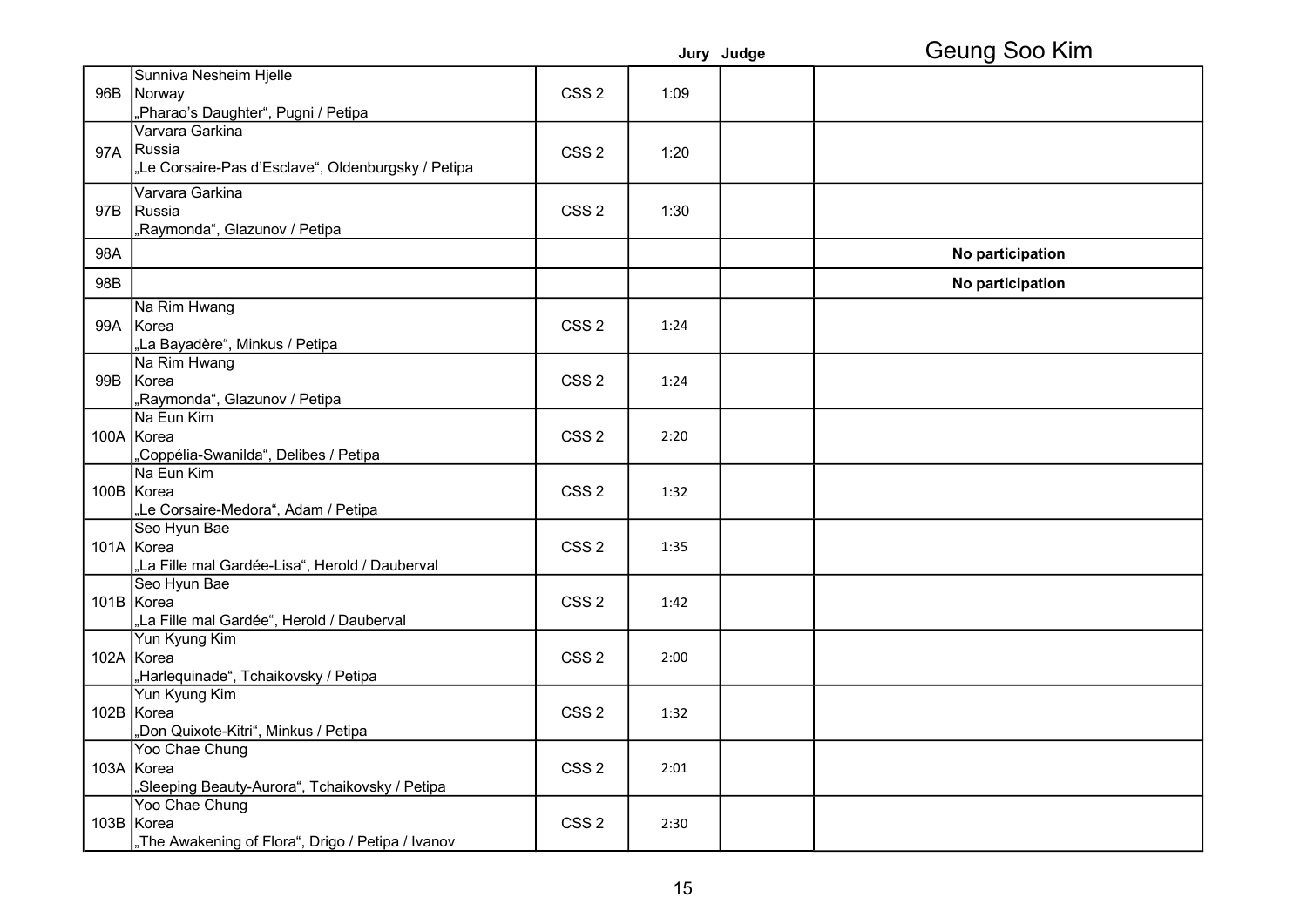| Ji Yu Park<br>104A Korea<br>"Giselle", Adam / Petipa                            | CSS <sub>2</sub> | 2:16 |  |
|---------------------------------------------------------------------------------|------------------|------|--|
| Ji Yu Park<br>104B Korea<br>"Sleeping Beauty-Rose Adagio", Tchaikovsky / Petipa | CSS <sub>2</sub> | 3:09 |  |
| Min Joo Shin<br>105A Korea<br>"Don Quixote-Kitri", Minkus / Petipa              | CSS <sub>2</sub> | 1:32 |  |
| Min Joo Shin<br>105B Korea<br>"Harlequinade", Drigo / Petipa                    | CSS <sub>2</sub> | 1:50 |  |
| Yoon Seon Jun<br>106A Korea<br>"Satanella", Pugni / Petipa                      | CSS <sub>2</sub> | 2:21 |  |
| Yoon Seon Jun<br>106B Korea<br>"Sleeping Beauty-Aurora", Tchaikovsky / Petipa   | CSS <sub>2</sub> | 2:55 |  |
| Su Yeon Lee<br>107A Korea<br>"Harlequinade", Tchaikovsky / Petipa               | CSS <sub>2</sub> | 2:00 |  |
| Su Yeon Lee<br>107B Korea<br>"Carnival in Venice", Pugni / Petipa               | CSS <sub>2</sub> | 2:00 |  |
| Eun Bi Ha<br>108A Korea<br>"La Esmeralda", Pugni / Perrot                       | CSS <sub>2</sub> | 1:53 |  |
| Eun Bi Ha<br>108B Korea<br>"Harlequinade", Drigo / Petipa                       | CSS <sub>2</sub> | 2:20 |  |
| Yun Kim<br>109A Korea<br>"Harlequinade", Drigo / Petipa                         | CSS <sub>2</sub> | 1:20 |  |
| Yun Kim<br>109B Korea<br>"Swan Lake", Tchaikovsky / Petipa                      | CSS <sub>2</sub> | 0:50 |  |
| Ji Hwan Sung<br>110A Korea<br>"The Flames of Paris", Assafiev / Vainonen        | CSS <sub>2</sub> | 1:00 |  |
| Ji Hwan Sung<br>110B Korea<br>,Giselle", Adam / Perrot                          | CSS <sub>2</sub> | 1:00 |  |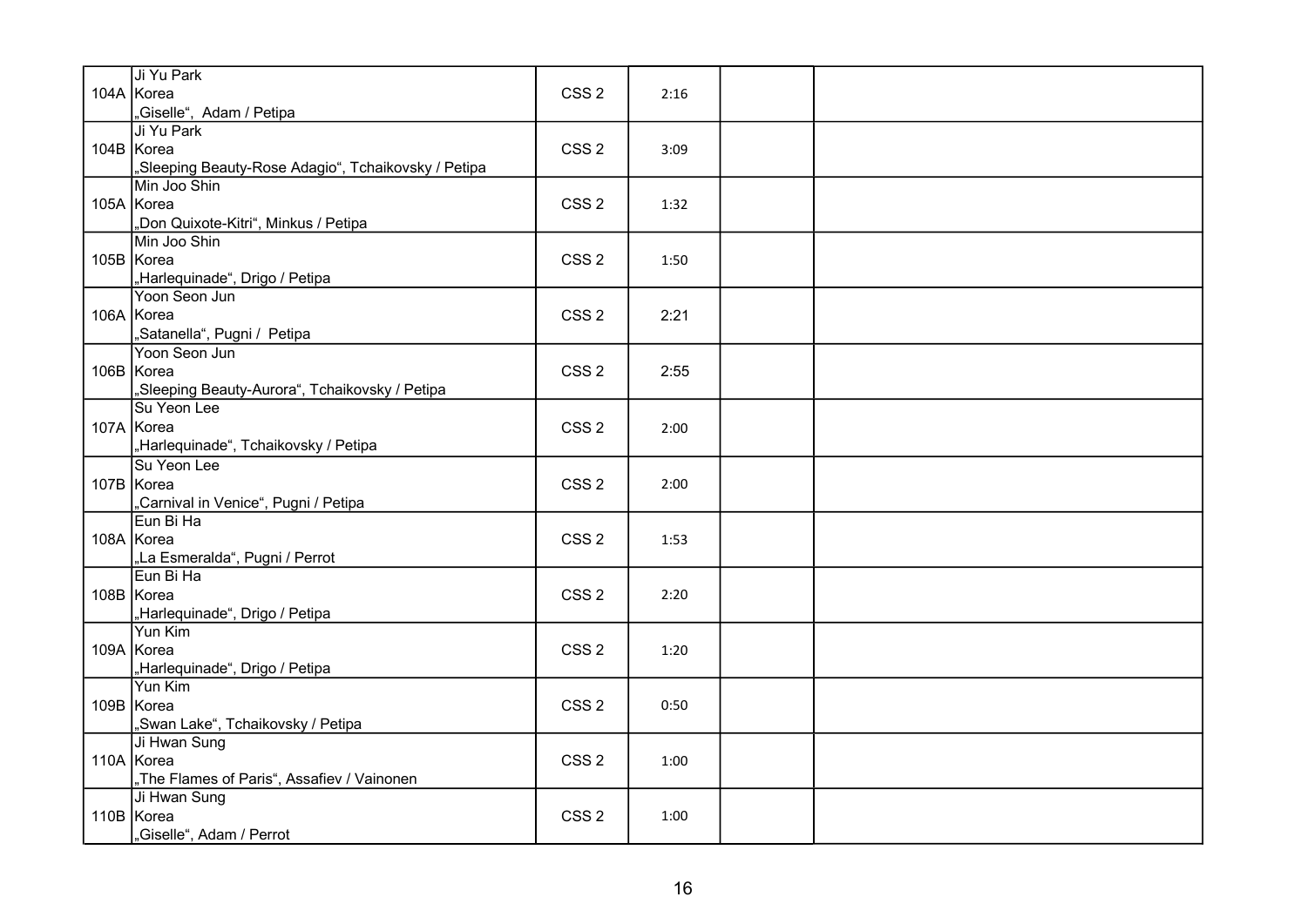| Ha Eun Park                                                                              |  |
|------------------------------------------------------------------------------------------|--|
|                                                                                          |  |
| 111A Korea<br>CSS <sub>2</sub><br>2:11                                                   |  |
| "Giselle", Adam / Coralli / Perrot<br>Ha Eun Park                                        |  |
| 111B Korea<br>CSS <sub>2</sub><br>1:23                                                   |  |
| "Giselle-Peasant", Burgmüller / Petipa                                                   |  |
| Yeyool Cha                                                                               |  |
| 112A Korea<br>CSS <sub>2</sub><br>2:24                                                   |  |
| "Awakening of Flora", Drigo / Petipa                                                     |  |
| <b>Yeyool Cha</b>                                                                        |  |
| CSS <sub>2</sub><br>112B Korea<br>2:19                                                   |  |
| "Giselle", Adam / Coralli / Perrot<br>Gaia Voltolini                                     |  |
| 113A Italy<br>CSS <sub>3</sub><br>1:55                                                   |  |
| "La Bayadère-Nikia", Minkus / Petipa                                                     |  |
| Gaia Voltolini                                                                           |  |
| 113B Italy<br>CSS <sub>3</sub><br>1:51                                                   |  |
| "Swan Lake-Odette", Tchaikovsky / Petipa / Ivanov                                        |  |
| 114A<br>No participation                                                                 |  |
| 114B<br>No participation                                                                 |  |
| Brigitte Maddalena Fioretti                                                              |  |
| 115A Italy<br>CSS <sub>3</sub><br>1:26                                                   |  |
| "Talisman", Drigo / Petipa                                                               |  |
| Brigitte Maddalena Fioretti                                                              |  |
| 115B Italy<br>CSS <sub>3</sub><br>1:25<br>"Swan Lake-Pas de Trois", Tchaikovsky / Petipa |  |
| Sophia Peytcheva                                                                         |  |
| 116A Germany<br>CSS <sub>3</sub><br>1:26                                                 |  |
| "Talisman", Drigo / Petipa                                                               |  |
| Sophia Peytcheva                                                                         |  |
| 116B Germany<br>CSS <sub>3</sub><br>5:14                                                 |  |
| "La Bayadére-Nikia", Minkus / Petipa                                                     |  |
| 117A<br>No participation                                                                 |  |
| 117B<br>No participation                                                                 |  |
| Kristelle Teeväli                                                                        |  |
| 118A Estonia<br>CSS <sub>3</sub><br>2:29                                                 |  |
| "Raymonda", Glazunov / Petipa                                                            |  |
| Kristelle Teeväli<br>118B Estonia<br>CSS <sub>3</sub><br>3:10                            |  |
| "Sleeping Beauty-Aurora", Tchaikovsky / Petipa                                           |  |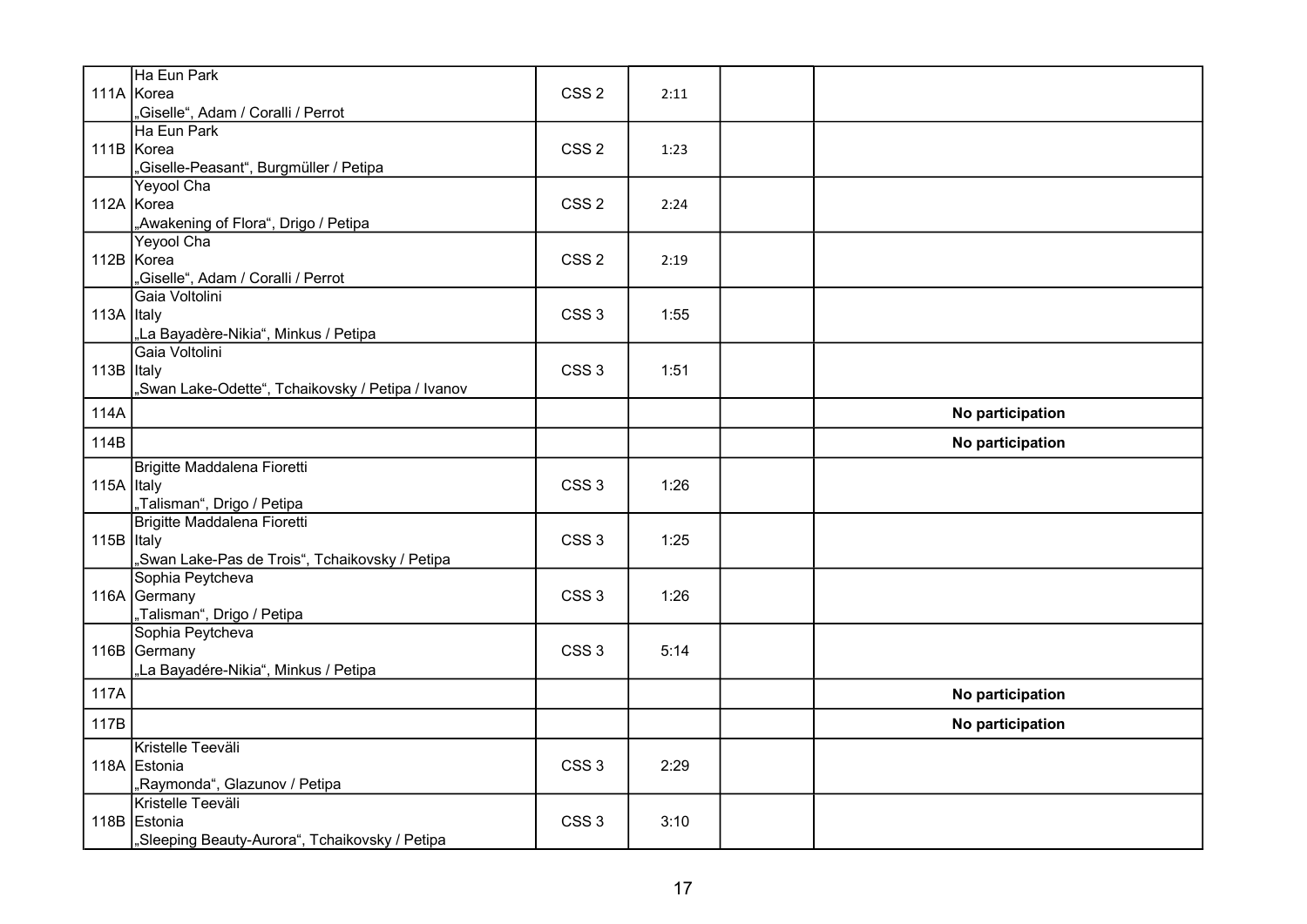|            | Lara Rodrigues Ristic                                    |                  |      |                  |
|------------|----------------------------------------------------------|------------------|------|------------------|
|            | 119A Serbia                                              | CSS <sub>3</sub> | 2:23 |                  |
|            | "Raymonda", Glazunov / Petipa                            |                  |      |                  |
|            | Lara Rodrigues Ristic                                    |                  |      |                  |
|            | 119B Serbia                                              | CSS <sub>3</sub> | 1:12 |                  |
|            | "Don Quixote-Kitri", Minkus / Petipa                     |                  |      |                  |
|            | Larisa Dreijer Jepsen                                    |                  |      |                  |
|            | 120A Denmark                                             | CSS <sub>3</sub> | 1:30 |                  |
|            | "Sleeping Beauty-Fairy", Tchaikovsky / Petipa            |                  |      |                  |
|            | Larisa Dreijer Jepsen                                    |                  |      |                  |
|            | 120B Denmark                                             | CSS <sub>3</sub> | 1:11 |                  |
|            | "Sleeping Beauty-Princess Florine", Tchaikovsky / Petipa |                  |      |                  |
|            | Anna Cenzuales                                           |                  |      |                  |
| 121A Italy |                                                          | CSS <sub>3</sub> | 2:33 |                  |
|            | "La Bayadére-Nikia", Minkus / Petipa                     |                  |      |                  |
|            | Anna Cenzuales                                           |                  |      |                  |
| 121B Italy |                                                          | CSS <sub>3</sub> | 1:46 |                  |
|            | "La Luna", Bosso / Buratti / Bulgarelli                  |                  |      |                  |
| 122A       |                                                          |                  |      | No participation |
| 122B       |                                                          |                  |      | No participation |
|            | Alexandra Koch                                           |                  |      |                  |
|            | 123A Germany                                             | CSS <sub>3</sub> | 1:21 |                  |
|            | "Pharao's Daughter", Pugni / Petipa                      |                  |      |                  |
|            | Alexandra Koch                                           |                  |      |                  |
|            | 123B Germany                                             | CSS <sub>3</sub> | 1:15 |                  |
|            | "La Bayadére", Minkus / Petipa                           |                  |      |                  |
|            | Clara Thiele                                             |                  |      |                  |
| 124A USA   |                                                          | CSS <sub>3</sub> | 1:58 |                  |
|            |                                                          |                  |      |                  |
|            | "Faust-Walpurgis Night", Gounod / Lavrovsky              |                  |      |                  |
|            | Clara Thiele                                             |                  |      |                  |
| $124B$ USA |                                                          | CSS <sub>3</sub> | 1:47 |                  |
|            | "La Esmeralda", Pugni / Petipa                           |                  |      |                  |
|            | Iris Cano                                                |                  |      |                  |
|            | 125A Serbia                                              | CSS <sub>3</sub> | 2:09 |                  |
|            | "The Nutcracker-Sugar Plum Fairy", Tchaikovsky / Duato   |                  |      |                  |
|            | Iris Cano                                                |                  |      |                  |
|            | 125B Serbia                                              | CSS <sub>3</sub> | 1:50 |                  |
|            | "La Esmeralda Diana", Pugni / Vaganova                   |                  |      |                  |
|            | Do Hyun Kwon                                             |                  |      |                  |
|            | 126A Korea<br>"Le Corsaire", Minkus /Petipa              | CSS <sub>3</sub> | 1:00 |                  |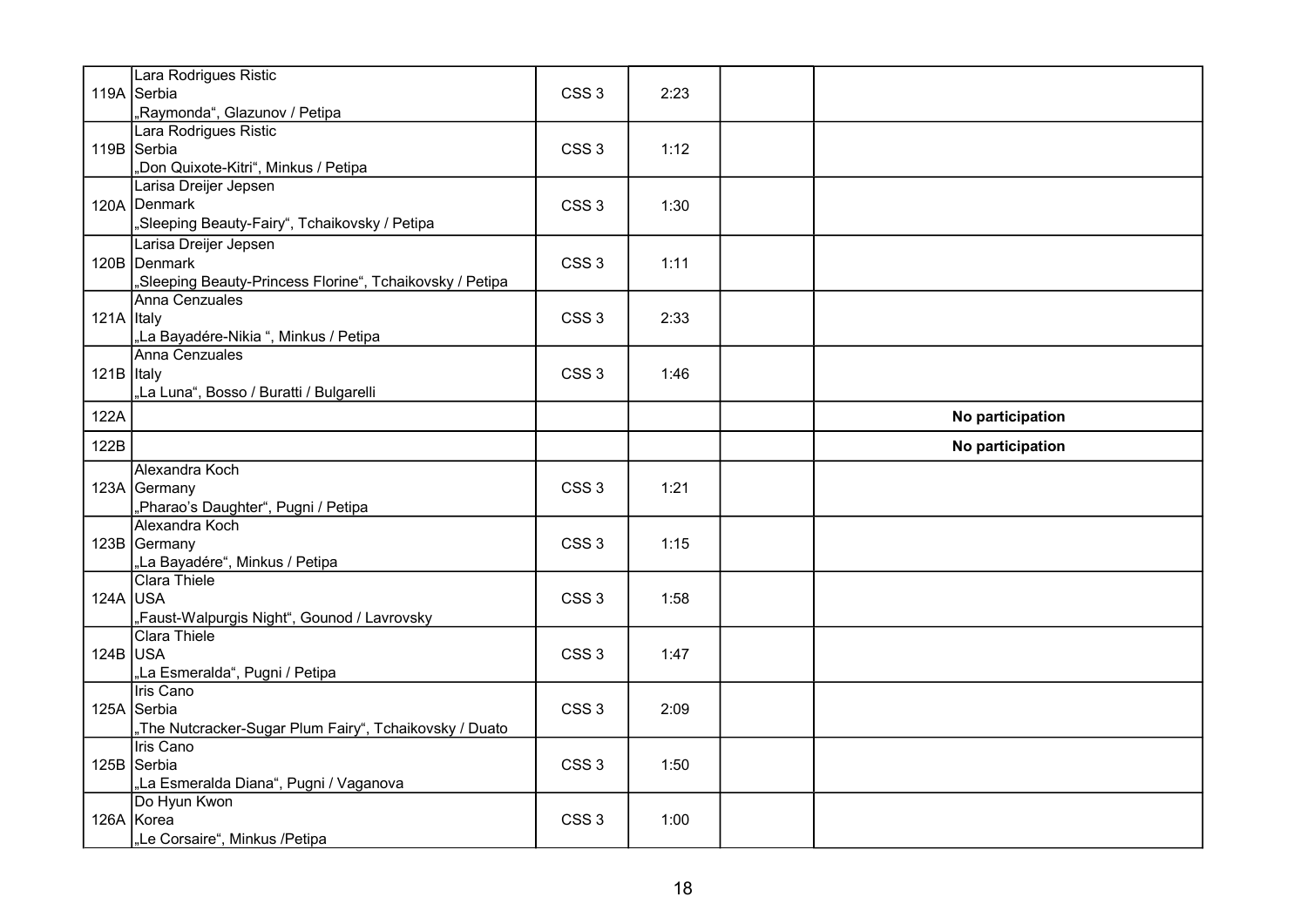|            | Do Hyun Kwon<br>126B Korea<br>"Don Quixote", Minkus / Petipa                        | CSS <sub>3</sub> | 1:02 |  |
|------------|-------------------------------------------------------------------------------------|------------------|------|--|
|            | Elodie Lefebvre<br>127A Belgium<br>"Pharao's Daughter", Pugni / Petipa              | CSS <sub>3</sub> | 1:26 |  |
|            | Elodie Lefebvre<br>127B Belgium<br>"Giselle", Adam / Coralli                        | CSS <sub>3</sub> | 2:10 |  |
|            | <b>Joakim Visnes</b><br>128A Norway<br>"Little Humpbacked Horse", Pugni/ Saint-Léon | CSS <sub>3</sub> | 1:07 |  |
|            | Joakim Visnes<br>128B Norway<br>"Paquita", Minkus / Petipa                          | CSS <sub>3</sub> | 0:52 |  |
| $129A$ USA | Serena Reed<br>"Raymonda", Glazunov / Petipa                                        | CSS <sub>3</sub> | 1:29 |  |
| $129B$ USA | Serena Reed<br>"Sleeping Beauty-Lilac Fairy", Tchaikovsky / Petipa                  | CSS <sub>3</sub> | 2:30 |  |
|            | Nagisa Tagawa<br>130A Japan<br>"Don Quixote-Basil", Minkus / Petipa                 | CSS <sub>3</sub> | 1:11 |  |
|            | Nagisa Tagawa<br>130B Japan<br>"Paquita-Lucien", Minkus / Petipa                    | CSS <sub>3</sub> | 1:08 |  |
|            | Gina Lee<br>131A Korea<br>"Swan Lake", Tchaikovsky / Petipa                         | CSS <sub>3</sub> | 1:19 |  |
|            | Gina Lee<br>131B Korea<br>"Paquita", Minkus / Petipa                                | CSS <sub>3</sub> | 1:27 |  |
|            | Yu Jung Jung<br>132A Korea<br>"La Bayadere-Gamzatti", Minkus / Petipa               | CSS <sub>3</sub> | 1:30 |  |
|            | Yu Jung Jung<br>132B Korea<br>"La Esmeralda", Pugni / Perrot                        | CSS <sub>3</sub> | 2:00 |  |
|            | Min Ji Kim<br>133A Korea<br>"Grand Pas Classique", Auber / Gzovsky                  | CSS <sub>3</sub> | 2:06 |  |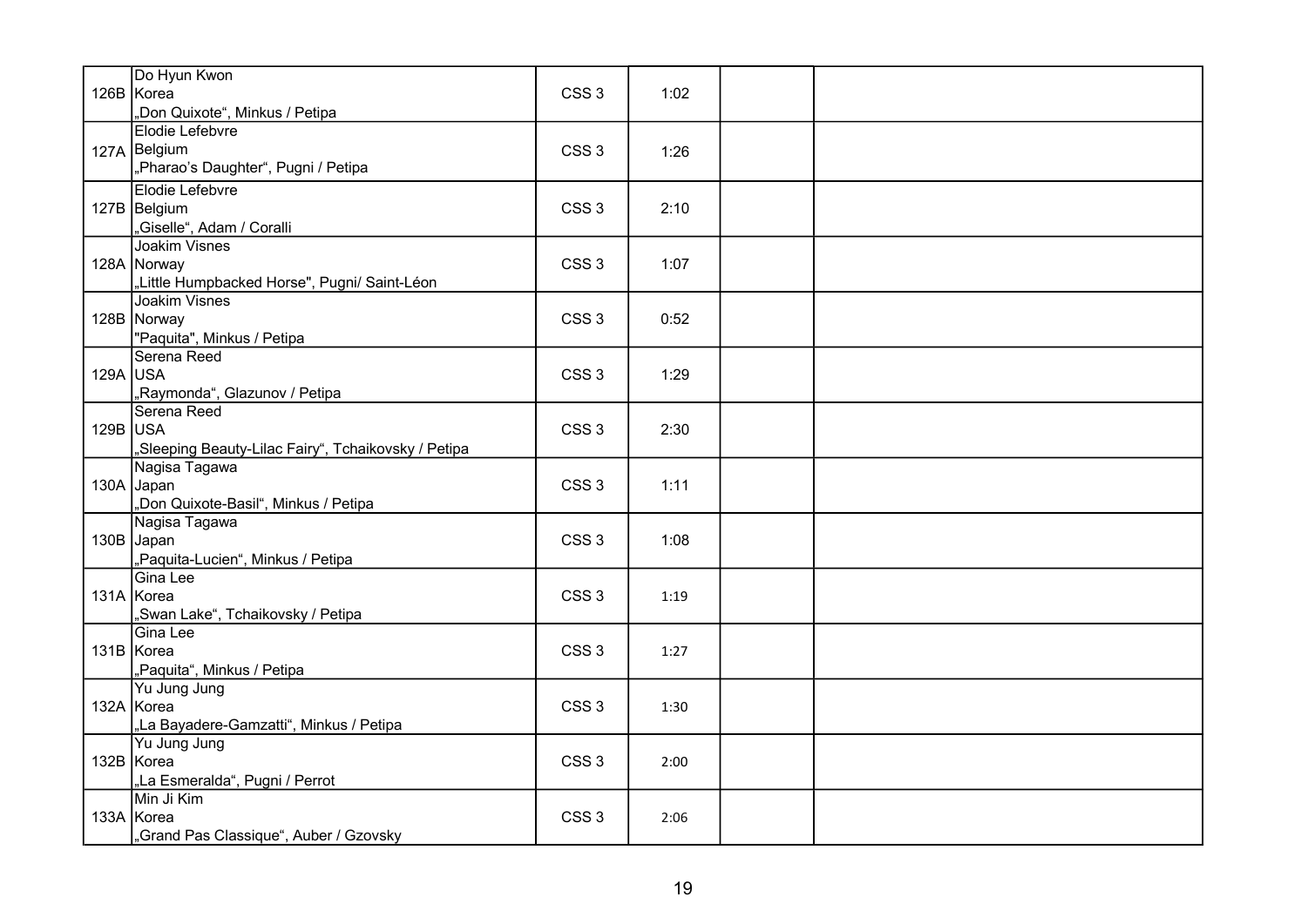|       | Min Ji Kim<br>133B Korea<br>"Giselle", Adam / Coralli / Perrot                         | CSS <sub>3</sub> | 2:09 |                  |
|-------|----------------------------------------------------------------------------------------|------------------|------|------------------|
|       | Airi Amano<br>134A Germany<br>"La Esmeralda-Diana", Pugni / Vaganova                   | CSS <sub>4</sub> | 1:40 |                  |
|       | Airi Amano<br>134B Germany<br>"Giselle", Adam / Perrot                                 | CSS <sub>4</sub> | 2:10 |                  |
|       | <b>Lilian Rodriguez</b><br>135A Mexico<br>"La Bayadére", Minkus / Petipa               | CSS <sub>4</sub> | 1:20 |                  |
|       | Lilian Rodriguez<br>135B Mexico<br>"Giselle", Adam / Perrot                            | CSS <sub>4</sub> | 2:19 |                  |
|       | Filippa Arntsen Vik<br>136A Norway<br>"Le Corsaire", Adam / Petipa                     | CSS <sub>4</sub> | 1:55 |                  |
|       | Filippa Arntsen Vik<br>136B Norway<br>"Gayane", Khachaturian / Anisimova               | CSS <sub>4</sub> | 2:21 |                  |
|       | Ole Johannes<br>137A Norway<br>"Giselle", Adam / Coralli /Perrot                       | CSS <sub>4</sub> | 0:57 |                  |
|       | Ole Johannes<br>137B Norway<br>"The Nutcracker", Tchaikovsky / Vainonen                | CSS <sub>4</sub> | 0:50 |                  |
|       | Maria Djordjevic<br>138A Canada<br>"Don Quixote-Kitri", Minkus / Petipa                | CSS <sub>4</sub> |      |                  |
|       | Maria Djordjevic<br>138B Canada<br>"Sleeping Beauty-Lilac Fairy", Tchaikovsky / Petipa | CSS <sub>4</sub> |      |                  |
|       | Jayda Zhu<br>139A Canada<br>"The Awakening of Flora", Drigo / Petipa                   | CSS <sub>2</sub> |      |                  |
|       | Jayda Zhu<br>139B Canada<br>"Talisman", Drigo / Petipa                                 | CSS <sub>2</sub> |      |                  |
| 140A- |                                                                                        |                  |      | No participation |
| 142B  |                                                                                        |                  |      | No participation |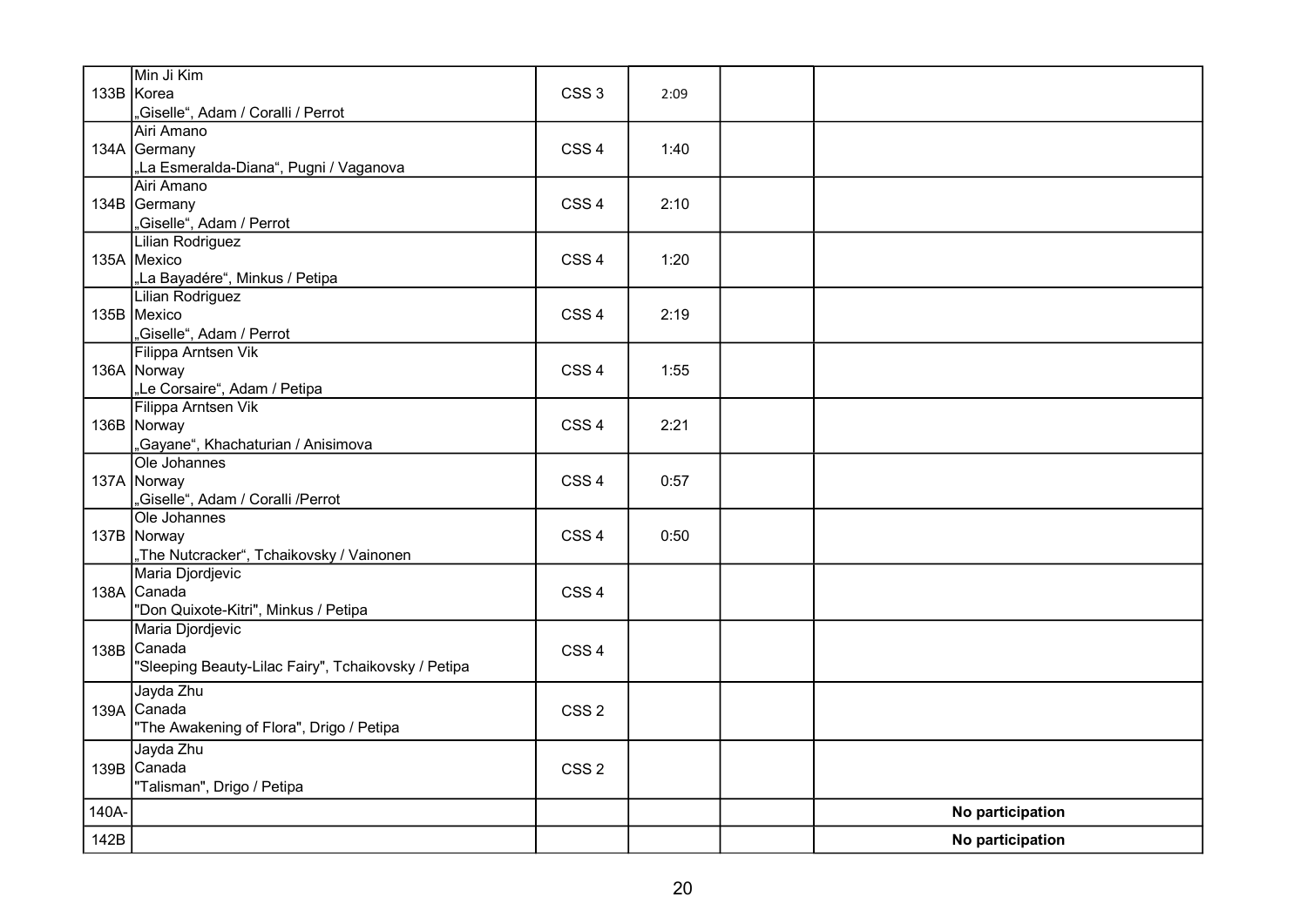|     |                                                                                                                                          |                       |          | Jury Judge                       | Geung Soo Kim                           |
|-----|------------------------------------------------------------------------------------------------------------------------------------------|-----------------------|----------|----------------------------------|-----------------------------------------|
|     | <b>Modern Dance</b><br><b>Solo</b>                                                                                                       |                       | 26-02-21 |                                  | <b>Private Schools</b>                  |
|     | Name des Ensembles, Land, Name des Tanzes,<br>Komponist, Choreograph<br>Group's name, country, name of dance, composer,<br>choreographer | Kategorie<br>Category | min      | <b>Benotung</b><br><b>Points</b> | <b>Notizen</b><br><b>Personal notes</b> |
|     |                                                                                                                                          |                       |          | $4 - 10$                         |                                         |
| 143 | Diana Kühnel<br>Germany<br>"Hexen Tanz", Coulter / Da Costa                                                                              | MSS <sub>1</sub>      | 1:48     |                                  |                                         |
|     | Ana-Maria Potecea<br>144 Romania<br>"Echoes of the Future Past", Uutai / Blioju                                                          | MSS <sub>1</sub>      | 2:10     |                                  |                                         |
| 145 |                                                                                                                                          |                       |          |                                  | No participation                        |
| 146 | Daina Bauer<br>Germany<br>"Creep", Lament / Jurriaans / Gutekunst                                                                        | MSS <sub>1</sub>      | 3:00     |                                  |                                         |
| 147 | Laura Mohylová<br>Czech Republik<br>"Palladium", Engstrom / Tsepelev                                                                     | MSS <sub>1</sub>      | 1:59     |                                  |                                         |
| 148 | Katrina Zaytseva<br>Czech Republik<br>"The Ballerina's Dream", Einaudi / Zheludeva / Kyndlova                                            | MSS <sub>1</sub>      | 1:52     |                                  |                                         |
| 149 | Sofia Kube<br>Switzerland<br>"Wonder Girl", Lanier / Giannini                                                                            | MSS <sub>1</sub>      | 2:06     |                                  |                                         |
| 150 | Vladyslava Valiieva<br>Ukraine<br>"Me", Jaar / Vodzianskyi                                                                               | MSS <sub>1</sub>      | 2:48     |                                  |                                         |
| 151 | Luise Hauß<br>Germany<br>"L", Woodkid / Hildebrandt Böhm                                                                                 | MSS <sub>1</sub>      | 1:48     |                                  |                                         |
|     | Anna Raschetti<br>152 Switzerland<br>"Cruella de Vil", Gomez / Manfrini-Capra                                                            | MSS <sub>1</sub>      | 2:25     |                                  |                                         |
| 153 | Benedetta Stroppa<br>Switzerland<br>"Corona Crown", Bosso / Stroppa / Giannini                                                           | MSS <sub>1</sub>      | 2:38     |                                  |                                         |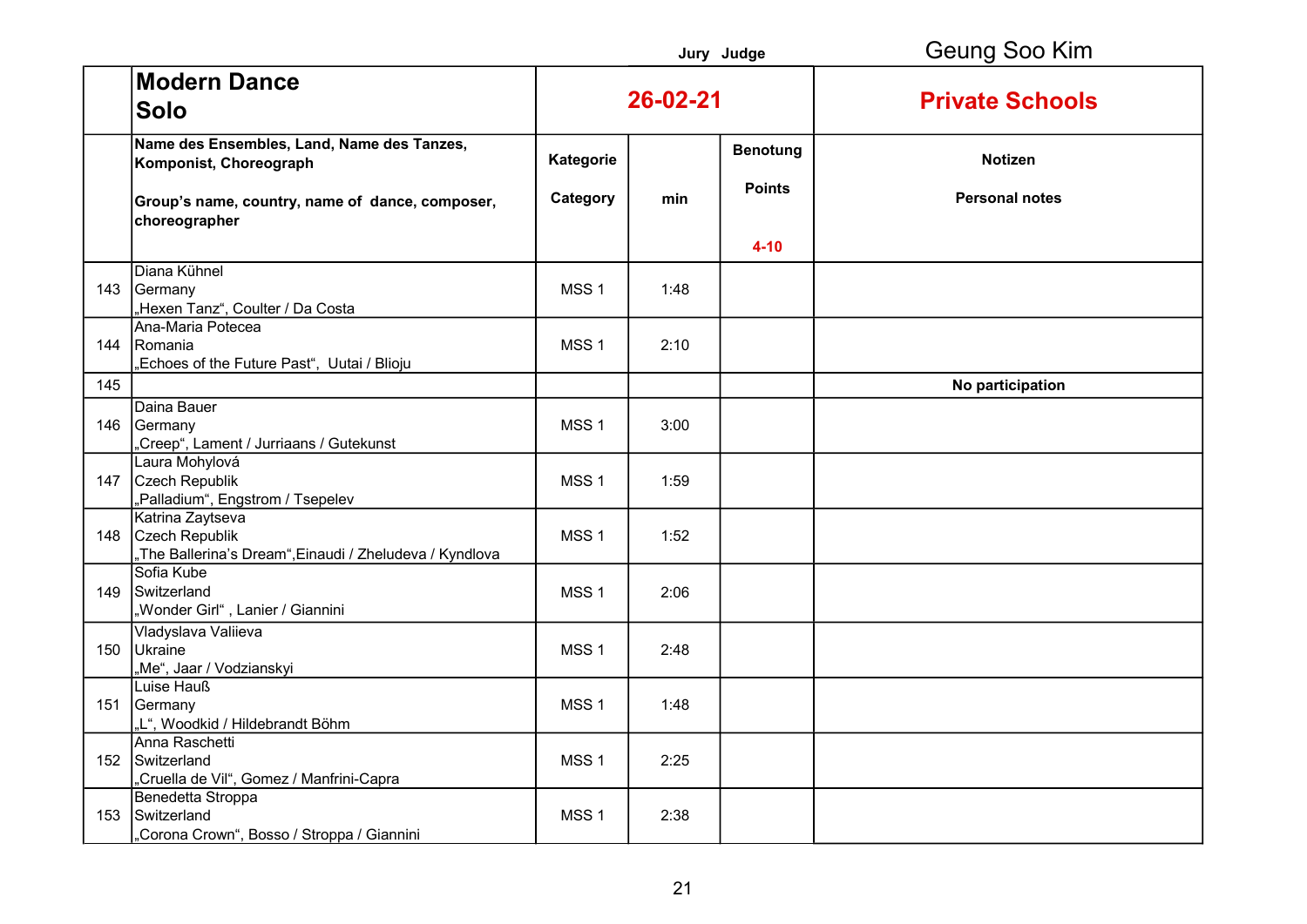|     |                                                   |                  |      | Jury Judge | Geung Soo Kim    |
|-----|---------------------------------------------------|------------------|------|------------|------------------|
|     | Sun-Hi Capra                                      |                  |      |            |                  |
|     | 154 Switzerland                                   | MSS <sub>1</sub> | 2:30 |            |                  |
|     | "Pretty Little Liar",The Pierces / Manfrini-Capra |                  |      |            |                  |
|     | Anna-Sofia Bucur-Sabau                            |                  |      |            |                  |
| 155 | Romania                                           | MSS <sub>1</sub> | 2:12 |            |                  |
|     | "Struggle", Sia / Ispas                           |                  |      |            |                  |
| 156 |                                                   |                  |      |            | No participation |
| 157 |                                                   |                  |      |            | No participation |
|     | Lea Mohylová                                      |                  |      |            |                  |
| 158 | Czech Republik                                    | MSS <sub>1</sub> | 2:00 |            |                  |
|     | "Trinity", Davis / Tsepelev                       |                  |      |            |                  |
|     | Alexandra Poz                                     |                  |      |            |                  |
| 159 | Russia                                            | MSS <sub>1</sub> | 2:50 |            |                  |
|     | "Crazy Writer", Heap / Zheleznyakov               |                  |      |            |                  |
|     | <b>Febe Potvin</b>                                |                  |      |            |                  |
| 160 | Belgium                                           | MSS <sub>1</sub> | 2:00 |            |                  |
|     | "Take me back", Arnalds / Neyla                   |                  |      |            |                  |
|     | Arina Poplavskaya                                 |                  |      |            |                  |
| 161 | Russia                                            | MSS <sub>1</sub> | 3:00 |            |                  |
|     | "Inducement", Simone / Rougue / Abdukarimova      |                  |      |            |                  |
|     | Si On Kim                                         |                  |      |            |                  |
|     | 162 Korea                                         | MSS <sub>1</sub> | 2:07 |            |                  |
|     | "She says", Piazzolla / Byung Woo Lim             |                  |      |            |                  |
|     | lel Cho                                           |                  |      |            |                  |
| 163 | Korea                                             | MSS <sub>1</sub> | 1:42 |            |                  |
|     | "Insomnia", Hee Lee / Hee Lee                     |                  |      |            |                  |
|     | Su Hyeon Bae                                      |                  |      |            |                  |
|     | 164 Korea                                         | MSS <sub>1</sub> | 2:00 |            |                  |
|     | "The Rose", Yongjae O'Neill / Woo Lim             |                  |      |            |                  |
|     | Ji Won So                                         |                  |      |            |                  |
| 165 | Korea                                             | MSS <sub>1</sub> | 1:50 |            |                  |
|     | "Come Out", Various Artists / Hee Lee             |                  |      |            |                  |
| 166 |                                                   |                  |      |            | No participation |
|     |                                                   |                  |      |            |                  |
|     | Ye In Choi                                        |                  |      |            |                  |
| 167 | Korea                                             | MSS <sub>1</sub> | 1:42 |            |                  |
|     | "White Wind", Hee Lee / Hee Lee                   |                  |      |            |                  |
|     | Seung Eun Gwak                                    |                  |      |            |                  |
| 168 | Korea                                             | MSS <sub>1</sub> | 1:36 |            |                  |
|     | "A Fresh Flower Language", Hee Lee / Hee Lee      |                  |      |            |                  |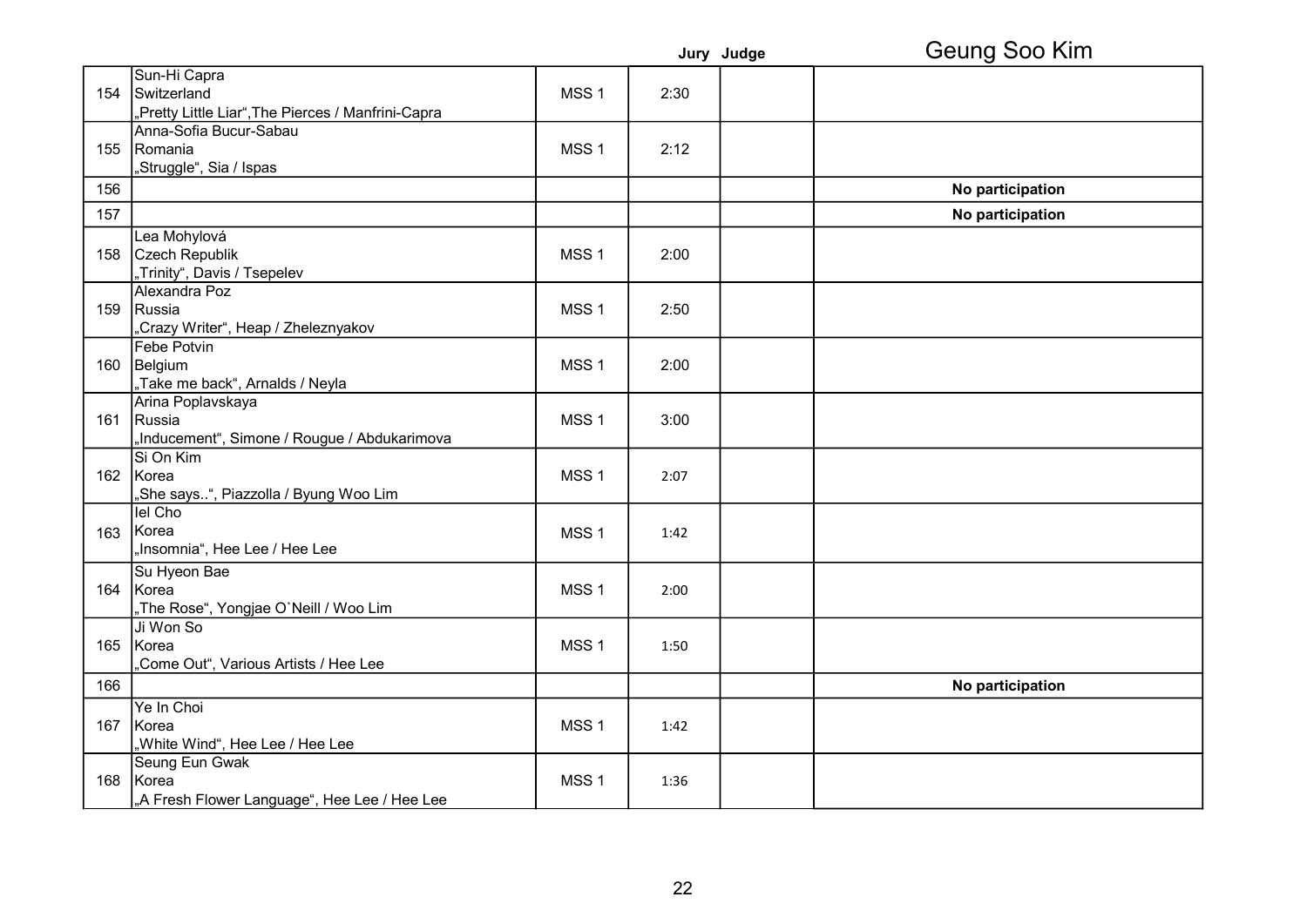|     |                                                  |                  |      | Jury Judge | Geung Soo Kim |
|-----|--------------------------------------------------|------------------|------|------------|---------------|
|     | Ha Gyeom Kim                                     |                  |      |            |               |
| 169 | Korea                                            | MSS <sub>1</sub> | 2:00 |            |               |
|     | "Prayer for You", Cecilia / Hee Lee              |                  |      |            |               |
|     | Ju Ha Ryu                                        |                  |      |            |               |
|     | 170 Korea                                        | MSS <sub>1</sub> | 1:40 |            |               |
|     | "Travel", Hee Lee / Hee Lee                      |                  |      |            |               |
|     | Jun Hyeok Jeon                                   |                  |      |            |               |
|     | 171 Korea                                        | MSS <sub>1</sub> | 1:35 |            |               |
|     | "Awaken", Finger Soul, Nulla / Choi              |                  |      |            |               |
|     | Hyun Won Yang                                    |                  |      |            |               |
|     | 172 Korea                                        | MSS <sub>1</sub> | 2:00 |            |               |
|     | Whispers Revolve Around", Hee Lee / Hee Lee      |                  |      |            |               |
|     | Camilla Fantini                                  |                  |      |            |               |
| 173 | Italy                                            | MSS <sub>2</sub> | 2:10 |            |               |
|     | "Fragile", Watson / Rossi                        |                  |      |            |               |
|     | Uliana Sinetar                                   |                  |      |            |               |
|     | 174 Russia                                       | MSS <sub>2</sub> | 2:20 |            |               |
|     | "Turn your heart to flame", Christl / Buyalskaya |                  |      |            |               |
|     | Mya Kennel                                       |                  |      |            |               |
|     | 175 France                                       | MSS <sub>2</sub> | 2:21 |            |               |
|     | "Last Way", Hemsey / Marina K.                   |                  |      |            |               |
|     | Melania Averyanova                               |                  |      |            |               |
|     | 176 Germany                                      | MSS <sub>2</sub> | 3:01 |            |               |
|     | "The History of Life", Richter / Shapran         |                  |      |            |               |
|     | Alessandra Mameli                                |                  |      |            |               |
|     | 177 Switzerland                                  | MSS <sub>2</sub> | 2:40 |            |               |
|     | "Alahambra", Tárrega / Manfrini-Capra            |                  |      |            |               |
|     | Jayda Zhu                                        |                  |      |            |               |
|     | 178 Canada                                       | MSS <sub>2</sub> |      |            |               |
|     | "Kyrie", Venit / Wicklund                        |                  |      |            |               |
|     | Emma Marchetti                                   |                  |      |            |               |
| 179 | Switzerland                                      | MSS <sub>2</sub> | 2:36 |            |               |
|     | "Hable con Ella, Iglesias / Manfrini-Capra       |                  |      |            |               |
|     | Emilie Vauclair                                  |                  |      |            |               |
|     | 180 Switzerland                                  | MSS <sub>2</sub> | 2:05 |            |               |
|     | "Rootless, Aubry / D'Amico                       |                  |      |            |               |
|     | Aurora Triacca                                   |                  |      |            |               |
|     | 181 Switzerland                                  | MSS <sub>2</sub> | 2:01 |            |               |
|     | "This is me", Stirling / Triacca / Giannini      |                  |      |            |               |
|     | Emma Tomlinson                                   |                  |      |            |               |
|     | 182 Canada                                       | MSS <sub>2</sub> |      |            |               |
|     | "Waiting, I Finally Fall", D'Alberto / Cuming    |                  |      |            |               |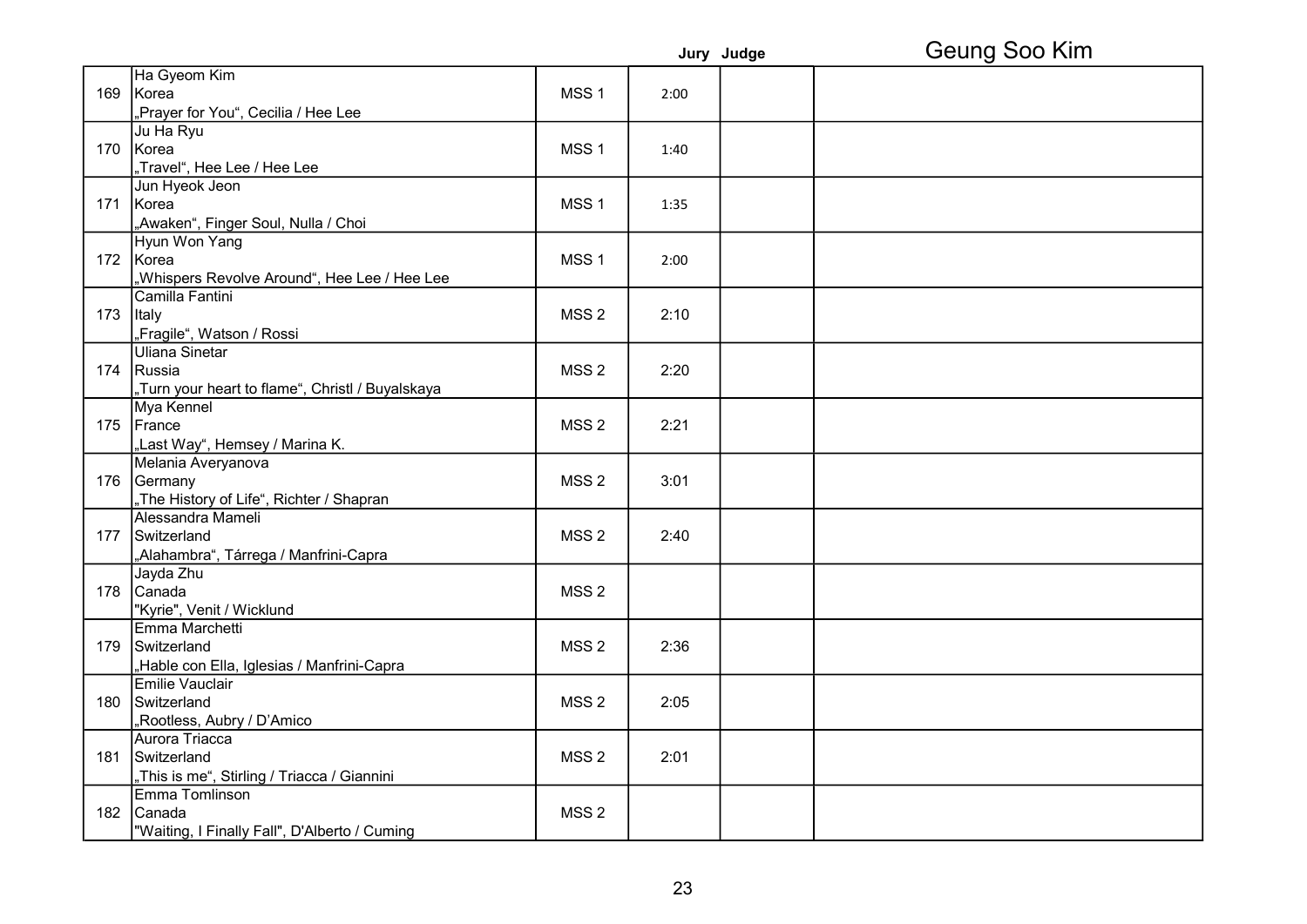|     | Núbia Veiga                                           |                  |      |  |
|-----|-------------------------------------------------------|------------------|------|--|
|     | 183 Portugal                                          | MSS <sub>2</sub> | 2:15 |  |
|     | "In a Second I lost my Path", Piazzollia / Carvalho   |                  |      |  |
|     | Ana Costeira                                          |                  |      |  |
|     | 184   Portugal                                        | MSS <sub>2</sub> | 2:00 |  |
|     | "A Flor da Pele", Jóhansson / Narciso                 |                  |      |  |
|     | Katharina Martin                                      |                  |      |  |
|     | 185 Germany                                           | MSS <sub>2</sub> | 3:07 |  |
|     | "Sehnsucht", Richter / Vivaldi / Jedrych              |                  |      |  |
|     | Kilina Maria                                          |                  |      |  |
|     | 186 Russia                                            | MSS <sub>2</sub> | 3:00 |  |
|     | "Cancao Do Mar", Pontes / Panfilova<br>Nina Dumortier |                  |      |  |
|     |                                                       |                  |      |  |
|     | 187 Belgium                                           | MSS <sub>2</sub> | 2:00 |  |
|     | "SUD", Bowers- Broadbent / Hillier/ Neyla             |                  |      |  |
|     | Juliette Windey                                       |                  |      |  |
|     | 188 Belgium                                           | MSS <sub>2</sub> | 1:42 |  |
|     | "Second Movement", Schubert / Neyla                   |                  |      |  |
|     | Hera Stragier<br>189 Belgium                          | MSS <sub>2</sub> | 2:04 |  |
|     | "Home", Arnalds / Neyla                               |                  |      |  |
|     | Varvara Garkina                                       |                  |      |  |
|     | 190 Russia                                            | MSS <sub>2</sub> | 2:48 |  |
|     | "Firefly", Cinematic Orchestra / Kudryavtseva         |                  |      |  |
|     | Hae Seung Shin                                        |                  |      |  |
|     | 191 Korea                                             | MSS <sub>2</sub> | 1:50 |  |
|     | "Sad Wings", Hee Lee / Hee Lee                        |                  |      |  |
|     | Min Ji Kim                                            |                  |      |  |
|     | 192 Korea                                             | MSS <sub>2</sub> | 2:00 |  |
|     | "I'll Pray for You", Arnalds / Hee Lee                |                  |      |  |
|     | Ye Won Sim                                            |                  |      |  |
|     | 193 Korea                                             | MSS <sub>2</sub> | 2:00 |  |
|     | "I Miss You So Much", Hee Lee / Hee Lee               |                  |      |  |
|     | Ji Hoo Kim                                            |                  |      |  |
| 194 | Korea                                                 | MSS <sub>2</sub> | 1:54 |  |
|     | "New in the Oblivion", Hee Lee / Hee Lee              |                  |      |  |
|     | Yu Eun Jeon                                           |                  |      |  |
|     | 195 Korea                                             | MSS <sub>2</sub> | 2:00 |  |
|     | "Burning Thirst", Muramatsu / Hee Lee                 |                  |      |  |
|     | Sa Rang Hong                                          |                  |      |  |
|     | 196 Korea                                             | MSS <sub>2</sub> | 2:00 |  |
|     | "Wave and Stay", Pachelbel / Hee Lee                  |                  |      |  |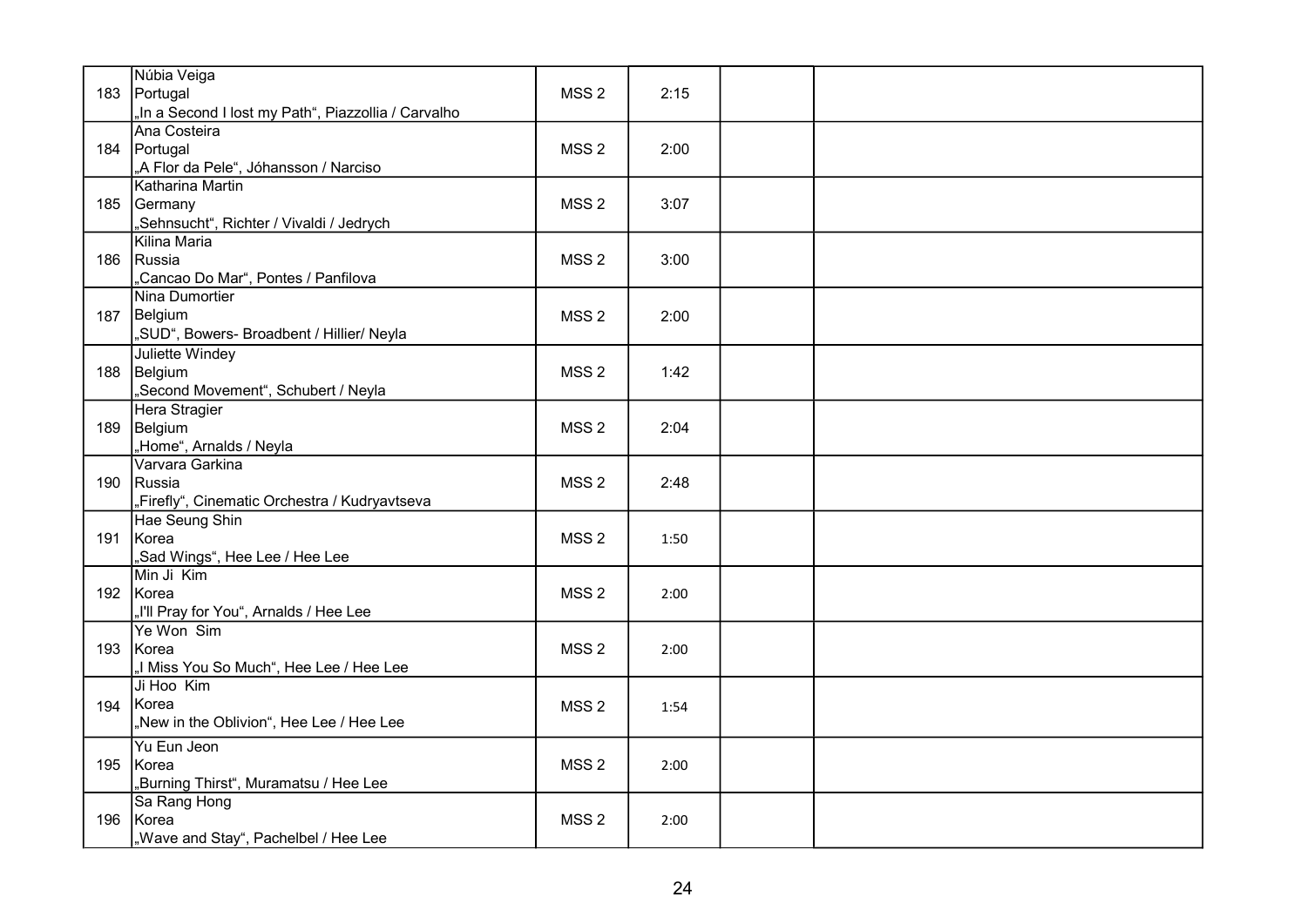| 197 | Gaia Voltolini<br><b>Italy</b><br>"Resolve", Lanier / Rossi / Arcelli                 | MSS <sub>3</sub> | 1:53 |                  |
|-----|---------------------------------------------------------------------------------------|------------------|------|------------------|
| 198 | Brigitte Maddalena Fioretti<br>Italy<br>"Itinera", Vivaldi / Arcelli / Rossi          | MSS <sub>3</sub> | 2:19 |                  |
| 199 | Sophia Peytcheva<br>Germany<br>"They make history", Bliss / Ghalumyan                 | MSS <sub>3</sub> | 2:34 |                  |
| 200 |                                                                                       |                  |      | No participation |
| 201 |                                                                                       |                  |      | No participation |
| 202 |                                                                                       |                  |      | No participation |
| 203 |                                                                                       |                  |      | No participation |
| 204 | Anna Cenzuales<br>Italy<br>"Wings in the Grass", Händel / Frassinelli                 | MSS <sub>3</sub> | 2:42 |                  |
| 205 |                                                                                       |                  |      | No participation |
| 206 | Alexandra Koch<br>Germany<br>"He can't Help Falling in Love with you", Profitt / Koch | MSS <sub>3</sub> | 2:42 |                  |
| 207 |                                                                                       |                  |      | No participation |
| 208 | Clara Thiele<br>USA<br>"TBD", Reger / Leverett                                        | MSS <sub>3</sub> | 2:25 |                  |
| 209 | <b>Joakim Visnes</b><br>Norway<br>"Petrichor", Einaudi / Poniatowski                  | MSS <sub>3</sub> | 2:12 |                  |
| 210 | Yun Ji Ahn<br>Korea<br>"The Unbearable Lightness of Being", Audeoud / Hee Lee         | MSS <sub>3</sub> | 2:13 |                  |
| 211 | Seon Yeong Kang<br>Korea<br>"Trace", Hee Lee / Hee Lee                                | MSS <sub>3</sub> | 1:50 |                  |
|     | Su Bin Kim<br>212 Korea<br>"Over Your Shoulder", 2Cellos / Hee Lee                    | MSS <sub>3</sub> | 1:55 |                  |
| 213 | Ye Chan Lee<br>Korea<br>"Wings Gesture", Saint-Saens / Hee Lee                        | MSS <sub>3</sub> | 2:10 |                  |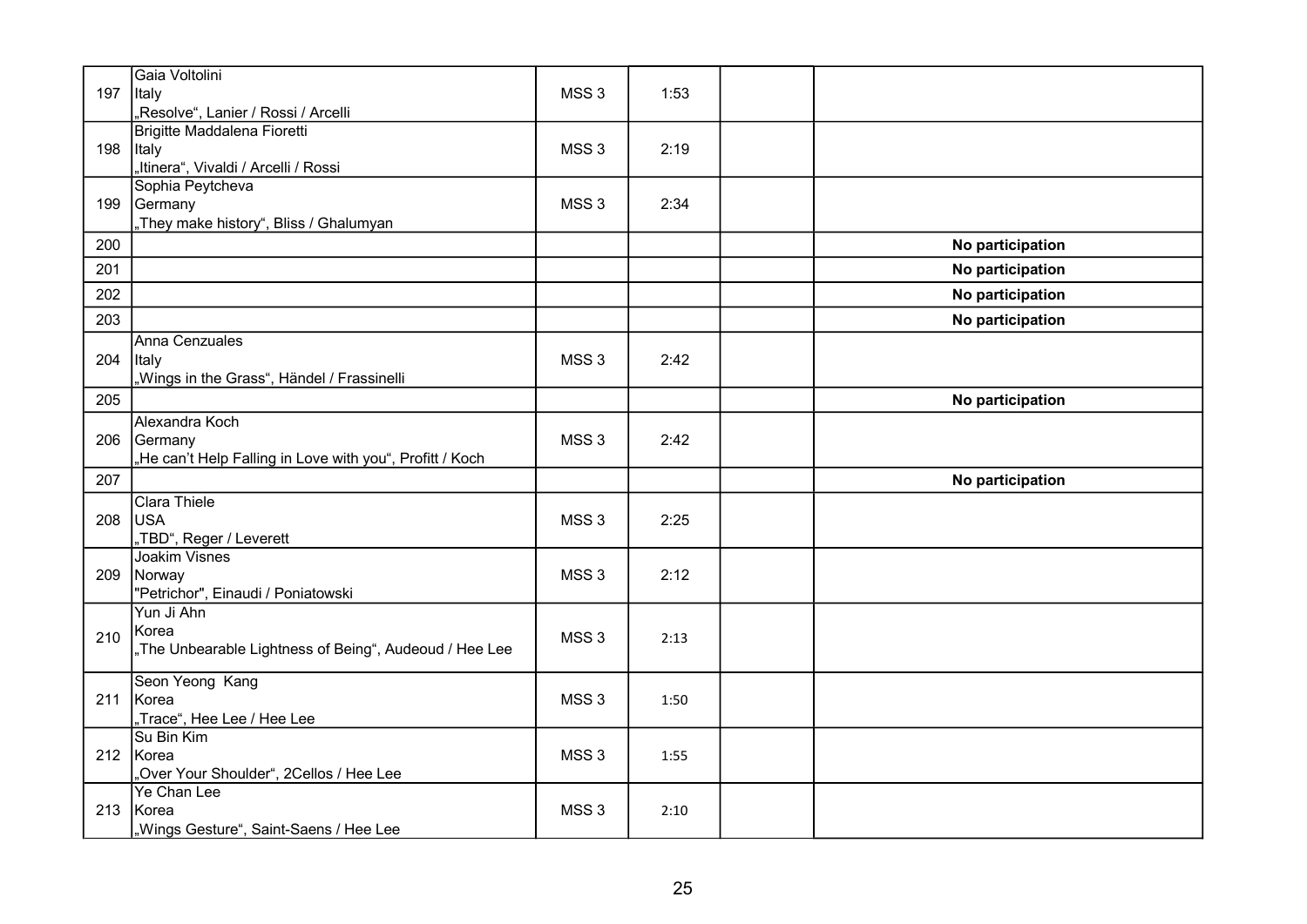|     |                                                                              |                  |      | Jury Judge | Geung Soo Kim    |
|-----|------------------------------------------------------------------------------|------------------|------|------------|------------------|
| 214 |                                                                              |                  |      |            | No participation |
|     | Da Kyeong Kang<br>215 Korea<br>"Ask you", Pravi / Hee Lee                    | MSS <sub>3</sub> | 2:00 |            |                  |
|     | In Young Cho<br>216 Korea<br>"Again and Again", Westlife / Hee Lee           | MSS <sub>3</sub> | 2:00 |            |                  |
|     | Sevan Gille<br>217 Belgium<br>"Hector's End", Tapia de Veer / Launay"        | MSS <sub>4</sub> | 1:34 |            |                  |
|     | Maria Djordjevic<br>218 Canada<br>"Note to Self", Richter / Swinton / Cuming | MSS <sub>4</sub> |      |            |                  |
|     | Ana Wu<br>219 Canada<br>"Shelter Me Once More", Arnalds / Cuming             | MSS <sub>2</sub> |      |            |                  |
|     |                                                                              |                  |      |            |                  |
|     |                                                                              |                  |      |            |                  |
|     |                                                                              |                  |      |            |                  |
|     |                                                                              |                  |      |            |                  |
|     |                                                                              |                  |      |            |                  |
|     |                                                                              |                  |      |            |                  |
|     |                                                                              |                  |      |            |                  |
|     |                                                                              |                  |      |            |                  |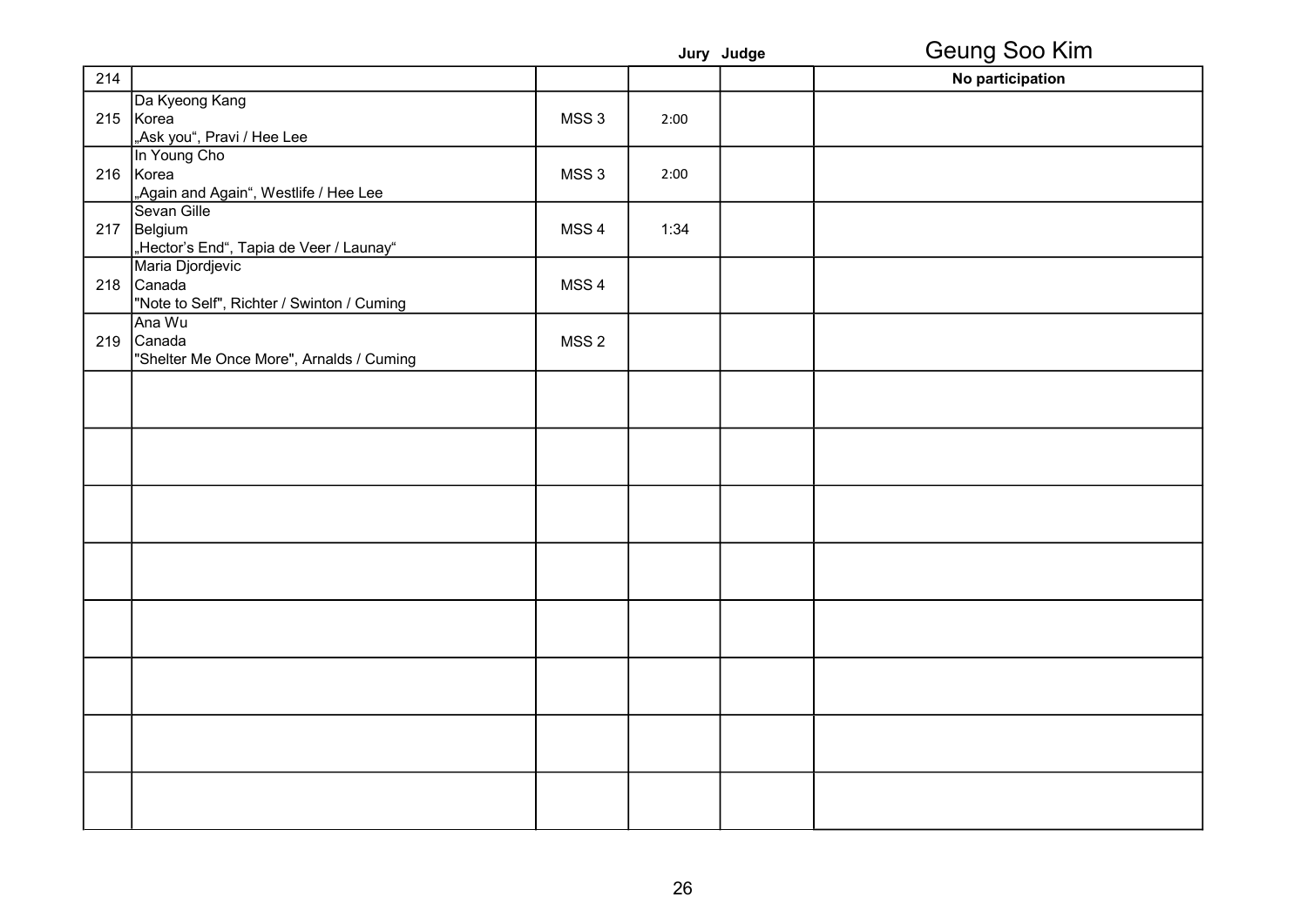|     |                                                                             |                  |      | Jury Judge                       | Geung Soo Kim         |
|-----|-----------------------------------------------------------------------------|------------------|------|----------------------------------|-----------------------|
|     | <b>Classical Dance</b><br><b>Solo</b>                                       | 27.02.2021       |      |                                  | <b>State Schools</b>  |
|     | Name des Ensembles, Land, Name des Tanzes,<br>Komponist, Choreograph        | Kategorie        |      | <b>Benotung</b><br><b>Points</b> | <b>Notizen</b>        |
| No. | Group's name, country, name of dance, composer,<br>choreographer            | Category         | min  |                                  | <b>Personal notes</b> |
|     |                                                                             |                  |      | $4 - 10$                         |                       |
|     | Nali Dobrin<br>220A Romania<br>"Talisman", Drigo / Cocea                    | CPS <sub>1</sub> | 1:48 |                                  |                       |
|     | Nali Dobrin<br>220B Romania<br>"Le Corsaire-Odalisque", Adam / Cocea        | CPS <sub>1</sub> | 1:49 |                                  |                       |
|     | Alisa Strygunkova<br>221A Ukraine<br>"Giselle", Adam / Petipa               | CPS <sub>1</sub> | 1:50 |                                  |                       |
|     | Alisa Strygunkova<br>221B Ukraine<br>"Walpurgis Night", Gounod / Lavrovsky  | CPS <sub>1</sub> | 2:20 |                                  |                       |
|     | Olesia Chyzh<br>222A Ukraine<br>"Fairy Doll", Bayer / Legat / Sergeyev      | CPS <sub>2</sub> | 2:13 |                                  |                       |
|     | Olesia Chyzh<br>222B Ukraine<br>"Don Quixote-Kitri", Minkus / Petipa        | CPS <sub>2</sub> | 2:02 |                                  |                       |
|     | Blanka Ukarma<br>223A Poland<br>"Le Corsaire-Medora", Adam / Mazilier       | CPS <sub>1</sub> | 1:18 |                                  |                       |
|     | <b>Blanka Ukarma</b><br>223B Poland<br>"Don Quixote-Cupid", Minkus / Petipa | CPS <sub>1</sub> | 1:03 |                                  |                       |
|     | Sofiia Baradulia<br>224A Ukraine<br>"La Esmeralda", Pugni / Dolgikh         | CPS <sub>2</sub> | 2:07 |                                  |                       |
|     | Sofiia Baradulia<br>224B Ukraine<br>Don Quixote-Kitri", Minkus / Dolgikh    | CPS <sub>2</sub> | 1:10 |                                  |                       |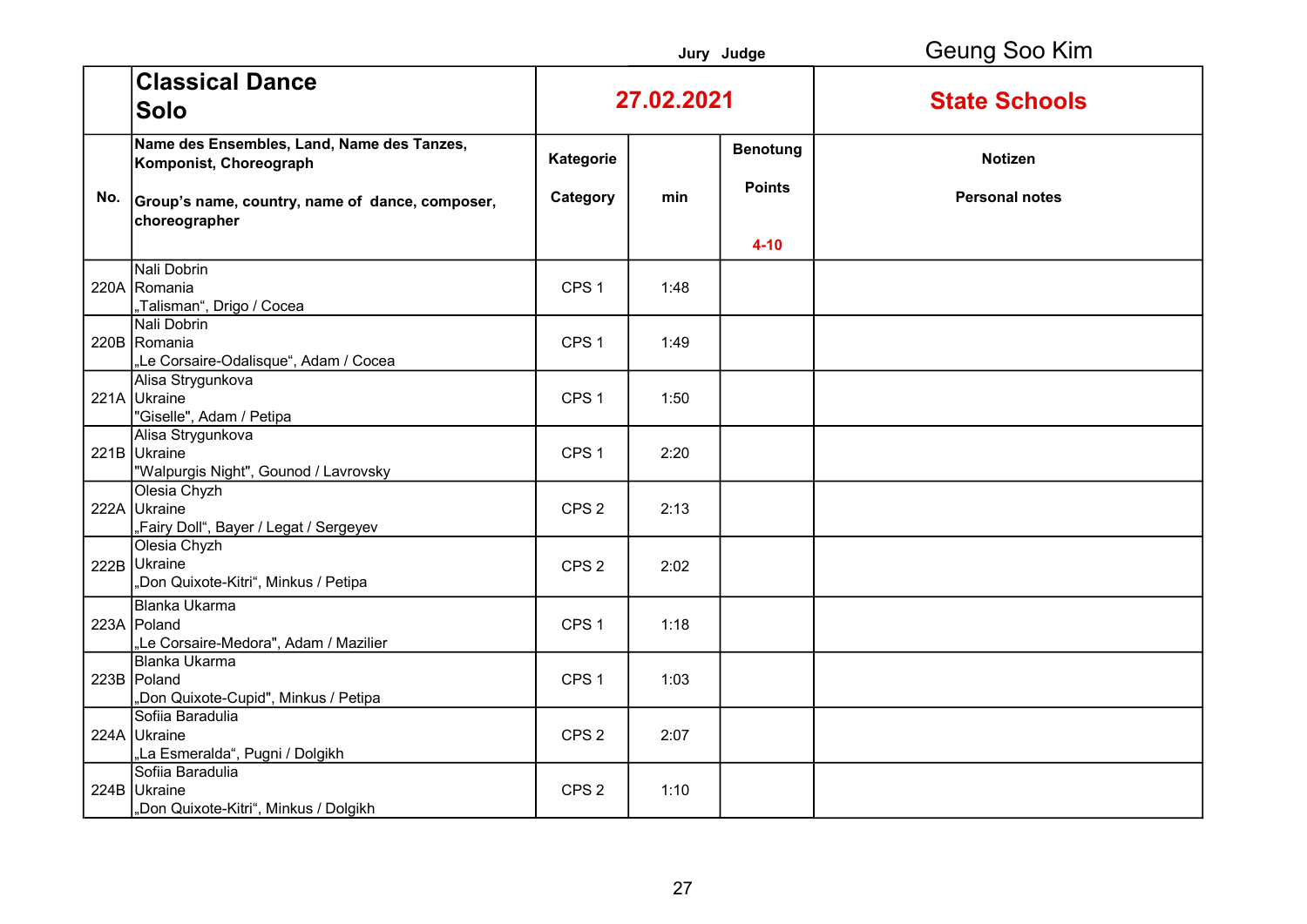|            |                                                 |                  |      | Jury Judge | Geung Soo Kim |
|------------|-------------------------------------------------|------------------|------|------------|---------------|
|            | Yelizaveta Byelikh                              |                  |      |            |               |
|            | 225A Ukraine                                    | CPS <sub>1</sub> | 1:46 |            |               |
|            | "Paquita", Minkus / Petipa                      |                  |      |            |               |
|            | Yelizaveta Byelikh                              |                  |      |            |               |
|            | 225B Ukraine                                    | CPS <sub>1</sub> | 1:05 |            |               |
|            | "Le Corsaire-Medora", Adam / Petipa             |                  |      |            |               |
|            | Yeva-Mariia Skorenka                            |                  |      |            |               |
|            | 226A Ukraine                                    | CPS <sub>2</sub> | 2:40 |            |               |
|            | "Raymonda", Glazunov / Petipa                   |                  |      |            |               |
|            | Yeva-Mariia Skorenka                            |                  |      |            |               |
|            | 226B Ukraine                                    | CPS <sub>2</sub> | 2:30 |            |               |
|            | "Le Corsaire-Gulnara", Adam / Petipa            |                  |      |            |               |
|            | Bonda Oana Iulia                                |                  |      |            |               |
|            | 227A Romania                                    | CPS <sub>2</sub> | 1:24 |            |               |
|            | ,Giselle", Adam / Mioara                        |                  |      |            |               |
|            | Bonda Oana Iulia                                |                  |      |            |               |
|            | 227B Romania                                    | CPS <sub>2</sub> | 1:31 |            |               |
|            | "Laurencia", Krein / Cotinghiu                  |                  |      |            |               |
|            | Charlotte Pelclova                              |                  |      |            |               |
|            | 228A Czech Republik                             | CPS <sub>2</sub> | 2:30 |            |               |
|            | "Sleeping Beauty-Aurora", Tchaikovsky / Misyura |                  |      |            |               |
|            | Charlotte Pelclova                              |                  |      |            |               |
|            | 228B Czech Republik                             | CPS <sub>2</sub> | 2:45 |            |               |
|            | "Satanella", Pugni / Petipa / Misyura           |                  |      |            |               |
|            | <b>Tereza Torova</b>                            |                  |      |            |               |
|            | 229A Czech Republik                             | CPS <sub>2</sub> | 1:33 |            |               |
|            | "La Esmeralda- Diana", Pugni / Vaganova         |                  |      |            |               |
|            | Tereza Torova                                   |                  |      |            |               |
|            | 229B Czech Republik                             | CPS <sub>2</sub> | 1:15 |            |               |
|            | "Paquita", Minkus / Petipa                      |                  |      |            |               |
|            | Alesia Raisa Ion                                |                  |      |            |               |
|            | 230A Romania                                    | CPS <sub>2</sub> | 2:05 |            |               |
|            | "Sleeping Beauty- Aurora", Tchaikovsky / Petipa |                  |      |            |               |
|            | Alesia Raisa Ion                                |                  |      |            |               |
|            | 230B Romania                                    | CPS <sub>2</sub> | 2:05 |            |               |
|            | "Don Quixote-Dulcinea", Minkus / Petipa         |                  |      |            |               |
|            | Alberto Gil Vicente                             |                  |      |            |               |
|            | 231A Spain                                      | CPS <sub>2</sub> | 1:06 |            |               |
|            | "Le Corsaire", Adam / Esteban                   |                  |      |            |               |
|            | Alberto Gil Vicente                             |                  |      |            |               |
| 231B Spain |                                                 | CPS <sub>2</sub> | 1:17 |            |               |
|            | Coppélia- Franz", Delibes / Àlvarez / Serna,    |                  |      |            |               |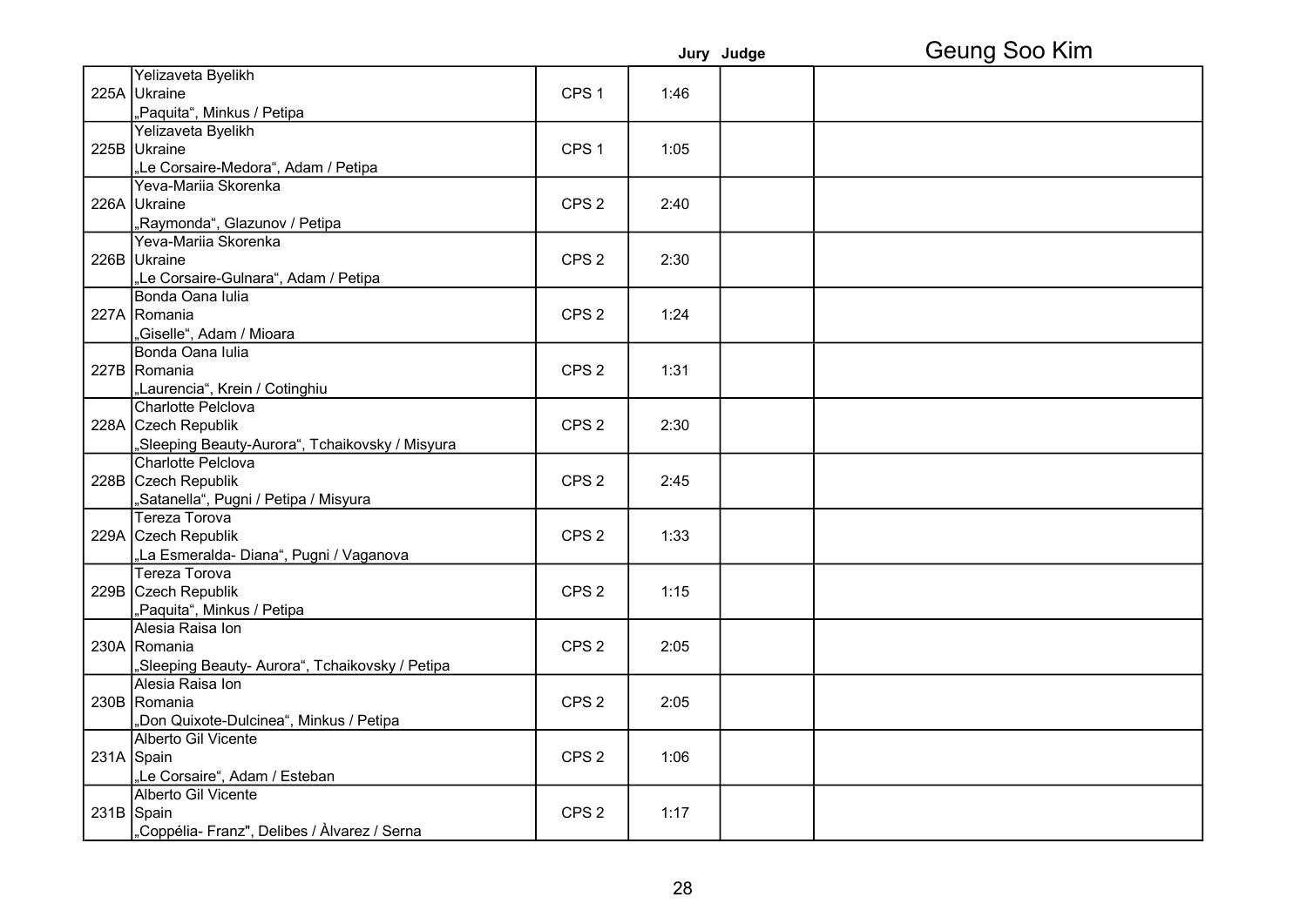|      |                                                                                            |                  |      | Jury Judge | Geung Soo Kim    |
|------|--------------------------------------------------------------------------------------------|------------------|------|------------|------------------|
|      | Yoonsun (Sharon) Choi<br>232A Korea<br>"The Awakening of Flora", Drigo / Petipa            | CPS <sub>2</sub> | 2:22 |            |                  |
|      | Yoonsun (Sharon) Choi<br>232B Korea<br>"The Sleeping Beauty", Tchaikovsky / Petipa         | CPS <sub>2</sub> | 2:12 |            |                  |
| 233A |                                                                                            |                  |      |            | No participation |
| 233B |                                                                                            |                  |      |            | No participation |
| 234A |                                                                                            |                  |      |            | No participation |
| 234B |                                                                                            |                  |      |            | No participation |
|      | Agatha Sable<br>235A France<br>"La Bayadére-Gamzatti", Minkus / Petipa                     | CPS <sub>3</sub> | 1:27 |            |                  |
|      | Agatha Sable<br>235B France<br>"Projekt", Olafur / Sable                                   | CPS <sub>3</sub> | 1:55 |            |                  |
|      | Mikhail Kimonos<br>236A Greece<br>"Sylvia-Amintas", Delibes / Ashton                       | CPS <sub>3</sub> | 1:19 |            |                  |
|      | Mikhail Kimonos<br>236B Greece<br>"La Pappillon", Offenbach / Lacotte                      | CPS <sub>3</sub> | 1:09 |            |                  |
|      | Antoaneta Karakasheva<br>237A Bulgaria<br>"Paquita", Minkus / Mazilier                     | CPS <sub>3</sub> | 2:46 |            |                  |
|      | Antoaneta Karakasheva<br>237B Bulgaria<br>"La Bayadére- Nikia", Minkus / Petipa            | CPS <sub>3</sub> | 3:19 |            |                  |
|      | Veneta Tomova<br>238A Bulgaria<br>"Don Quixote-Kitri", Minkus / Petipa                     | CPS <sub>3</sub> | 1:20 |            |                  |
|      | Veneta Tomova<br>238B Bulgaria<br>"Paquita", Minkus / Petipa                               | CPS <sub>3</sub> | 1:10 |            |                  |
|      | Kristina Muchkova<br>239A Czech Republik<br>"Sleeping Beauty-Aurora", Tchaikovsky / Petipa | CPS <sub>3</sub> | 2:00 |            |                  |
|      | Kristina Muchkova<br>239B Czech Republik<br>"Don Quixote-Dulcinea", Minkus / Petipa        | CPS <sub>3</sub> | 1:45 |            |                  |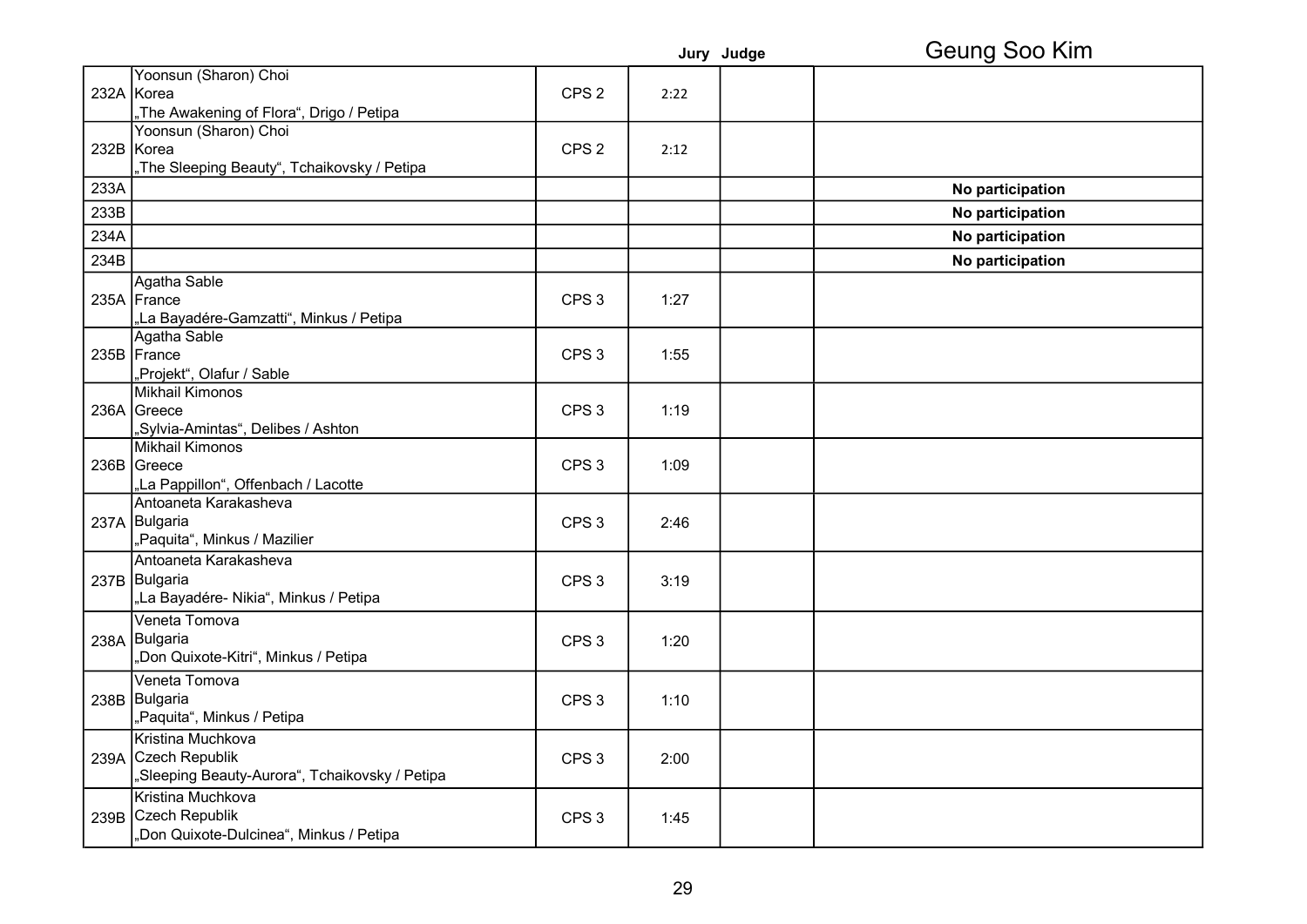|      | Natsuna Oya                                       |                  |      |                  |
|------|---------------------------------------------------|------------------|------|------------------|
|      | 240A Netherlands                                  | CPS <sub>3</sub> | 1:30 |                  |
|      | "La Bayadére-Gamzatti", Minkus / Petipa           |                  |      |                  |
|      | Natsuna Oya                                       |                  |      |                  |
|      | 240B Netherlands                                  | CPS <sub>3</sub> | 1:33 |                  |
|      | "La Esmeralda", Pugni / Perrot                    |                  |      |                  |
| 241A |                                                   |                  |      | No participation |
| 241B |                                                   |                  |      | No participation |
|      | Elizaveta Danillochkina                           |                  |      |                  |
|      | 242A Russia                                       | CPS <sub>3</sub> | 1:00 |                  |
|      | "Laurencia", Krein / Chabukiani                   |                  |      |                  |
|      | Elizaveta Danillochkina                           |                  |      |                  |
|      | 242B Russia                                       | CPS <sub>3</sub> | 1:30 |                  |
|      | "Carnival-Butterfly", Schuhmann / Fokine          |                  |      |                  |
|      | <b>Maksim Apatonov</b>                            |                  |      |                  |
|      | 243A Russia                                       | CPS <sub>3</sub> | 1:00 |                  |
|      | "Le Corsaire", Adam / Chabukiani                  |                  |      |                  |
|      | <b>Maksim Apatonov</b>                            |                  |      |                  |
|      | 243B Russia                                       | CPS <sub>3</sub> | 1:30 |                  |
|      | Coppélia-Franz", Delibes / Saint-Léon             |                  |      |                  |
|      | Uliana Efimova                                    |                  |      |                  |
|      | 244A Russia                                       | CPS <sub>3</sub> | 1:00 |                  |
|      | "Don Quixote-Kitri, Minkus / Petipa               |                  |      |                  |
|      | Uliana Efimova                                    |                  |      |                  |
|      | 244B Russia                                       | CPS <sub>3</sub> | 1:30 |                  |
|      | "Le Corsaire - Medora", Adam / Petipa             |                  |      |                  |
|      | Chae Hyeon Kang                                   |                  |      |                  |
|      | 245A Korea                                        | CPS <sub>3</sub> | 2:00 |                  |
|      | "La Esmeralda", Pugni / Vaganova                  |                  |      |                  |
|      | Chae Hyeon Kang                                   |                  |      |                  |
|      | 245B Korea                                        | CPS <sub>3</sub> | 2:14 |                  |
|      | Don Quixote-Queen of the Dryads", Minkus / Petipa |                  |      |                  |
|      | Young Seo Lee                                     |                  |      |                  |
|      | 246A Korea                                        | CPS <sub>3</sub> | 1:58 |                  |
|      | "Harlequinade", Drigo / Petipa                    |                  |      |                  |
|      | Young Seo Lee                                     |                  |      |                  |
|      | 246B Korea                                        | CPS <sub>3</sub> | 2:15 |                  |
|      | Giselle", Adam / Perrot                           |                  |      |                  |
|      | Chan Young Park                                   |                  |      |                  |
|      | 247A Korea                                        | CPS <sub>3</sub> | 0:54 |                  |
|      | ,Satanella", Pugni                                |                  |      |                  |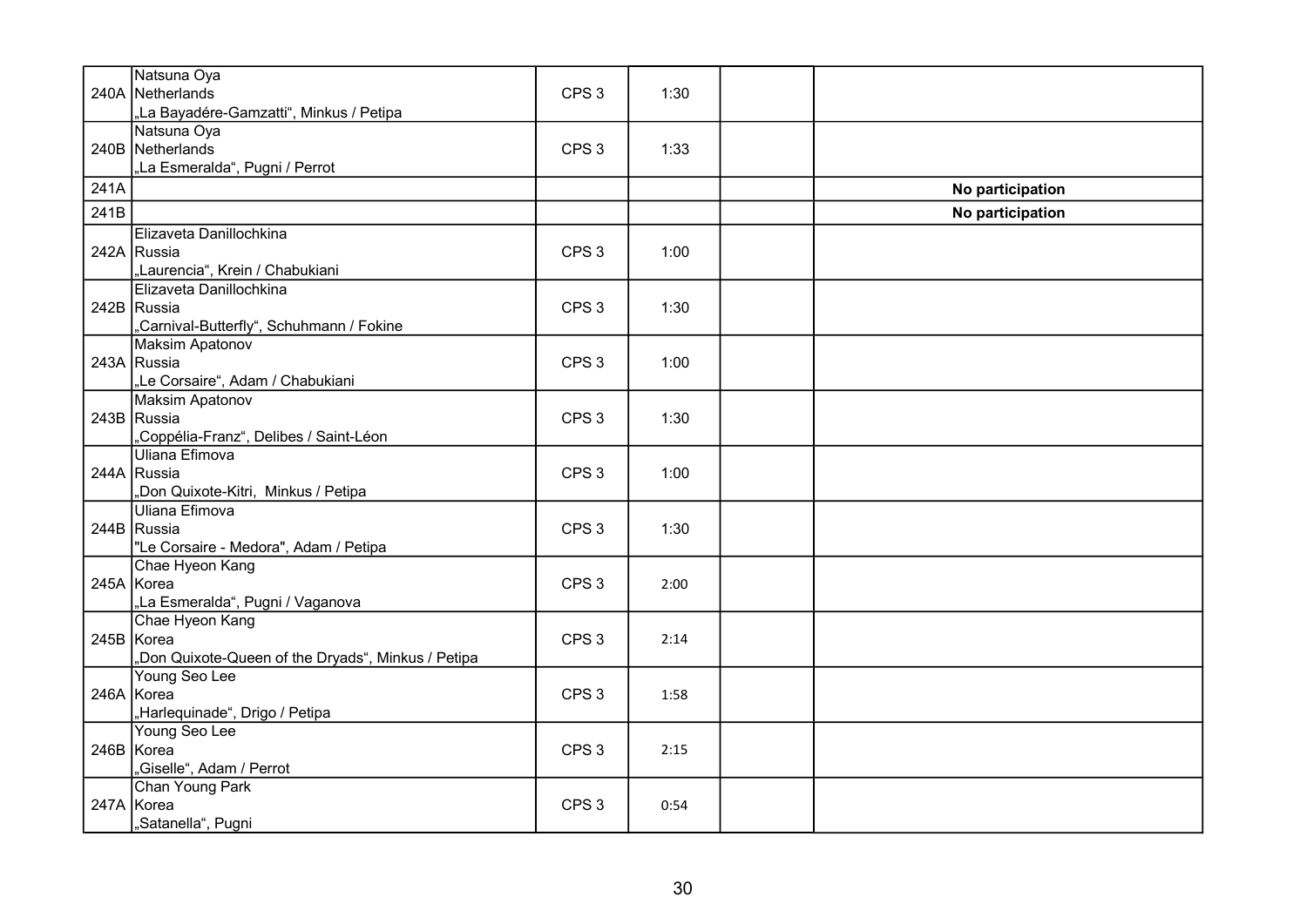|      | Chan Young Park<br>247B Korea<br>"Paquita", Deldevez / Minkus / Mazilier     | CPS <sub>3</sub> | 1:13 |                  |
|------|------------------------------------------------------------------------------|------------------|------|------------------|
|      | Su Bin Park<br>248A Korea<br>"Sylvia", Delibes / Merante                     | CPS <sub>3</sub> | 2:16 |                  |
|      | Su Bin Park<br>248B Korea<br>"Awakening of Flora", Drigo / Petipa            | CPS <sub>3</sub> | 2:28 |                  |
| 249A |                                                                              |                  |      | No participation |
| 249B |                                                                              |                  |      | No participation |
| 250A |                                                                              |                  |      | No participation |
| 250B |                                                                              |                  |      | No participation |
|      | Mi Hee Jo<br>251A Korea<br>"The Awakening of Flora", Drigo / Petipa          | CPS <sub>3</sub> | 2:29 |                  |
|      | Mi Hee Jo<br>251B Korea<br>"Le Corsaire-Gulnara", Adam / Burlaka             | CPS <sub>3</sub> | 1:36 |                  |
| 252A |                                                                              |                  |      | No participation |
| 252B |                                                                              |                  |      | No participation |
| 253A |                                                                              |                  |      | No participation |
| 253B |                                                                              |                  |      | No participation |
|      | Yuta Irikura<br>254A Japan<br>"La Esmeralda-Diana", Pugni / Vaganova         | CPS <sub>4</sub> | 0:59 |                  |
|      | Yuta Irikura<br>254B Japan<br>"Paquita", Deldevez / Mazilier                 | CPS <sub>4</sub> | 1:21 |                  |
|      | Polina Rabotina<br>255A Ukraine<br>"Le Corsaire", Adam / Petipa              | CPS <sub>4</sub> | 1:25 |                  |
|      | Polina Rabotina<br>255B Ukraine<br>"Touch, Feel, Sense", Zimmer / Deleur     | CPS <sub>4</sub> | 1:53 |                  |
| 256A |                                                                              |                  |      | No participation |
| 256B |                                                                              |                  |      | No participation |
|      | Masayoshi Sato<br>257A Netherlands<br>"La Fille mal Gardeé", Gorsky / Herold | CPS <sub>4</sub> | 1:18 |                  |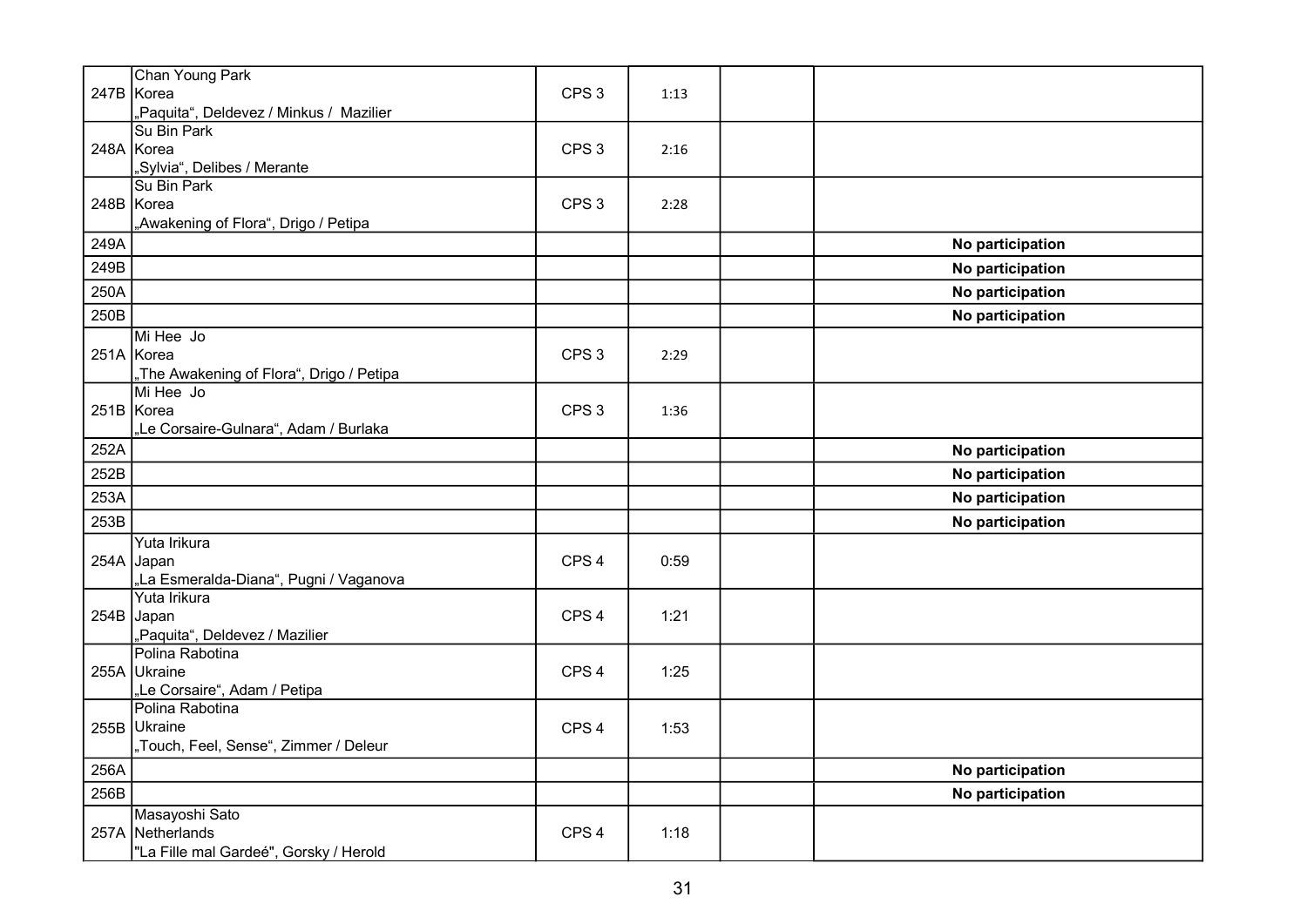| Masayoshi Sato                                      |                  |      |  |
|-----------------------------------------------------|------------------|------|--|
| 257B Netherlands                                    | CPS <sub>4</sub> | 1:00 |  |
| "Flame of Paris", Assafiev / Vainonen               |                  |      |  |
| Linne Saunier-Bazin                                 |                  |      |  |
| 258A France                                         | CPS <sub>4</sub> | 1:22 |  |
| "Le Corsaire-Odalisque", Adam / Petipa              |                  |      |  |
| Linne Saunier-Bazin                                 |                  |      |  |
| 258B France                                         | CPS <sub>4</sub> | 1:05 |  |
| "Paquita", Minkus / Petipa                          |                  |      |  |
| Nicté Alexia Ramirez Salazar                        |                  |      |  |
| 259A Mexico                                         | CPS <sub>4</sub> | 1:33 |  |
| "La Bayadére- Shade", Minkus / Petipa               |                  |      |  |
| Nicté Alexia Ramirez Salazar                        |                  |      |  |
| 259B Mexico                                         | CPS <sub>4</sub> | 1:28 |  |
| "Sleeping Beauty-Lilac Fairy", Tchaikovsky / Petipa |                  |      |  |
| Ja Yeon Choi                                        |                  |      |  |
| 260A Korea                                          | CPS <sub>4</sub> | 1:21 |  |
| "Le Corsaire-Medora", Adam / Mazilier               |                  |      |  |
| Ja Yeon Choi                                        |                  |      |  |
| 260B Korea                                          | CPS <sub>4</sub> | 1:20 |  |
| "Paquita", Deldevez / Mazilier                      |                  |      |  |
| Da Won Heo                                          |                  |      |  |
| 261A Korea                                          | CPS <sub>4</sub> | 1:45 |  |
| "Paquita", Minkus / Petipa                          |                  |      |  |
| Da Won Heo                                          |                  |      |  |
| 261B Korea                                          | CPS <sub>4</sub> | 2:20 |  |
| "The Sleeping Beauty", Tchaikovsky / Petipa         |                  |      |  |
| Ha Lin Lee                                          |                  |      |  |
| 262A Korea                                          | CPS <sub>4</sub> | 1:19 |  |
| "Paquita Waltz", Satie / Massine                    |                  |      |  |
| Ha Lin Lee                                          |                  |      |  |
| 262B Korea                                          | CPS <sub>4</sub> | 1:41 |  |
| "Don Quixote-Kitri", Minkus / Petipa                |                  |      |  |
| Jae Eun Jung                                        |                  |      |  |
| 263A Korea                                          | CPS <sub>4</sub> | 1:52 |  |
| "Harlequinade", Drigo / Petipa                      |                  |      |  |
| Jae Eun Jung                                        |                  |      |  |
| 263B Korea                                          | CPS <sub>4</sub> | 1:37 |  |
| "Don Quixote", Minkus / Petipa                      |                  |      |  |
| Jeong Yun Sim                                       |                  |      |  |
| 264A Korea                                          | CPS <sub>4</sub> | 1:25 |  |
| "Paquita", Minkus / Petipa                          |                  |      |  |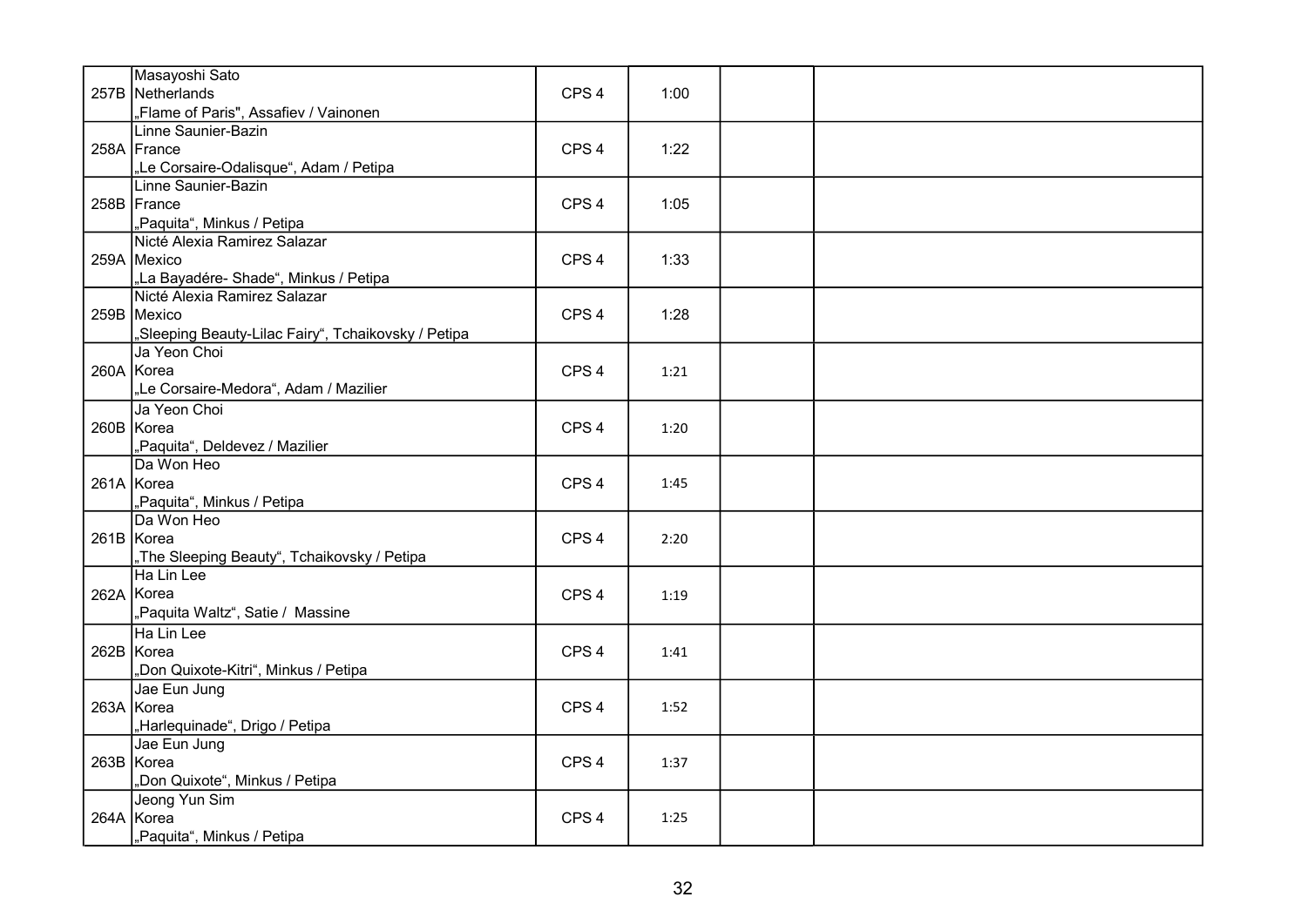| Jeong Yun Sim                                           |                  |      |  |
|---------------------------------------------------------|------------------|------|--|
| 264B Korea                                              | CPS <sub>4</sub> | 1:57 |  |
| "Grand Pas Classique", Auber / Gzovsky                  |                  |      |  |
| Haena Jung                                              |                  |      |  |
| 265A Korea                                              | CPS <sub>4</sub> | 1:54 |  |
| "Don Quixote-Dream", Minkus / Petipa                    |                  |      |  |
| Haena Jung                                              |                  |      |  |
| 265B Korea                                              | CPS <sub>4</sub> | 2:50 |  |
| "The Nutcracker-Sugar Plum Fairy", Tchaikovsky / Petipa |                  |      |  |
| Su In Lee                                               |                  |      |  |
| 266A Korea                                              | CPS <sub>4</sub> | 2:10 |  |
| "Giselle", Adam / Coralli                               |                  |      |  |
| Su In Lee                                               |                  |      |  |
| 266B Korea                                              | CPS <sub>4</sub> | 1:40 |  |
| "Talisman", Drigo / Petipa                              |                  |      |  |
| Seo Hyun Park                                           |                  |      |  |
| 267A Korea                                              | CPS <sub>4</sub> | 2:30 |  |
| "Giselle", Adam / Coralli                               |                  |      |  |
| Seo Hyun Park                                           |                  |      |  |
| 267B Korea                                              | CPS <sub>4</sub> | 1:40 |  |
| "Talisman", Drigo / Petipa                              |                  |      |  |
| Suha Yang                                               |                  |      |  |
| 268A Korea                                              | CPS <sub>4</sub> | 1:17 |  |
| "Don Quixote-Kitri", Minkus / Petipa                    |                  |      |  |
| Suha Yang                                               |                  |      |  |
| 268B Korea                                              | CPS <sub>4</sub> | 2:15 |  |
| "The Sleeping Beauty",Tchaikovsky / Petipa              |                  |      |  |
| Min Hye Seo                                             |                  |      |  |
| 269A Korea                                              | CPS <sub>4</sub> | 1:38 |  |
| "La Esmeralda", Pugni / Perrot                          |                  |      |  |
| Min Hye Seo                                             |                  |      |  |
| 269B Korea                                              | CPS <sub>4</sub> | 2:20 |  |
| "Paquita", Pugni / Petipa                               |                  |      |  |
|                                                         |                  |      |  |
|                                                         |                  |      |  |
|                                                         |                  |      |  |
|                                                         |                  |      |  |
|                                                         |                  |      |  |
|                                                         |                  |      |  |
|                                                         |                  |      |  |
|                                                         |                  |      |  |
|                                                         |                  |      |  |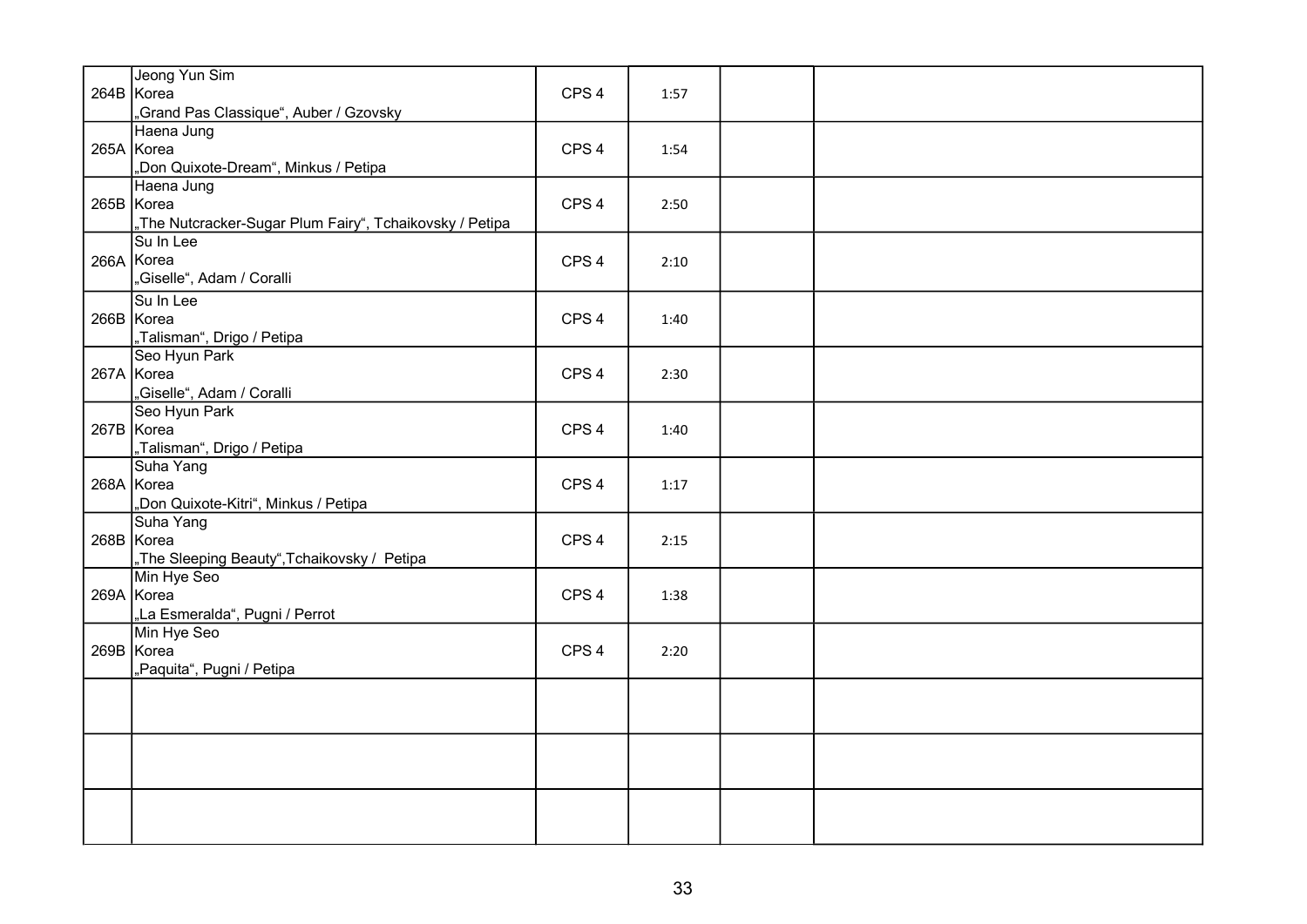|     |                                                                                            |                  |      | Jury Judge                       | Geung Soo Kim         |
|-----|--------------------------------------------------------------------------------------------|------------------|------|----------------------------------|-----------------------|
|     | <b>Modern Dance</b><br><b>Solo</b>                                                         | 27-02-21         |      |                                  | <b>State Schools</b>  |
|     | Name des Ensembles, Land, Name des Tanzes,<br>Komponist, Choreograph                       | Kategorie        |      | <b>Benotung</b><br><b>Points</b> | <b>Notizen</b>        |
|     | Group's name, country, name of dance, composer,<br>choreographer                           | Category         | min  | $4 - 10$                         | <b>Personal notes</b> |
|     | Nali Dobrin<br>270 Romania<br>"Noise", Patrichi                                            | MPS <sub>1</sub> | 2:25 |                                  |                       |
|     | Sofiia Baradulia<br>271 Ukraine<br>"Carmen", Bizet / Naku                                  | MPS <sub>2</sub> | 2:00 |                                  |                       |
|     | Charlotte Pelclova<br>272 Czech Republik<br>,Story of Morgana", Orff / Mottlova / Pelclova | MPS <sub>2</sub> | 2:45 |                                  |                       |
|     | <b>Tereza Torova</b><br>273 Czech Republik<br>"Awakening", Zimmer / Koshida                | MPS <sub>2</sub> | 1:52 |                                  |                       |
|     | Alberto Gil Vicente<br>274 Spain<br>"Agony", Saint Saens / Vicente                         | MPS <sub>2</sub> | 2:00 |                                  |                       |
|     | Elizaveta Danillochkina<br>275 Russia<br>"Different", Prochaines / Matulevsky              | MPS <sub>3</sub> | 3:30 |                                  |                       |
|     | <b>Mariia Tian</b><br>276 Russia<br>,Beyond Time", Bytone / Matulevsky                     | MPS <sub>3</sub> | 2:58 |                                  |                       |
|     | Uliana Efimova<br>277 Russia<br>,I am not me", Aigi / Matulevsky                           | MPS <sub>3</sub> | 3:00 |                                  |                       |
|     | Yeva-Maria Skorenka<br>278 Ukraine<br>"Letter on the wind", Bonet / Zvereva                | MPS <sub>2</sub> | 1:58 |                                  |                       |
| 279 | Chae Rin Jeong<br>Korea<br>"I Live in a Place That Is Not True.", Tiersen / Rin Jeong      | MPS <sub>4</sub> | 4:00 |                                  |                       |
|     | Ju Hee Lee<br>280 Korea<br>"Victim of Spring", Stravinsky / Hee Lee                        | MPS 4            | 4:00 |                                  |                       |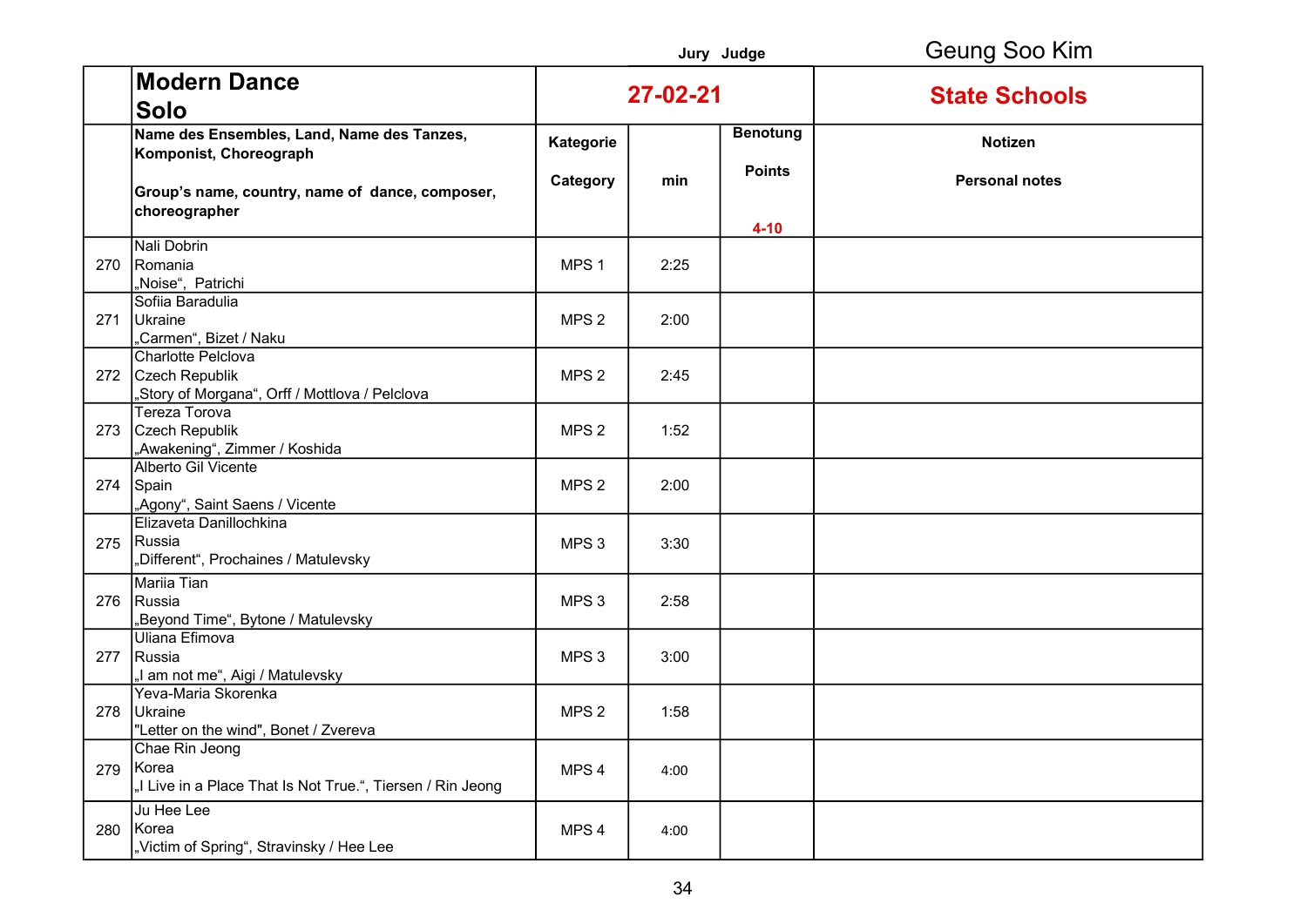|                                                                                                                                     |                  |            | Jury Judge      | Geung Soo Kim                           |
|-------------------------------------------------------------------------------------------------------------------------------------|------------------|------------|-----------------|-----------------------------------------|
| <b>Classical Dance, Modern Dance</b><br><b>Folk Solo, Duo, Groups</b>                                                               |                  | 28.02.2021 |                 | <b>Professional &amp; State Schools</b> |
| Name des Ensembles, Land, Name des Tanzes,<br>Komponist, Choreograph                                                                | Kategorie        |            | <b>Benotung</b> | Notizen                                 |
| Group's name, country, name of dance, composer,<br>choreographer                                                                    | Category         | min        | <b>Points</b>   | <b>Personal notes</b>                   |
|                                                                                                                                     |                  |            | $4 - 10$        |                                         |
| Margot Willemin / Juliette Agabriel Bernal<br>281A France<br>"Pizicato Sylvia", Délibes / Mérante                                   | CSD <sub>2</sub> | 1:41       |                 |                                         |
| Margot Willemin / Juliette Agabriel Bernal<br>281B France<br>Ocean and Pearls", Pugni / Gorsky,                                     | CSD <sub>2</sub> | 1:29       |                 |                                         |
| Juliette Windey / Nina Dumortier<br>282A Belgium<br>On Board", Goodman / Prima / Neyla                                              | CSD <sub>2</sub> | 2:00       |                 |                                         |
| Juliette Windey / Jean-Louis Dicock<br>282B Belgium<br>"Le Corsaire", Adam / Mazilier                                               | CSD <sub>4</sub> | 5:04       |                 |                                         |
| Matsuyama Kizuki / Morisawa Rio<br>283A Japan<br>"Don Quixote", Minkus / Petipa                                                     | CSD <sub>4</sub> | 10:00      |                 |                                         |
| Matsuyama Kizuki/Morisawa Rio<br>283B Japan<br>"Itsuku", Matsuyama / Morisawa                                                       | CSD <sub>4</sub> | 5:00       |                 |                                         |
| Paola de Oliveira Rihan / Pedro de Oliveira Brito<br>284A Germany / Brazil<br>"La Esmeralda-Diana & Acteon", Pugni / Drigo /Vaganov | CPD <sub>4</sub> | 7:35       |                 |                                         |
| Münchner Ballettschule<br>284B Germany<br>"How We Think", Hildebrandt Böhm                                                          | MSG <sub>2</sub> | 4:59       |                 |                                         |
| Reo Taniguchi/Kohki Koda<br>285A Japan<br>"Talisman Pas de Deux", Drigo / Petipa                                                    | CSD <sub>4</sub> | 10:58      |                 |                                         |
| Reo Taniguchi/Kohki Koda<br>285B Japan<br>"Cantabille", Komitas / Oshima                                                            | CSD <sub>4</sub> | 1:30       |                 |                                         |
| Uliana Efimova/Maksim Apatonov<br>286A Russia<br>"Sleeping Beauty-Pas de Deux", Tchaikovsky / Petipa                                | CPD <sub>3</sub> | 12:00      |                 |                                         |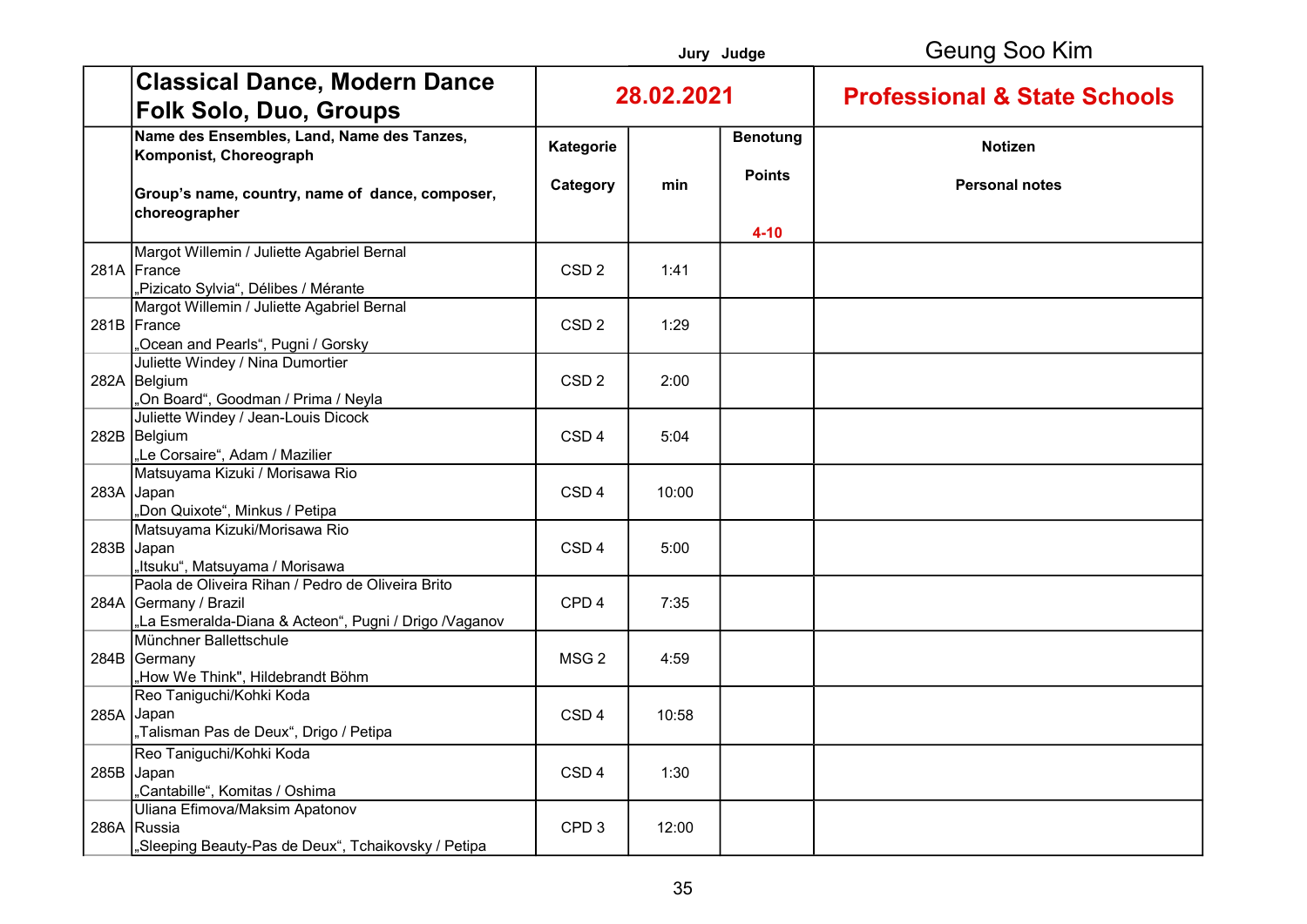|            |                                                         |                  |      | Jury Judge | Geung Soo Kim |
|------------|---------------------------------------------------------|------------------|------|------------|---------------|
|            | Saaya Iwata / Giacomo Ruben Repetti                     |                  |      |            |               |
|            | 286B Germany                                            | CPD <sub>3</sub> | 9:00 |            |               |
|            | "Harlequinade- Pas de Deux", Drigo / Petipa             |                  |      |            |               |
|            | Hyun Seok Oh/ Min Ji Son                                |                  |      |            |               |
|            | 287A Korea                                              | CPD <sub>3</sub> | 9:41 |            |               |
|            | "Harlequinade", Drigo / Petipa                          |                  |      |            |               |
|            | Münchner Ballettschule                                  |                  |      |            |               |
|            | 287B Germany                                            | FPG <sub>2</sub> | 9:16 |            |               |
|            | "Bojarski", Rubashkin / Hildebrandt Böhm                |                  |      |            |               |
|            | Dzsenifer Jónas / Rebeka Pintér                         |                  |      |            |               |
|            | 288 Hungary                                             | MPD <sub>4</sub> | 4:59 |            |               |
|            | "Sleep", Moss / Zachár                                  |                  |      |            |               |
|            | Dzsenifer Jónás/Szalay Atilla                           |                  |      |            |               |
| 289        | Hungary                                                 | MPD <sub>4</sub> | 4:40 |            |               |
|            | "Strained Arms", Hopkins / Szalay                       |                  |      |            |               |
|            | Armida Ballet School                                    |                  |      |            |               |
|            | 290A Russia                                             | CPG <sub>2</sub> | 6:00 |            |               |
|            | La Esmeralda- Fleur Delice Garden" Pugni / Timofeeva    |                  |      |            |               |
|            | Armida Ballet School                                    |                  |      |            |               |
|            | 290B  Russia                                            | CPG <sub>2</sub> | 4:33 |            |               |
|            | "Waltz of Flowers" Tchaikovsky / Timofeeva              |                  |      |            |               |
|            | Ledyahcollege                                           |                  |      |            |               |
|            | 291 Russia                                              | CPG <sub>3</sub> | 1:40 |            |               |
|            | "Dance of the little Swans", Tchaikovsky / Petipa       |                  |      |            |               |
|            | Dutch National Ballet Academy                           |                  |      |            |               |
|            | 292A Netherlands                                        | CPG <sub>4</sub> | 2:54 |            |               |
|            | "Run Lads Run", Killerblood / Sato / Irikura            |                  |      |            |               |
|            | Dutch National Ballet Academy                           |                  |      |            |               |
|            | 292B Netherlands                                        | CPG <sub>4</sub> | 5:11 |            |               |
|            | "The Routine", Sato / Irikura                           |                  |      |            |               |
|            | Accademia di Danza Domenichino da Piacenza              |                  |      |            |               |
| 293A Italy |                                                         | CSG <sub>2</sub> | 3:03 |            |               |
|            | "Carol of the Bells", Prizeman / Pears / Rossi          |                  |      |            |               |
|            | Accademia di Danza Domenichino da Piacenza              |                  |      |            |               |
| 293B Italy |                                                         | CSG <sub>2</sub> | 3:30 |            |               |
|            | "Notturno", Chopin / Arcelli / Rossi                    |                  |      |            |               |
|            | Jeune Ballet de Vosges du Nord                          |                  |      |            |               |
|            | 294A France                                             | CSG <sub>2</sub> | 2:29 |            |               |
|            | "Le Corsaire- Pas de Trois Odalisques", Adam / Mazilier |                  |      |            |               |
|            | Jeune Ballet de Vosges du Nord                          |                  |      |            |               |
|            | 294B France                                             | CSG <sub>2</sub> | 2:16 |            |               |
|            | La Bayadére, Shadows Pas de Trois", Minkus / Petipa     |                  |      |            |               |